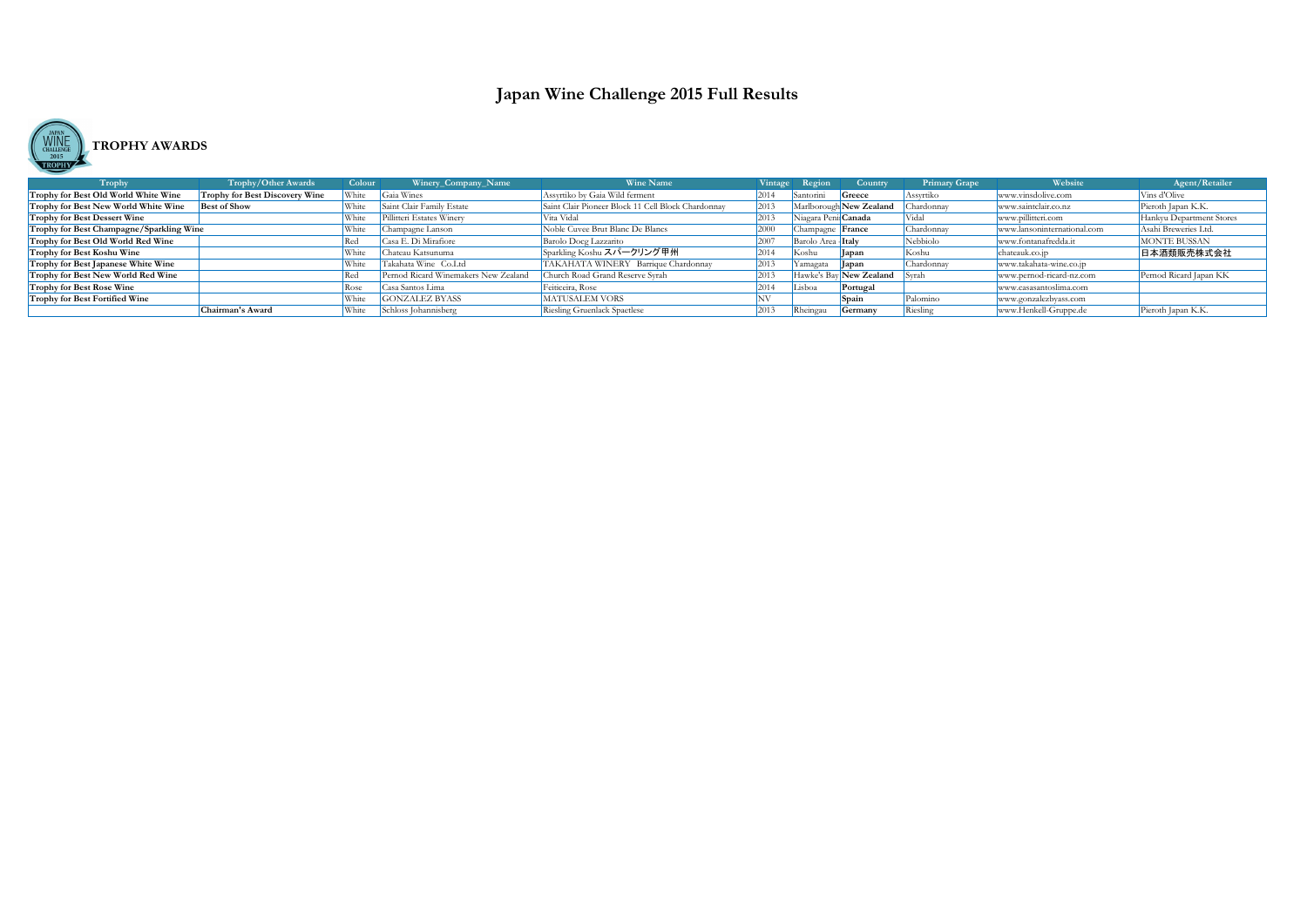## Gold

| <b>Colour</b> | Winery_Company_Name             | <b>Wine Name</b>                                           | Vintage   | <b>Region</b>                   | <b>Country</b> | <b>Primary Grape</b> | Website                               | <b>Agent/Retailer</b>        |
|---------------|---------------------------------|------------------------------------------------------------|-----------|---------------------------------|----------------|----------------------|---------------------------------------|------------------------------|
| Red           | Trapiche                        | <b>Broquel Malbec</b>                                      | 2013      | Mendoza                         | Argentina      |                      | www.trapiche.com.ar                   |                              |
| White         | Trivento Bodegas Y Vinedos S.a. | Trivento Reserve Torrontes                                 | 2014      |                                 | Argentina      | Torrontes            | www.trivento.com                      |                              |
| White         | Trivento Bodegas Y Vinedos S.a. | Trivento Tribu Torrontes                                   | 2014      |                                 | Argentina      | Torrontes            | www.trivento.com                      |                              |
| Red           | Vistalba                        | Tomero Reserva Malbec                                      | 2012      | Mendoza                         | Argentina      | Malbec               | http://www.bodegavistalba.com/        | Vinos Yamazaki               |
| Red           | Calabria Family Wines           | 3 Bridges Cabernet Sauvignon                               | 2013      | Barossa Valley                  | Australia      | Cabernet Sauvignon   |                                       |                              |
| Red           | Calabria Family Wines           | Calabria Brothers Barossa Valley Shiraz                    | 2013      | Barossa Valley                  | Australia      | Shiraz               |                                       |                              |
| Red           | Cassegrain Wines                | Reserve Shiraz                                             | 2011      | Hunter Valley                   | Australia      | Shiraz               | http://www.cassegrainwines.com.au/    |                              |
| Red           | Katnook Estate                  | Shiraz                                                     | 2012      | Coonawarra                      | Australia      | Shiraz               | www.wingara.com.au                    |                              |
| White         | McWilliam's Wines Group Ltd     | McWilliam's 842 Chardonnay                                 | 2013      | Tumbarumba                      | Australia      | Chardonnay           | www.mcwilliamswinesgroup.com          | Suntory                      |
| Red           | Taylors Wines                   | Taylors Shiraz                                             |           | Clare Valley                    | Australia      | Shiraz               | www.taylorswines.com.au               | AJ Wines                     |
| Red           | Zonte's Footstep                | Chocolate Factory                                          | 2013      | Mclaren Vale                    | Australia      | Shiraz               | www.zontesfootstep.com.au             |                              |
| Red           | Zonte's Footstep                | Z Force Shiraz Petit Sirah                                 | 2013      | Mclaren Vale                    | Australia      | Shiraz               | www.zontesfootstep.com.au             |                              |
| Red           | Peller Estates Winery           | AP Signature Series Cabernet Franc Icewine                 | 2013      | Vqa Niagara Peninsula Canada    |                | Cabernet Franc       | www.peller.com                        | Nisshoku                     |
| Red           | Pillitteri Estates Winery       | <b>Exclamation Cabernet Franc</b>                          | 2012      | Niagara-On-The-Lake Canada      |                | Cabernet Franc       | www.pillitteri.com                    | Hankyu Department Stores     |
| White         | Pillitteri Estates Winery       | Vita Vidal                                                 | 2013      | Niagara Peninsula               | Canada         | Vidal                | www.pillitteri.com                    | Hankyu Department Stores     |
| Red           | Arboleda                        | Carmenere カルメネール                                           | 2013      | Aconcagua Valley                | Chile          | Carmenere            | www.asahibeer.co.jp/enjoy/wine/       | Asahi Beer                   |
| Red           | CONCHA Y TORO                   | Marques de Casa Concha Syrah                               | 2011      | Buin                            | Chile          | Syrah/Shiraz         | http://www.conchaytoro.com/web/       |                              |
| Red           | <b>CONO SUR WINERY</b>          | 20 BARRELS Cabernet Sauvinon                               | 2012      | Maipo                           | Chile          | Cabernet Sauvinon    | www.conosur.com                       |                              |
| White         | <b>CONO SUR WINERY</b>          | 20 BARRELS Chardonnay                                      | 2014      | Casablanca                      | Chile          | Chardonnay           | www.conosur.com                       |                              |
| Red           | Emiliana                        | Coyam                                                      | 2012      | Colchagua                       | Chile          | Syrah/Shiraz         | www.emiliana.cl                       |                              |
| White         | Vina Caliterra                  | TRIBUTO CHARDONNAY                                         | 2014      |                                 | Chile          | Chardonnay           | www.caliterra.com                     |                              |
| Red           | Vina Errazuriz                  | Max Reserva Carmenere                                      | 2013      | Aconcagua Valley                | Chile          | Carmenere            | www.errazuriz.com                     |                              |
| Red           | <b>VINA MAIPO</b>               | <b>LIMITED EDITION</b>                                     | 2011      | Maipo Valley                    | Chile          | Syrah/Shiraz         | http://www.conchaytoro.com/web/       |                              |
| Red           | VIÑA PALO ALTO                  | Reserva I                                                  | 2013      | Maule Valley                    | Chile          | Cabernet Sauvignon   | http://www.conchaytoro.com/web/       | <b>VCT JAPAN</b>             |
| White         | Vina Porta                      | Gran Reserva Chardonnay                                    | 2014      | Biobio                          | Chile          | Chardonnay           | www.vinaporta.cl / www.agustinos.cl   |                              |
| White         | Champagne Charles-Heidsieck     | <b>Brut Reserve</b>                                        | <b>NV</b> | Champagne                       | France         | Pinot Noir           | www.piper-heidsieck.com               | Remy Cointreau Japan KK      |
| White         | Champagne Collet                | Collection Prevee Vintage                                  | 2006      | Champagne                       | France         | Chardonnay           | www.champagne-raoul-collet.com        |                              |
| White         | Champagne Jacquart              | Blanc de Blancs                                            | 2006      |                                 | France         | Chardonnay           | www.champagne-jacquart.com            | <b>KOKUBU</b>                |
| White         | Champagne Lanson                | Noble Cuvee Brut Blanc De Blancs                           | 2000      | Champagne                       | France         | Chardonnay           | www.lansoninternational.com           | Asahi Breweries Ltd.         |
| White         | Champagne Piper-Heidsieck       | Rare                                                       | 2002      | Champagne                       | France         | Chardonnay           | www.piper-heidsieck.com               | Remy Cointreau Japan KK      |
| Red           | Jean-Claude Boisset             | Gevrey-Chambertin                                          | 2013      | Bourgogne                       | France         | Pinot Noir           | www.boisset.com                       |                              |
| White         | Paul Jaboulet Aine              | Vin de France Viognier                                     | 2014      |                                 | France         | Viognier             | www.jaboulet.com                      | Mikuni Wine Co., Ltd         |
| Red           | Robert Giraud                   | Chateau Cotes De Rol                                       | 2011      | Bordeaux                        | France         | Merlot               | www.nisshoku-foods.co.jp/             | <b>IKEBUKURO SEIBU</b>       |
| Red           | VIDAL-FLEURY                    | <b>COTES-DU-RHONE</b>                                      | 2012      | <b>Rhone Valley</b>             | France         | Grenache             | www.vidal-fleury.com                  | <b>TAKASE BUSSAN</b>         |
| Red           | <b>BADAGONI LTD</b>             | MUKUZANI Dry Red                                           | 2013      | Kakheti                         | Georgia        | Saperavi             | www.badagoni.com                      |                              |
| White         | Schloss Johannisberg            | <b>Riesling Gruenlack Spaetlese</b>                        | 2013      | Rheingau                        | Germany        | Riesling             | www.Henkell-Gruppe.de                 | Pieroth Japan K.K.           |
| White         | Gaia Wines                      | Assyrtiko by Gaia Wild ferment                             | 2014      | Santorini                       | Greece         | Assyrtiko            | www.vinsdolive.com                    | Vins d'Olive                 |
| Red           | Casa E. Di Mirafiore            | Barolo Docg Lazzarito                                      | 2007      | Barolo Area - Piedmont Italy    |                | Nebbiolo             | www.fontanafredda.it                  | MONTE BUSSAN                 |
| Red           | Casa E. Di Mirafiore            | Barolo Docg Paiagallo                                      | 2008      | Barolo Area - Piedmont Italy    |                | Nebbiolo             | www.fontanafredda.it                  | MONTE BUSSAN                 |
| Red           | Castelli del Grevepesa          | Clemente VII Chianti Classico                              | 2012      | Tuscany                         | Italy          | Sangiovese           | www.castellidelgrevepesa.it           |                              |
| White         | <b>CAVIT</b>                    | MASTRI VERNACOLI MOSCATO GIALLO IGT VIGNETI DELLE DOLOMITI | 2014      | Trentino                        | <i>Italy</i>   | Moscato Giallo       | www.cavit.it                          | NIPPON LIQUOR LTD            |
| Red           | <b>CECI</b>                     | Otellon'Ice                                                | NV        |                                 | <b>Italy</b>   |                      |                                       |                              |
| Red           | CODICE CITRA                    | Niro                                                       | 2013      | Abruzzo                         | Italy          | Montepulciano        | www.citra.it/                         |                              |
| Red           | <b>FARNESE VINI</b>             | CASALE VECCHIO MONTEPULCIANO D'ABRUZZO DOC 2014            |           |                                 | Italy          | Montepulciano        | www.farnesevini.com                   |                              |
| Red           | <b>TEANUM SRL</b>               | VENTO ROSSO (NERO DI TROIA - PRIMITIVO)                    | 2014      | Puglia                          | Italy          | Nero Di Troia        | www.teanum.com                        |                              |
| Red           | Tenuta di Lilliano              | CHIANTI CLASSICO LILLIANO DOCG                             | 2013      | Castellina In Chainti 750 Italy |                | Sangiovese           | www.lilliano.com                      | <b>SAPPORO BREWERIES LTD</b> |
| Red           | VIGNETI DEL SALENTO             | VIGNE VECCHIE PRIMITIVO DI MANDURIA DOP                    | 2012      |                                 | Italy          |                      |                                       |                              |
| Red           | CANTINE SAN MARZANO             | PALMENTI NEGROAMARO SALENTO IGP                            | 2011      | Puglia, Salento                 | <i>Italy</i>   | Negroamaro           | WWW.CANTINESANMARZANO.COM Mottox Inc. |                              |

# **Japan Wine Challenge 2015 Full Results**

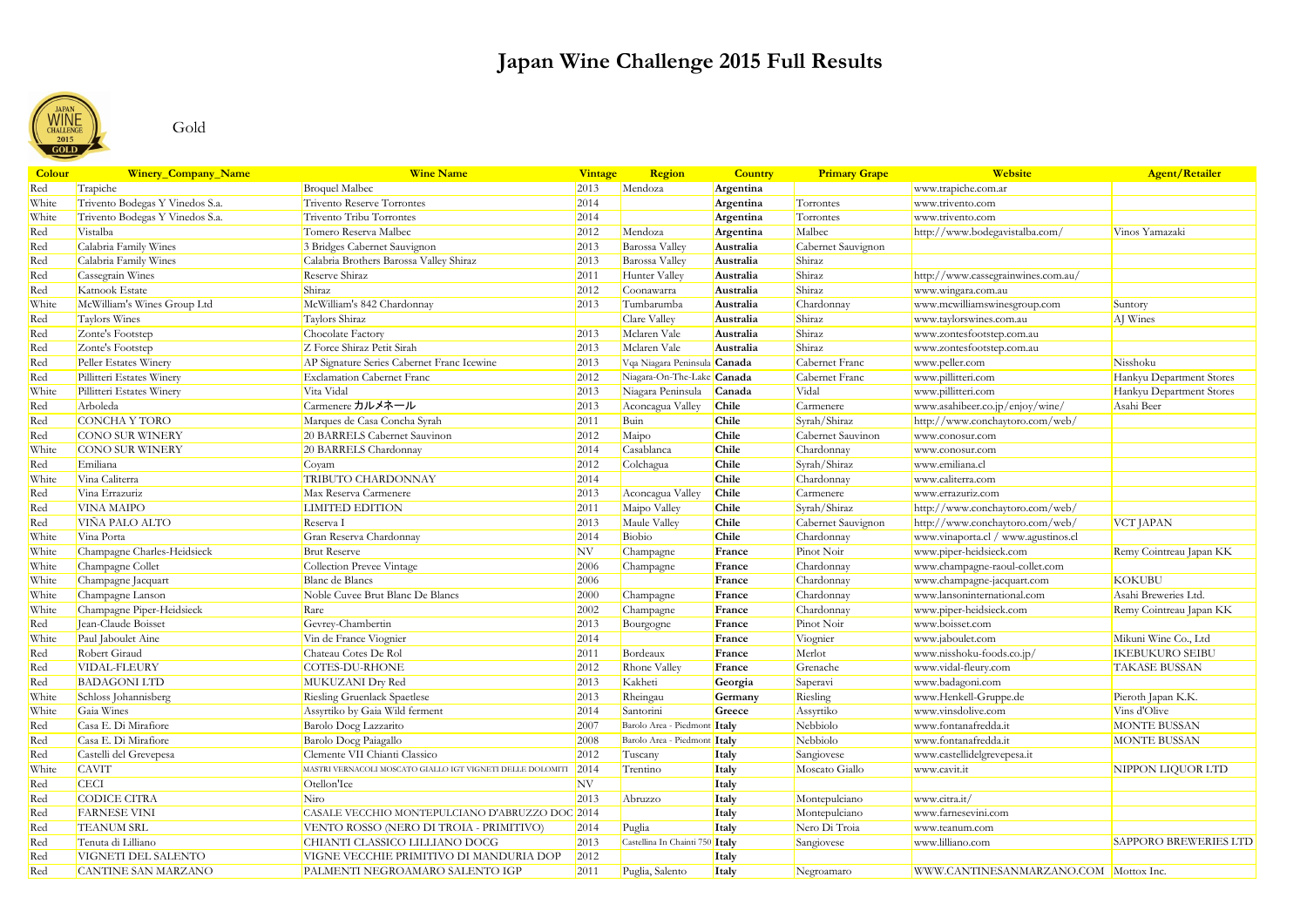| White | Chateau Katsunuma                    | Sparkling Koshu スパークリング甲州                               | <b>2014</b> | Koshu           | Japan       | Koshu               | chateauk.co.jp              | 日本酒類販売株式会社             |
|-------|--------------------------------------|---------------------------------------------------------|-------------|-----------------|-------------|---------------------|-----------------------------|------------------------|
| Rose  | Hiruzen Winery                       | VITIS COIGNETIAE ROSE                                   | 2014        | Okayama         | Japan       | Yamabudou           | http://www.hiruzenwine.com/ |                        |
| White | Takahata Wine Co.Ltd                 | TAKAHATA WINERY Funiculi, Funicula de Kimula Chardonnay | 2014        | Yamagata        | Japan       | Chardonnay          | www.takahata-wine.co.jp     |                        |
| White | Takahata Wine Co.Ltd                 | TAKAHATA WINERY Barrique Chardonnay                     | 2013        | Yamagata        | Japan       | Chardonnay          | www.takahata-wine.co.jp     |                        |
| Rose  | Tsuno Wine Miyazaki 有限会社 都農ワイン       | Campbell Earlyキャンベル・アーリー                                | 2014        | Miyazaki        | Japan       | Campbell Early 100% | www.tsunowine.com           |                        |
| White | Vinicola San Lorenzo, S.a De C.v     | Casa Grande Chardonnay                                  | 2014        | Valle De Parras | Mexico      | Chardonnay          | www.madero.com.mx           |                        |
| White | Framingham                           | Sauvignon Blanc                                         | 2014        | Marlborough     | New Zealand | Sauvignon Blanc     | www.nisshoku-foods.co.jp/   |                        |
| Red   | Pernod Ricard Winemakers New Zealand | Church Road Grand Reserve Syrah                         | 2013        | Hawke's Bay     | New Zealand | Syrah               | www.pernod-ricard-nz.com    | Pernod Ricard Japan KK |
| White | Saint Clair Family Estate            | Saint Clair Pioneer Block 11 Cell Block Chardonnay      | 2013        | Marlborough     | New Zealand | Chardonnay          | www.saintclair.co.nz        | Pieroth Japan K.K.     |
| Red   | Tinpot Hut Wines Ltd                 | Tinpot Hut Marlborough Pinot Noir                       | 2014        | Marlborough     | New Zealand | Pinot Noir          | www.tinpothut.co.nz         | Mottox Inc             |
| Rose  | Casa Santos Lima                     | Feiticeira, Rose                                        | 2014        | Lisboa          | Portugal    |                     | www.casasantoslima.com      |                        |
| Red   | Felix Solis                          | Vina Albali Gran Reserva de Familia                     | 2008        |                 | Spain       |                     | www.felixsolisavantis.com   |                        |
| White | <b>GONZALEZ BYASS</b>                | <b>MATUSALEM VORS</b>                                   | NV          |                 | Spain       | Palomino            | www.gonzalezbyass.com       |                        |
| Red   | HEITZ WINE CELLARS                   | MARTHA'S VINEYARD CABERNET SAUVIGNON                    | 2009        | Oakville        | <b>USA</b>  | Cabernet Sauvignon  | HEITZCELLAR.COM             | PIEROTH                |
| Red   | Larry Stone California Winery        | Sirita Cabernet Sauvignon                               | 2003        | Napa Valley     | <b>USA</b>  | Cabernet Sauvignon  | $http://zillion-w.com$      | 株式会社 ZILLION           |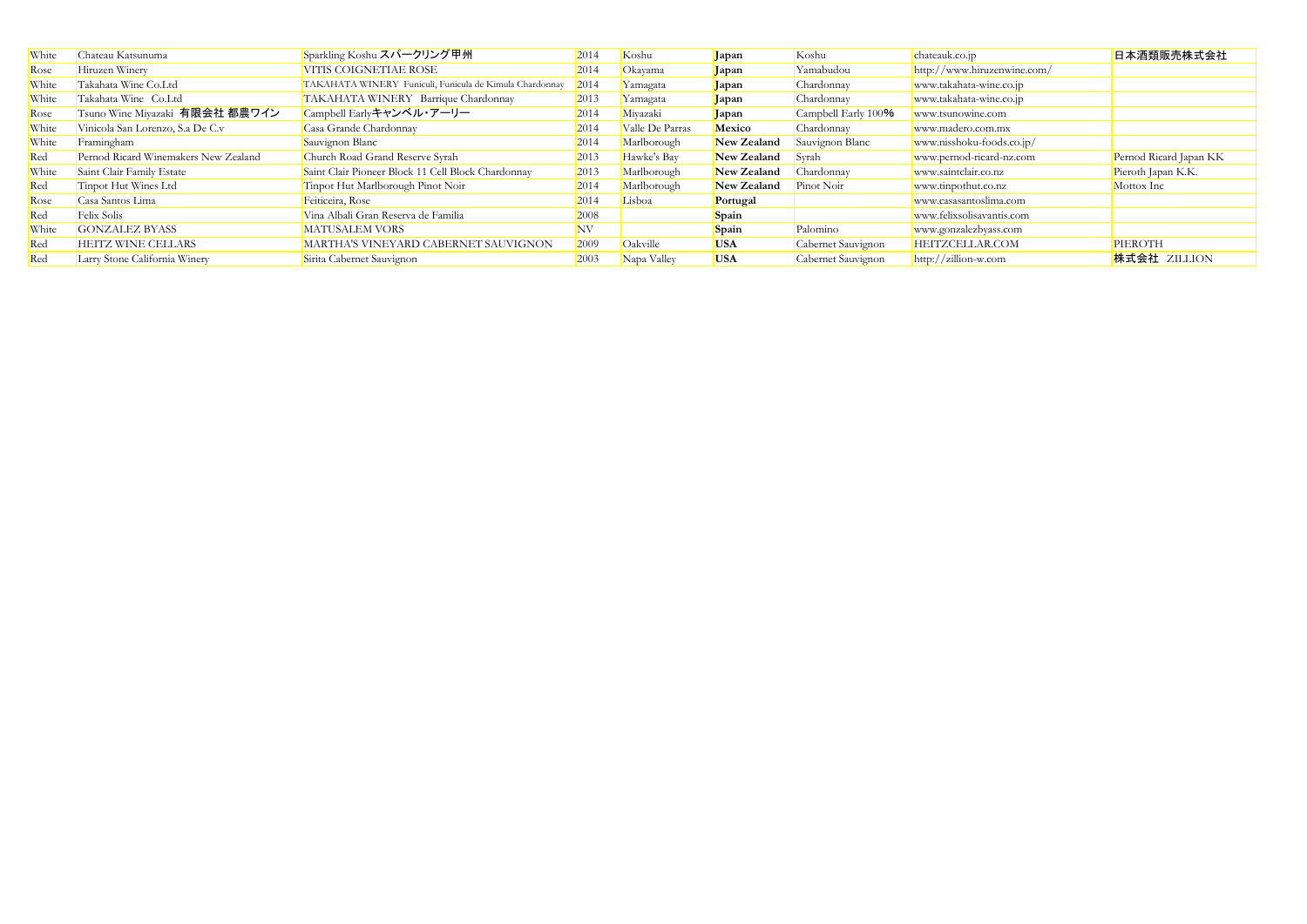

### **Silver**

| Colour | Winery_Company_Name         | <b>Wine Name</b>                                        | Vintage        | Region                       | Country   | <b>Primary Grape</b> | Website                          | Agent/Retailer            |
|--------|-----------------------------|---------------------------------------------------------|----------------|------------------------------|-----------|----------------------|----------------------------------|---------------------------|
| Red    | Bodegas Salentein           | Numina Gran Corte                                       | 2013           | Mendoza Uco Valley Argentina |           | Malbec               | www.mp-wines.com                 |                           |
| Red    | Finca Las Moras             | Mora Negra Malbec/Bonarda                               | 2011           | San Juan                     | Argentina | Malbec               | www.fincalasmoras.com            |                           |
| Red    | Trapiche                    | Iscay Syrah/Viognier                                    | 2012           | Mendoza                      | Argentina | Syrah                | www.trapiche.com.ar              |                           |
| Red    | Trapiche                    | Trapiche Terroir Series Malbec Finca Ambrosia Malbec    | 2011           | Mendoza                      | Argentina | Malbec               | www.trapiche.com.ar              |                           |
| White  | Viniterra                   | Dolcissimo Espumante                                    | N V            | Mendoza                      | Argentina | Torrontes            | www.viniterra.com.ar             | Casa Pino Japan Co., Ltd. |
| Red    | Viniterra                   | Serie Terra                                             | 2014           | Mendoza                      | Argentina | Malbec               | www.viniterra.com.ar             | Casa Pino Japan Co., Ltd. |
| Red    | Zorzal                      | <b>Field Blend</b>                                      | 2012           | Gualtallary                  | Argentina | Cabernet Sauvignon   | www.grupobelen.cl                |                           |
| Red    | <b>Blue Pyrenees Estate</b> | Blue Pyrenees Reserve Shiraz                            | 2012           | Pyrenees                     | Australia | Shiraz               | www.bluepyrenees.com.au          | Cordon Vert               |
| White  | <b>Blue Pyrenees Estate</b> | Midnight Cuvee                                          | 2012           | Pyrenees                     | Australia | Chardonnay           | www.bluepyrenees.com.au          | Cordon Vert               |
| Red    | <b>Blue Pyrenees Estate</b> | Sparkling Shiraz                                        | N V            | Pyrenees                     | Australia | Shiraz               | www.bluepyrenees.com.au          | Cordon Vert               |
| White  | Calabria Family Wines       | 3 Bridges Botrytis Semillon                             | 2013           |                              | Australia | Semillon             |                                  |                           |
| Red    | Chateau Tanunda             | Grand Barossa Cabernet Sauvignon                        | 2013           | Barossa                      | Australia | Cabernet Sauvignon   | www.chateautanunda.com           |                           |
| White  | Gatt Wines                  | Gatt Accent Pinot Gris                                  | 2014           | High Eden                    | Australia | Pinot Gris           | www.gattwines.com                |                           |
| White  | Gatt Wines                  | Gatt High Eden Riesling                                 | 2014           | High Eden                    | Australia | Riesling             | www.gattwines.com                |                           |
| Red    | Gatt Wines                  | Gatt High Eden Shiraz                                   | 2012           | High Eden                    | Australia | Shiraz               | www.gattwines.com                |                           |
| Red    | Gatt Wines                  | Gatt Old Vine Shiraz                                    | 2012           | <b>Barossa Valley</b>        | Australia | Shiraz               | www.gattwines.com                |                           |
| Red    | George Wyndham              | Bin 444 Cabernet Sauvignon                              | 2013           | Barossa Valley               | Australia | Cabernet Sauvignon   | teena.robinson@pernod-ricard.com |                           |
| Red    | George Wyndham              | Bin 555 Shiraz                                          | 2013           | Barossa Valley               | Australia | Syrah/Shiraz         | teena.robinson@pernod-ricard.com |                           |
| Red    | <b>Grant Burge Wines</b>    | Meshach Shiraz                                          | 2008           | <b>Barossa Valley</b>        | Australia | Shiraz               | www.grantburgewines.com          | Enoteca Co. Ltd           |
| Red    | Jacob's Creek               | Reserve Barossa Shiraz                                  | 2013           | Barossa Valley               | Australia | Syrah/Shiraz         | teena.robinson@pernod-ricard.com |                           |
| Red    | Jacob's Creek               | Reserve Coonawarra Cabernet Sauvignon                   | 2013           | Coonawarra                   | Australia | Cabernet Sauvignon   | teena.robinson@pernod-ricard.com |                           |
| Red    | Katnook Estate              | Founder's Block Cabernet Sauvignon                      | 2013           | Murray Darling, Victoria     | Australia | Cabernet Sauvignon   | www.wingara.com.au               |                           |
| Red    | Katnook Estate              | Katnook Estate Cabernet Sauvignon                       | 2012           | Coonawarra                   | Australia | Cabernet Sauvignon   | www.wingara.com.au               |                           |
| Red    | Leconfield Wines            | Leconfield Coonawarra Merlot                            | 2013           | Coonawarra                   | Australia | Merlot               | www.leconfieldwines.com          | Pieroth                   |
| Red    | Leconfield Wines            | Leconfield McLaren Vale Shiraz                          | 2013           | Mclaren Vale                 | Australia | Shiraz               | www.leconfieldwines.com          | Pieroth                   |
| Red    | Leconfield Wines            | Syn Rouge                                               | N V            | Coonawarra                   | Australia | Shiraz               | www.leconfieldwines.com          | Pieroth                   |
| Red    | Logan Wines Pty Ltd         | Weemala Shiraz Viognier                                 | 2013           | <b>Central Ranges</b>        | Australia | Shiraz               | www.loganwines.com.au            | Mottox                    |
| Red    | McWilliam's Wines Group Ltd | McWilliam's Appellation Cabernet Sauvignon              | 2013           |                              | Australia | Cabernet Sauvignon   | www.mcwilliamswinesgroup.com     | Suntory                   |
| Red    | McWilliam's Wines Group Ltd | McWilliam's Cool Climate Cabernet Sauvignon             | 2014           |                              | Australia | Cabernet Sauvignon   | www.mcwilliamswinesgroup.com     | Suntory                   |
| White  | McWilliam's Wines Group Ltd | McWilliam's Cool Climate Chardonnay                     | 2014           |                              | Australia | Chardonnay           | www.mcwilliamswinesgroup.com     | Suntory                   |
| Red    | McWilliam's Wines Group Ltd | McWilliam's Cool Climate Shiraz                         | 2014           |                              | Australia | Shiraz               | www.mcwilliamswinesgroup.com     | Suntory                   |
| Red    | McWilliam's Wines Group Ltd | McWilliam's Wildling Winemakers Reserve Shiraz Cabernet | $ 2009\rangle$ |                              | Australia | Shiraz               | www.mcwilliamswinesgroup.com     | Suntory                   |
| Red    | Mr. Riggs                   | Piebald Syrah                                           | 2013           | Adelaide                     | Australia | Syrah                | www.mrriggs.com.au               |                           |
| Red    | Mr. Riggs                   | The Gaffer Shiraz                                       | 2013           | Mclaren Vale                 | Australia | Shiraz               | www.mrriggs.com.au               |                           |
| Red    | Serafino Wines              | Serafino Terremoto Syrah                                | 2012           | Mclaren Vale                 | Australia | Syrah                | www.serafinowines.com.au         |                           |
| Red    | Taylors Wines               | St Andrews Shiraz                                       |                | Clare Valley                 | Australia | Shiraz               | www.taylorswines.com.au          | AJ Wines                  |
| Red    | Taylors Wines               | Taylors Cabernet Sauvignon                              |                | Clare Valley                 | Australia | Cabernet Sauvignon   | www.taylorswines.com.au          | AJ Wines                  |
| White  | Wingarra Wine Group         | Cracker Jack Chardonnay クラッカー・ジャック・シャルドネ                | 2014           |                              | Australia | Chardonnay           | www.asahibeer.co.jp/enjoy/wine/  | Asahi Beer                |
| Red    | Wingarra Wine Group         | Cracker Jack Shiraz クラッカー・ジャック・シラーズ                     | 2013           |                              | Australia | Shiraz               | www.asahibeer.co.jp/enjoy/wine/  | Asahi Beer                |
| Red    | Zonte's Footstep            | <b>Avalon Tree Cabernet</b>                             | 2013           | Fleurieu Peninsula           | Australia | Cabernet Sauvignon   | www.zontesfootstep.com.au        |                           |
| White  | Zonte's Footstep            | Excalibur Sauvignon Blanc                               | 2014           | Adelaide                     | Australia | Sauvignon Blanc      | www.zontesfootstep.com.au        |                           |
| Red    | Zonte's Footstep            | Lake Doctor Shiraz                                      | 2013           | Langhorne Creek              | Australia | Shiraz               | www.zontesfootstep.com.au        |                           |
| Red    | Zonte's Footstep            | Violet Beauregard Malbec                                | 2013           | Langhorne Creek              | Australia | Malbec               | www.zontesfootstep.com.au        |                           |
| White  | Lulu Island Winery          | Viognier Icewine                                        | 2013           | Okanagan Valley              | Canada    | Viognier             |                                  |                           |
| White  | Summerhill Pyramid Winer    | Pinot Gris                                              | 2013           | Okanagan Valley              | Canada    |                      |                                  |                           |
| Red    | Arboleda                    | Cabernet Sauvignon カベルネ・ソーヴィニヨン                         | 2013           | Aconcagua Valley             | Chile     | Cabernet Sauvignon   | www.asahibeer.co.jp/enjoy/wine/  | Asahi Beer                |
| White  | Arboleda                    | Chardonnay シャルドネ                                        | 2014           | Aconcagua Valley             | Chile     | Chardonnay           | www.asahibeer.co.jp/enjoy/wine/  | Asahi Beer                |
| Red    | Botalcura Winery            | El Delirio Syrah Nebbiolo Reserva                       | 2013           | Maule                        | Chile     | Syrah                | www.botalcura.com                |                           |
| Red    | Botalcura Winery            | La Porfia Cabernet Sauvignon Gran Reserva               | 2012           | Maule                        | Chile     | Cabernet Sauvignon   | www.botalcura.com                |                           |
| Red    | CONCHA Y TORO               | Casillero del Diablo Carmenere                          | 2013           |                              | Chile     | Carmenere            | http://www.conchaytoro.com/web/  |                           |
| White  | CONCHA Y TORO               | Casillero del Diablo Chardonnay                         | 2014           |                              | Chile     | Chardonnay           | http://www.conchaytoro.com/web/  |                           |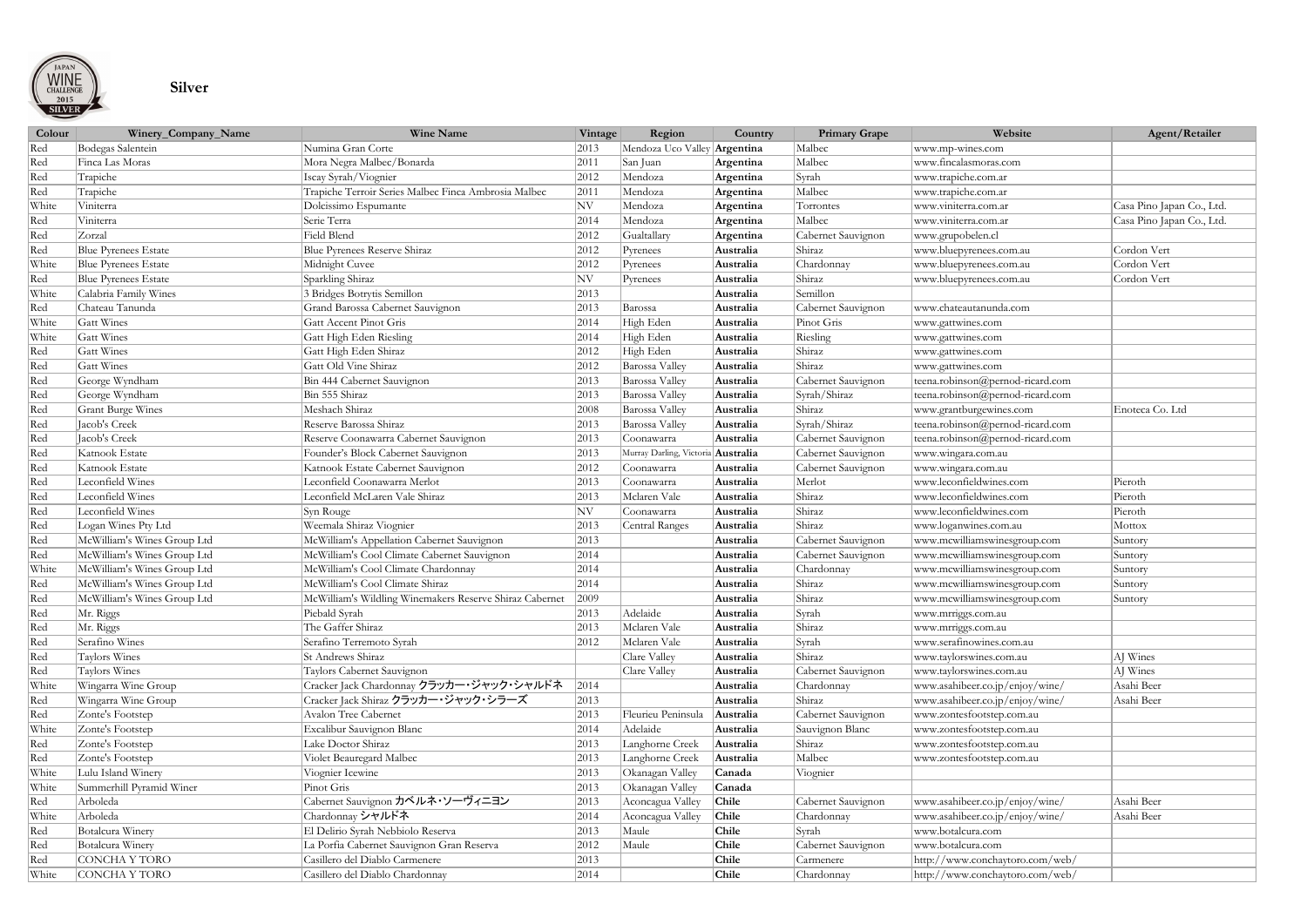| Red   | CONCHA Y TORO                                     | Marques de Casa Concha Pinot Noir                                       | 2013           | Limari                       | Chile        | Pinot Noir                                       | http://www.conchaytoro.com/web/     |                         |
|-------|---------------------------------------------------|-------------------------------------------------------------------------|----------------|------------------------------|--------------|--------------------------------------------------|-------------------------------------|-------------------------|
| Red   | CONO SUR WINERY                                   | 20 BARRELS Syrah                                                        | 2012           | Limari                       | Chile        | Syrah                                            | www.conosur.com                     |                         |
| Red   | CONO SUR WINERY                                   | <b>OCIO</b>                                                             | 2013           | Casablanca                   | Chile        | Pinot Noir                                       | www.conosur.com                     |                         |
| White | CONO SUR WINERY                                   | RESERVA ESPECIAL Chardonnay                                             | 2014           | Casablanca                   | Chile        | Chardonnay                                       | www.conosur.com                     |                         |
| Red   | CONO SUR WINERY                                   | <b>SINGLE VINEYARD</b>                                                  | 2013           | Cachapoal                    | Chile        | Carmenere                                        | www.conosur.com                     |                         |
| White | CONO SUR WINERY                                   | SINGLE VINEYARD Chardonnay                                              | 2014           | Casablanca                   | Chile        | Chardonnay                                       | www.conosur.com                     |                         |
| White | Luis Felipe Edwards                               | Lfe Marea Chardonnay                                                    | 2014           | Leyda                        | Chile        | Chardonnay                                       | www.lfewines.com                    | <b>MITSUBISHI</b>       |
| Red   | Mancura                                           | Mancura Leyenda Gran Reserva Syrah/Cabernet Franc/Merlot                | 2012           |                              | Chile        | Syrah                                            | www.grupobelen.cl                   |                         |
| Rose  | <b>MIGUEL TORRES CHILE</b>                        | SANTA DIGNA CABERNET SAUVIGNON ROSE                                     | 2014           | Valle Central                | Chile        | Cabernet Sauvignon                               | www.migueltorres.cl                 | <b>ENOTECA CO LTD</b>   |
| Red   | Morande                                           | House of Morande                                                        | 2010           |                              | Chile        |                                                  | www.grupobelen.cl                   |                         |
| Red   | Morande                                           | Morande Reserva Pinot Noir                                              | 2014           |                              | Chile        | Pinot Noir                                       | www.grupobelen.cl                   |                         |
| Red   | Santa Carolina                                    | Herencia Carmenere                                                      | 2010           | Peumo                        | Chile        | Carmenere 96%                                    | www.carolinawinebrands.com          | Suntory                 |
| Red   | Santa Helena                                      | Santa Helena Gran Vino Cabernet Sauvignon                               | 2014           | Santiago                     | Chile        | Cabernet Sauvignon                               | www.sanpedro.cl                     |                         |
| Red   | Vina Agustinos                                    | Reserva Carmenere                                                       | 2014           | Maipo                        | Chile        | Carmenere                                        | www.vinaporta.cl / www.agustinos.cl |                         |
| Red   | Vina Arboleda                                     | Arboleda Carmenere                                                      | 2013           | Valle De Aconcagua Chile     |              | Carmenere                                        |                                     |                         |
| Red   | Vina Caliterra                                    | TRIBUTO CABERNET SAUVIGNON                                              | 2013           |                              | <b>Chile</b> | Cabernet Sauvignon                               | www.caliterra.com                   |                         |
| White | Vina Errazuriz                                    | Max Reserva Chardonnay                                                  | 2014           |                              | Chile        | Chardonnay                                       | www.errazuriz.com                   |                         |
| White | Vina Errazuriz                                    | Max Reserva Sauvignon Blanc                                             | 2014           |                              | Chile        | Sauvignon Blanc                                  | www.errazuriz.com                   |                         |
| Red   | Vina Errazuriz                                    | Max Reserva Syrah                                                       | 2013           | Aconcagua Valley             | Chile        | Syrah                                            | www.errazuriz.com                   |                         |
| Red   | <b>VINA MAIPO</b>                                 | <b>ALTO TAJAMAR</b>                                                     | 2010           | Maipo Valley                 | Chile        | Syrah/Shiraz                                     | http://www.conchaytoro.com/web/     |                         |
| Red   | <b>VINA MAIPO</b>                                 | PROTEGIDO                                                               | 2013           | Maipo Valley                 | Chile        | Cabernet Sauvignon                               | http://www.conchaytoro.com/web/     |                         |
| White | VIÑA MAYCAS DEL LIMARI                            | <b>QUEBRADA SECA</b>                                                    | 2013           | Limari Valley                | Chile        | Chardonnay                                       | http://www.conchaytoro.com/web/     |                         |
| Red   | VIÑA MAYCAS DEL LIMARI                            | <b>SAN JULIAN</b>                                                       | 2013           | Limari Valley                | Chile        | Pinot Noir                                       | http://www.conchaytoro.com/web/     |                         |
| Red   | <b>VINA PALO ALTO</b>                             | <b>WINE MAKERS SELECTION</b>                                            | 2013           | Maule Valley                 | Chile        | Cabernet Sauvignon                               | http://www.conchaytoro.com/web/     | VCT JAPAN               |
| White | Vina Santa Alicia                                 | Reserva Chardonnay                                                      | 2014           | Maipo                        | Chile        | Chardonnay                                       | www.santa-alicia.com                |                         |
| Red   | Vina Valdivieso                                   | Valdivieso Single Vineyard Cabernet Franc                               | 2012           | Sagrada Familia, Lontu Chile |              | Cabernet Franc                                   | www.valdiviesovineyard.com          | Mottox                  |
| Red   | Vistamar                                          | Enki                                                                    | 2011           |                              | Chile        |                                                  | www.grupobelen.cl                   |                         |
| Red   | Vitivinicola Cremaschi Barriga S.a.               | Cremaschi Furlotti Edicion Limitada de Familia                          | 2013           | Valle De Loncomilla Chile    |              | Cabernet Sauvignon                               | www.cf.cl                           |                         |
| White | Badet Clement & Co.                               | Les Jamelles Chardonnay                                                 | 2014           | Pays D'oc                    | France       | Chardonnay                                       | www.badetclement.com                | TOA SHOJI co Ltd        |
| Red   | Barton & Guestier                                 | Barton & Guestier Guestier Passeport Medoc                              | 2014           | Bordeaux                     | France       | Cabernet Sauvignon 60%   www.barton-guestier.com |                                     | Castel Japon            |
| Red   | Bouchard Aine & Fils                              | Beaune Premier Cru Clos Du Roi Rouge                                    | 2013           | Bourgogne                    | France       | Pinot Noir                                       | www.boisset.com                     |                         |
| Red   | Cazes                                             | Canon Du Marechal                                                       | 2014           | Roussillon                   | France       |                                                  | www.advini.com                      |                         |
| White | CHAMPAGNE BEAUMONT DES CRAYERES FLEUR BLANCHE     |                                                                         | 2008           |                              | France       | Chardonnay                                       | www.champagne-beaumont.com          | <b>MOTTOX</b>           |
| White | CHAMPAGNE BEAUMONT DES CRAYERES FLEUR DE PRESTIGE |                                                                         | 2006           |                              | France       | Chardonnay                                       | www.champagne-beaumont.com          | <b>MOTTOX</b>           |
| White | Champagne Chanoine                                | Tsarine Cuvee Adriana Brut                                              | $ {\rm NV} \>$ | Champagne                    | France       | Chardonnay                                       | www.lansoninternational.com         | Jimex Japan             |
| White | CHAMPAGNE CHARLES DE CAZANOVE                     | VIEILLE FRANCE BLANC DE NOIRS BRUT                                      | $ {\rm NV} \>$ | Champagne                    | France       | Pinot Noir                                       | champagnemartel.com                 |                         |
| White | CHAMPAGNE CHARLES DE CAZANOVE                     | <b>VIEILLE FRANCE BRUT</b>                                              | $ {\rm NV} \>$ | Champagne                    | France       | Chardonnay                                       | champagnemartel.com                 |                         |
| White | Champagne Charles-Heidsieck                       | <b>Blancs Des Millenaires</b>                                           | 1995           | Champagne                    | France       | Chardonnay                                       | www.piper-heidsieck.com             | Remy Cointreau Japan KK |
| White | CHAMPAGNE CHATEAU DE BLIGNY                       | CUVEE 6 CEPAGES BRUT Clos de Chateau de Blight                          | NV             | Champagne                    | France       | Chardonnay                                       | champagnemartel.com                 |                         |
| White | CHAMPAGNE CHATEAU DE BLIGNY                       | <b>GRANDE RESERVE BRUT</b>                                              | NV             | Champagne                    | France       | Chardonnay                                       | champagnemartel.com                 |                         |
| White | Champagne De Venoge                               | <b>Blanc De Blancs</b>                                                  | 2004           | Champagne                    | France       | Chardonnay                                       | www.champagnedevenoge.com           | Fuji Trading Co,. Ltd.  |
| Rose  | Champagne de Venoge                               | Louis XV Rose                                                           | 2006           | Champagne                    | France       | Pinot Noir $(40\%)$                              | www.champagnedevenoge.com           | Fuji Trading Co,. Ltd.  |
| Rose  | CHAMPAGNE GH MARTEL                               | CHAMPAGNE VICTOIRE ROSE BRUT                                            | $ {\rm NV} $   | Champagne                    | France       | Chardonnay                                       | champagnemartel.com                 |                         |
| White | <b>CHAMPAGNE GH MARTEL</b>                        | ERNEST RAPENEAU 1ER CRU BRUT                                            | $ {\rm NV} $   | Champagne                    | France       | Chardonnay                                       | champagnemartel.com                 |                         |
| White | <b>CHAMPAGNE GH MARTEL</b>                        | ERNEST RAPENEAU BRUT                                                    | NV             | Champagne                    | France       | Chardonnay                                       | champagnemartel.com                 |                         |
| Rose  | CHAMPAGNE GH MARTEL                               | ERNEST RAPENEAU ROSE BRUT                                               | $ {\rm NV} \>$ | Champagne                    | France       | Chardonnay                                       | champagnemartel.com                 |                         |
| White | Champagne Jacquart                                | Alpha                                                                   | 2006           |                              | France       | Chardonnay 50%                                   | www.champagne-jacquart.com          | <b>KOKUBU</b>           |
| White | Champagne Jacquart                                | <b>Brut Mosaique</b>                                                    | N V            |                              | France       | Chardonnay 40%                                   | www.champagne-jacquart.com          | <b>KOKUBU</b>           |
| White | Champagne Montaudon                               | Blanc de Noirs                                                          | N V            |                              | France       | Pinot Noir 100%                                  | www.champagne-jacquart.com          | Takase Busan            |
| White | Champagne Montaudon                               | Classe M                                                                | $ {\rm NV} $   |                              | France       | Chardonnay 50%                                   | www.champagne-jacquart.com          | Takase Busan            |
| White | Champagne Philippe Gonet                          | Champagne Blanc De Blancs Grand Cru Millesime                           | 2008           | Le Mesnil Sur Oger France    | France       | Chardonnay                                       | www.champagne-philippe-gonet.com    | <b>AROME VERRE</b>      |
| White | Champagne Piper-Heidsieck                         | <b>Essentiel Cuvee Brut</b>                                             | $ {\rm NV} $   | Champagne                    | France       | Pinot Noir                                       | www.piper-heidsieck.com             | Remy Cointreau Japan KK |
| White | Chateau de Riquewihr Domaines Dopff & Irion       | Aoc Alsace Domaines du Chateau de Riquewihr Les Murailles Riesling 2012 |                | Alsace                       | France       | Riesling                                         | www.dopff-irion.com                 | Tokuoka Co Ltd          |
| Red   | Chateau Ramage La Batisse                         | Cru Bourgeois Haut-Medoc                                                | 2012           | Medoc                        | France       | Merlot                                           | none                                |                         |
| Red   | Chateau Ramage La Batisse                         | Haut-Medoc                                                              | 2012           | Medoc                        | France       | Merlot                                           | none                                |                         |
| Red   | Chateau Tourteran                                 | Cru Bourgeois Haut-Medoc                                                | 2012           | Medoc                        | France       | Merlot                                           | none                                |                         |
| White | Domaine Alain Geoffroy                            | Chablis Domaine Le Verger                                               | 2014           | Bourgogne                    | France       |                                                  | www.chablis-geoffroy.com            |                         |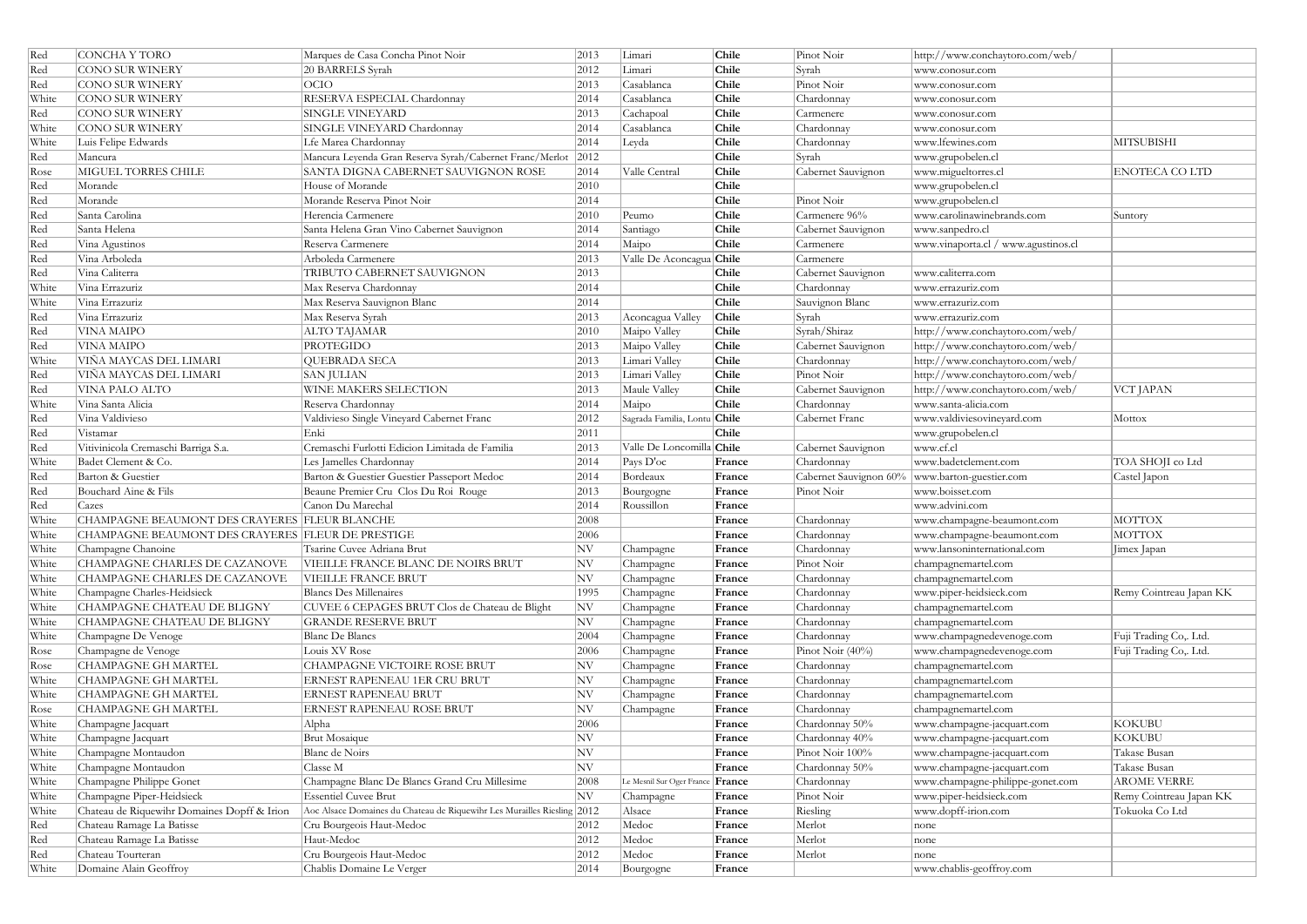| White | Domaine Alain Geoffroy                                                                                            | Chablis Premier Cru Beauroy                                                                                                                           | 2014         | Bourgogne                                   | France       |                                             | www.chablis-geoffroy.com                            |                                   |
|-------|-------------------------------------------------------------------------------------------------------------------|-------------------------------------------------------------------------------------------------------------------------------------------------------|--------------|---------------------------------------------|--------------|---------------------------------------------|-----------------------------------------------------|-----------------------------------|
| White | Domaine Ropiteau Freres                                                                                           | Bourgogne Chardonnay                                                                                                                                  | 2014         | Bourgogne                                   | France       | Chardonnay                                  | www.boisset.com                                     |                                   |
| White | Domaine Ropiteau Freres                                                                                           | Meursault                                                                                                                                             | 2013         | Bourgogne                                   | France       | Chardonnay                                  | www.boisset.com                                     |                                   |
| White | Henri Abele                                                                                                       | Henri Abele Brut                                                                                                                                      | $ {\rm NV} $ | Champagne                                   | France       | Chardonnay                                  |                                                     |                                   |
| White | J. Moreau & Fils                                                                                                  | Chablis                                                                                                                                               | 2014         | Bourgogne                                   | France       | Chardonnay                                  | www.boisset.com                                     |                                   |
| White | La Cave des Vignerons de Pfaffenheim                                                                              | Aoc Alsace Cuvee Diane Muscat                                                                                                                         | 2014         | Alsace                                      | France       | Muscat                                      | www.pfaffenheim.com                                 | Sapporo Breweries Ltd             |
| White | La Cave des Vignerons de Pfaffenheim                                                                              | Aoc Alsace Cuvee Jupiter Riesling                                                                                                                     | 2014         | Alsace                                      | France       | Riesling                                    | www.pfaffenheim.com                                 | Sapporo Breweries Ltd             |
| White | La Cave des Vignerons de Pfaffenheim                                                                              | Aoc Alsace Pfaff Tradition Pinot Blanc                                                                                                                | 2014         | Alsace                                      | France       | Pinot Blanc                                 | www.pfaffenheim.com                                 | Sapporo Breweries Ltd             |
| White | La Forge                                                                                                          | Ile La Forge Chardonnay                                                                                                                               | 2014         | Languedoc                                   | France       | Chardonnay                                  | www.mottox-wine.jp                                  |                                   |
| White | La Forge                                                                                                          | Ile La Forge Viognier                                                                                                                                 | 2014         | Languedoc                                   | France       | Viognier                                    | www.mottox-wine.jp                                  |                                   |
| White | Laroche                                                                                                           | Chablis                                                                                                                                               | 2014         | Bourgogne                                   | France       | Chardonnay                                  | www.advini.com                                      |                                   |
| White | Laroche                                                                                                           | Saint Martin                                                                                                                                          | 2014         | Bourgogne                                   | France       | Chardonnay                                  | www.advini.com                                      |                                   |
| Red   | Maison Antonin Rodet                                                                                              | Rully Village Rouge - Chateau De Rully                                                                                                                | 2013         | Bourgogne                                   | France       | Pinot Noir                                  | www.boisset.com                                     |                                   |
| Red   | Moueix                                                                                                            | Chateau Grand Renom                                                                                                                                   | 2014         |                                             | France       |                                             | www.advini.com                                      |                                   |
| White | Nicolas Perrin                                                                                                    | Viognier ヴイオニエ                                                                                                                                        | 2014         | Rhone                                       | France       | Viognier                                    | www.asahibeer.co.jp/enjoy/wine/                     | Asahi Beer                        |
| Red   | Paul Jaboulet Aine                                                                                                | Crozes Hermitage Les Jalets                                                                                                                           | 2012         | Rhone Valley                                | France       | Syrah                                       | www.jaboulet.com                                    | Dragee                            |
| Red   | Rigal                                                                                                             | Chateau Chambert                                                                                                                                      | 2009         | Cahors                                      | France       |                                             | www.advini.com                                      |                                   |
| Red   | VIDAL-FLEURY                                                                                                      | VENTOUX                                                                                                                                               | 2013         | Rhone Valley                                | France       | Syrah                                       | www.vidal-fleury.com                                | <b>TAKASE BUSSAN</b>              |
| Red   | Vignobles Jeanjean                                                                                                | Mas De Lunes - Gris De Montpellier                                                                                                                    | 2012         |                                             | France       |                                             | www.advini.com                                      |                                   |
| Red   | <b>BADAGONI LTD</b>                                                                                               | <b>SAPERAVI Red Dry</b>                                                                                                                               | 2013         | Kakheti                                     | Georgia      | Saperavi                                    | www.badagoni.com                                    |                                   |
| Red   | A6MANI S.R.L                                                                                                      | FAMILIAE PRIMITIVO DI MANDURIA DOP                                                                                                                    | 2013         | Puglia, Salento                             | Italy        | Primitivo                                   | www.a6mani.com                                      |                                   |
| Red   | Aziende Agricola F.lli Grati                                                                                      | Chianti Villa di Monte                                                                                                                                | 2013         | Toscana                                     | Italy        | Sangiovese 90%                              | www.mottox-wine.jp                                  |                                   |
| Red   | Casa Vinicola Botter                                                                                              | Appassimento Vino Rosso IGT Puglia                                                                                                                    | 2014         | Puglia                                      | Italy        | Negroamaro                                  | www.botter.it                                       |                                   |
| White | Casal Thaulero                                                                                                    | Thale Trebbiano d'Abruzzo DOC                                                                                                                         | 2007         | Abruzzo                                     | Italy        | Trebbiano D'abruzzo                         | www.casalthaulero.com                               | Qualite et Prix, Ltd              |
| Red   | Castelli del Grevepesa                                                                                            | Clemente VII Chianti Classico Riserva                                                                                                                 | 2011         | Tuscany                                     | Italy        | Sangiovese                                  | www.castellidelgrevepesa.it                         |                                   |
| Red   | <b>CAVIRO SCA</b>                                                                                                 | TAVERNELLO SANGIOVESE RUBICONE IGT                                                                                                                    | 2014         | Emilia Romagna                              | Italy        | Sangiovese                                  | www.caviro.it                                       | <b>SUNTORY</b>                    |
| White | <b>CECI</b>                                                                                                       | $ \mathrm{O}$ tello Dry Spumante オッテロドライスプマンテ                                                                                                         | NV           |                                             | Italy        |                                             |                                                     |                                   |
| Red   | <b>CODICE CITRA</b>                                                                                               | Laus Vitae Riserva                                                                                                                                    | 2009         | Abruzzo                                     | Italy        | Montepulciano                               | www.citra.it/                                       |                                   |
| White | <b>CODICE CITRA</b>                                                                                               | Niro Pecorino                                                                                                                                         |              | Abruzzo                                     | Italy        | Pecorino                                    | www.citra.it/                                       |                                   |
| Red   | Etike International Srl                                                                                           | TR3 - Rosso Salento IGP                                                                                                                               | 2013         | Puglia                                      | Italy        | Primitivo                                   | www.etike.it                                        |                                   |
| Red   | <b>FARNESE VINI</b>                                                                                               | EDIZIONE CINQUE AUTOCTONI 15                                                                                                                          | NV           |                                             | Italy        |                                             | www.farnesevini.com                                 |                                   |
| Red   | Fontanafredda                                                                                                     | Barbera D'Alba Doc                                                                                                                                    | 2013         | Alba Area - Piedmont <b>Italy</b>           |              | Barbera                                     | www.fontanafredda.it                                | <b>MONTE BUSSAN</b>               |
| Red   | Fontanafredda                                                                                                     | Barolo Di Serralunga D'Alba                                                                                                                           | 2011         | Barolo Area - Piedmont Italy                |              | Nebbiolo                                    | www.fontanafredda.it                                | <b>MONTE BUSSAN</b>               |
| White | Fontanafredda                                                                                                     | Le Fronde Moscato D'Asti Docg                                                                                                                         | 2014         | Asti Area - Piedmont Italy                  |              | Moscato                                     | www.fontanafredda.it                                | <b>MONTE BUSSAN</b>               |
| White | Gancia                                                                                                            | $ {\rm Asti}$ Spumante アスティ・スプマンテ                                                                                                                     | NV           | Piedmonte                                   | Italy        | Moscato Bianco                              | www.asahibeer.co.jp/enjoy/wine/                     | Asahi Beer                        |
| Red   | Il Borro                                                                                                          | Pian di Nova Igt Toscana Rosso                                                                                                                        | 2011         | Toscana                                     | Italy        | Syrah/Shiraz                                | www.ilborrowines.com                                |                                   |
| White | Kaltern                                                                                                           | Gewerztraminer ゲヴュルツトラミナー                                                                                                                             | 2014         | Arto Adigier                                | Italy        | Gewrztraminer                               | www.asahibeer.co.jp/enjoy/wine/                     | Asahi Beer                        |
| Red   | LA COLLINA DEI CILIEGI                                                                                            | l'amarone                                                                                                                                             | 2010         | Veneto                                      | Italy        | Corvina                                     | www.lacollinadeiciliegi.it                          | <b>VIALBA</b>                     |
| White | Rocca delle Macie                                                                                                 | Moonlite                                                                                                                                              | 2014         | Tuscany                                     | Italy        | Chardonnay                                  | www.roccadellemacie.com                             | Apurevu Trading Co. Ltd.          |
| White | SANTERO F.LLI & C. IVASS SPA                                                                                      | LUX III MOSCATO SPUMANTE VSQA                                                                                                                         | NV           |                                             | Italy        | Moscato                                     | www.santero.it                                      | LIQUOR SHOP ONE                   |
| Red   | Tenuta di Lilliano                                                                                                | COLLI DELLA TOSCANA CENTRALE Anagallis                                                                                                                | 2011         | Castellina In Chianti 750 Italy             |              | Sangiovese                                  | www.lilliano.com                                    | <b>SAPPORO BREWERIES LTD</b>      |
| Red   | Tenuta Ulisse                                                                                                     | Amaranta Montepulciano D'abruzzo DOP                                                                                                                  | 2012         | Abruzzo                                     | Italy        | Montepulciano D'abruzzo www.tenutaulisse.it |                                                     |                                   |
| White | Tenuta Ulisse                                                                                                     | Unico Pecorino Terre di Chieti                                                                                                                        | 2014         | Abruzzo                                     | Italy        | Pecorino                                    | www.tenutaulisse.it                                 |                                   |
| Red   | Terre Cortesi Moncaro                                                                                             | CIMERIO Cònero DOCG Riserva                                                                                                                           | 2012         | Marche                                      | Italy        | Montepulciano                               | www.moncaro.com                                     | Yamato in Nara                    |
| Red   | <b>VESEVO</b>                                                                                                     | <b>TAURASI DOCG</b>                                                                                                                                   | 2009         |                                             | Italy        |                                             | www.vesevo.it                                       |                                   |
| White | VILLA SANDI SRL                                                                                                   | VALDOBBIADENE PROSECCO SUPERIORE DOCG BRUT MILLESIMATO 2014                                                                                           |              | Conegliano - Valdobbiadene $ \text{Italy} $ |              | Glera Grape                                 | www.lagioiosa.it                                    | UNTORY WINE INTERNATIONAL LIMITED |
| Red   | Zonin                                                                                                             | $ $ Castello D'albola Chianti Classico カステロ・ダルボラ・キャンティ・クラシコ $ 2011\>$                                                                                 |              | Toscana                                     | Italy        | Sangiovese                                  | www.asahibeer.co.jp/enjoy/wine/                     | Asahi Beer                        |
| Red   | CANTINE SAN MARZANO                                                                                               | MASSERIA PIETROSA MALVASIA NERA SALENTO IGP 2014                                                                                                      |              | Puglia, Salento                             | Italy        | Malvasia Nera                               | WWW.CANTINESANMARZANO.COM                           |                                   |
| Red   | CANTINE SAN MARZANO                                                                                               | MASSERIA PIETROSA NEGROAMARO SALENTO IGP 2014                                                                                                         |              | Puglia, Salento                             | Italy        | Negroamaro                                  | WWW.CANTINESANMARZANO.COM   Mottox Inc.             |                                   |
| Red   | <b>CANTINE SAN MARZANO</b>                                                                                        | MASSERIA PIETROSA PRIMITIVO DI MANDURIA DOP 2013                                                                                                      |              | Puglia, Salento                             | Italy        | Primitivo                                   | WWW.CANTINESANMARZANO.COM Mottox Inc.               |                                   |
| Red   | Chateau Mercian シャトー・メルシャン                                                                                        | $ _{\rm{Hosaka~Muscat~Bailey-A~Selected~Vineayrds}}$ 穂坂マスカット・ベーリー $_a$ セレクテッド・ヴィンヤーズ $ 2012\rangle$                                                   |              |                                             | Japan        | Muscat Bailey A                             | http://www.chateaumercian.com/cm/english/index.html |                                   |
| Red   | Gassan wine                                                                                                       | Gassan wine Soleil Levant Yama Sauvignon                                                                                                              | 2013         | Yamagata                                    | <b>Japan</b> | Yama Sauvignon                              | $\frac{http://gassan-wine.com/}{$                   |                                   |
| Other |                                                                                                                   | Hiroshima Miyoshi Winery Co. LTD. 株式会社広島三次ワイナリー TOMOE Chardonnay New Moon <b>シャルドネ新月</b>                                                              | 2013         | Hiroshima                                   | <b>Japan</b> | Chardonnay                                  | https://www.miyoshi-wine.co.jp/                     |                                   |
| Red   |                                                                                                                   | Hombo Shuzo Yamanashi Mars Winery <b>本坊酒造株式会社 山梨マルスワイナリ— C</b> hateau Mars Cavee Prestige Hosaka Hinojo Cattle Rougeシャトーマルス キュベ・プレステージ 穂坂日之城キャトル・ルージュ | 2012         | Yamanashi                                   | Japan        | Cabernet Sauvinon                           | www.hombo.co.jp/                                    |                                   |
| White | Kinoshita Shoji Chateau Sakaori Winery 木下商事株式会社シャトー酒折ワイナリー $ $ $\operatorname{Kosh}$ u $\operatorname{Dry}$ 甲州ドライ |                                                                                                                                                       | 2014         | Yamanashi                                   | <b>Japan</b> | Koshu                                       | www.sakaoriwine.com                                 | いまでや                              |
| Red   | Kinoshita Shoji Chateau Sakaori Winery 木下商事株式会社シャトー酒折ワイナリー                                                        | Muscat Bailey-A Unwooded マスカットベリーA アンウッデッ 2014                                                                                                        |              | Yamanashi                                   | <b>Japan</b> | Muscat Bailey A                             | www.sakaoriwine.com                                 | いまでや                              |
| White | Marquis Winery                                                                                                    | Iro Koshu Dry                                                                                                                                         | 2014         |                                             | Japan        | Koshu                                       |                                                     |                                   |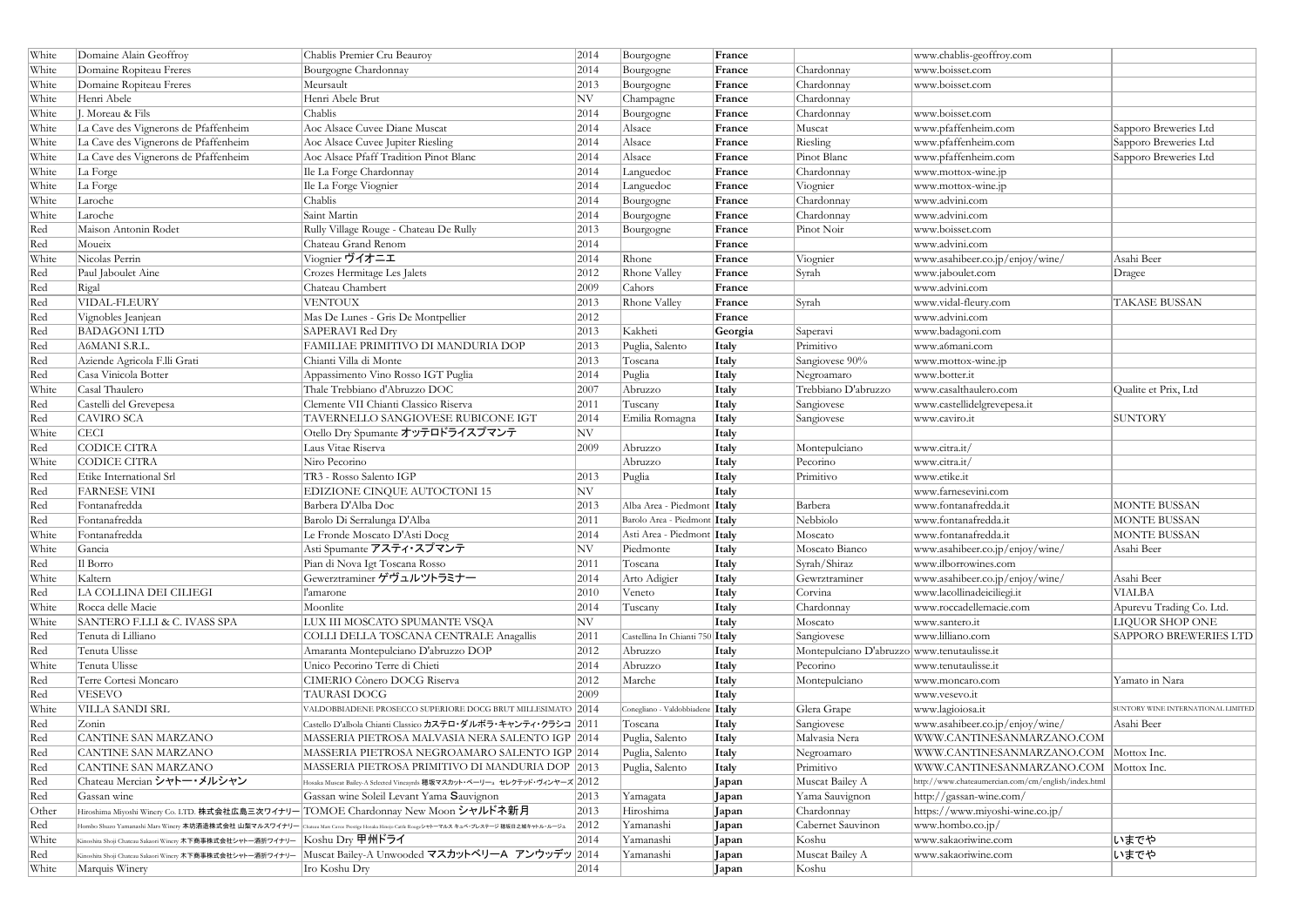| White |                                              | Marufuji Budoushu Kogyo 丸藤葡萄酒工業株式会社  Rubaiyat Koshu Sur Lie ルバイヤート 甲州シュール・リー | 2014                     | Yamanashi                        | Japan                | Koshu              | www.rubaiyat.jp/               | 丸藤葡萄酒工業株式会社(弊社)                |
|-------|----------------------------------------------|------------------------------------------------------------------------------|--------------------------|----------------------------------|----------------------|--------------------|--------------------------------|--------------------------------|
| White | Shida Nakaizu Winery                         | Shida Chardonnay 志太シャルドネ                                                     | 2014                     | Shizuoka                         | <b>Japan</b>         | Chardonnay         | www.shidax.co.jp/winery/       | 中伊豆ワイナリーシャトーT. S               |
| White | Takahata Wine Co.Ltd                         | TAKAHATA WINERY La Cloture Electrique en Kamiwada Chardonnay 2014            |                          | Yamagata                         | <b>Japan</b>         | Chardonnay         | www.takahata-wine.co.jp        |                                |
| White | Tsuno Wine Miyazaki 有限会社 都農ワイン               | Chardonnay Unfiltered シャルドネ アンフィルタード                                         | 2014                     | Miyazaki                         | Japan                | Chardonnay         | www.tsunowine.com              |                                |
| White | 株式会社 T-Marks                                 | Says Farm Chardonnay                                                         | 2014                     | Toyama                           | Japan                | Chardonnay         | http://saysfarm.com/           | <b>SAYS FARM</b>               |
| Red   | Vinicola San Lorenzo, S.a De C.v             | Casa Grande Shiraz                                                           | 2011                     | Valle De Parras                  | Mexico               | Shiraz             | www.madero.com.mx              |                                |
| White | Mud House                                    | Marlborough Sauvignon Blanc                                                  | 2014                     | Marlborough                      | New Zealand          | Sauvignon Blanc    |                                | アコレード・ワインズ・ジャパン株式会社            |
| White | Pernod Ricard Winemakers New Zealand         | Brancott Estate Flight Sauvignon Blanc                                       | 2014                     | Marlborough                      | New Zealand          | Sauvignon Blanc    | www.pernod-ricard-nz.com       | Pernod Ricard Japan KK         |
| White | Pernod Ricard Winemakers New Zealand         | Brancott Estate Letter Series B Sauvignon Blanc                              | 2014                     | Marlborough                      | New Zealand          | Sauvignon Blanc    | www.pernod-ricard-nz.com       | Pernod Ricard Japan KK         |
| White | Pernod Ricard Winemakers New Zealand         | Brancott Estate Sauvignon Blanc                                              | 2014                     | Marlborough                      | New Zealand          | Sauvignon Blanc    | www.pernod-ricard-nz.com       | Pernod Ricard Japan KK         |
| White | Pernod Ricard Winemakers New Zealand         | Church Road Grand Reserve Chardonnay                                         | 2013                     | Hawke's Bay                      | New Zealand          | Chardonnay         | www.pernod-ricard-nz.com       | Pernod Ricard Japan KK         |
| White | Pernod Ricard Winemakers New Zealand         | Stoneleigh Latitude Sauvignon Blanc                                          | 2014                     | Marlborough                      | New Zealand          | Sauvignon Blanc    | www.pernod-ricard-nz.com       | Pernod Ricard Japan KK         |
| White | Pernod Ricard Winemakers New Zealand         | Stoneleigh Rapaura Series Sauvignon Blanc                                    | 2014                     | Marlborough                      | New Zealand          | Sauvignon Blanc    | www.pernod-ricard-nz.com       | Pernod Ricard Japan KK         |
| White | Seifried Estate                              | Aotea Sauvignon Blanc                                                        | 2015                     | Nelson                           | New Zealand          | Sauvignon Blanc    | www.seifried.co.nz             | Apurevu Trading Co., Ltd.      |
| White | Seifried Estate                              | Old Coach Road Sauvignon Blanc Lighter Alcohol                               | 2015                     | Nelson                           | New Zealand          | Sauvignon Blanc    | www.seifried.co.nz             | Apurevu Trading Co., Ltd.      |
| White | Seifried Estate                              | Seifried Nelson Sauvignon Blanc                                              | 2015                     | Nelson                           | New Zealand          | Sauvignon Blanc    | www.seifried.co.nz             | Apurevu Trading Co., Ltd.      |
| White | Seifried Estate                              | Seifried Winemakers Collection 'Sweet Agnes' Riesling                        | 2015                     | Nelson                           | New Zealand          | Riesling           | www.seifried.co.nz             | Apurevu Trading Co., Ltd.      |
| White | Tinpot Hut Wines Ltd                         | Tinpot Hut Marlborough Pinot Gris                                            | 2014                     | Marlborough                      | New Zealand          | Pinot Gris         | www.tinpothut.co.nz            | Mottox Inc                     |
| White | Tohu Wines                                   | Tohu Single Vineyard Marlborough Riesling                                    | 2014                     | Marlborough                      | New Zealand          | Riesling           | www.kono.co.nz; www.tohu.co.nz | <b>GRN</b> Corporation         |
| Red   | Waipara Valley                               | Waipara Pinot Noir                                                           | 2014                     | Waipara                          | New Zealand          | Pinot Noir         |                                | アコレード・ワインズ・ジャパン株式会社            |
| Red   | Yealands Wine Group                          | Peter Yealands Pinot Noir                                                    | 2014                     | Marlborough                      | New Zealand          | Pinot Noir 100%    | www.yealandsestate.co.nz       |                                |
| White | Yealands Wine Group                          | Peter Yealands Sauvignon Blanc                                               | 2015                     | Marlborough                      | New Zealand          | Sauvignon Blanc    | www.yealandsestate.co.nz       |                                |
| White | Casa de Vila Verde                           | Pluma, White                                                                 | 2014                     | Vinhos Verdes                    | Portugal             |                    |                                |                                |
| White | Cooperativa Agreola Sto.isidro De Pegoes Crl | Adega De Pegoes Arinto Chardonnay                                            | 2013                     | Peninsula De Setubal   Portugal  |                      | Arinto             | www.cooppegoes.pt              |                                |
| White | Cooperativa Agreola Sto.isidro De Pegoes Crl | Adega De Pegoes Selected Harvest White                                       | 2014                     | Peninsula De Setubal   Portugal  |                      | Arinto             | www.cooppegoes.pt              | Vinteners INC                  |
| Red   | Cooperativa Agreola Sto.isidro De Pegoes Crl | Adega De Pegoes Syrah                                                        | 2012                     | Peninsula De Setubal   Portugal  |                      | Syrah              | www.cooppegoes.pt              |                                |
| Red   | Cooperativa Agreola Sto.isidro De Pegoes Crl | Adega De Pegoesselected Harvest Red                                          | 2011                     | Peninsula De Setubal   Portugal  |                      | Touriga Nacional   | www.cooppegoes.pt              |                                |
| White | Quinta do Conde                              | Galodoro, White                                                              | 2014                     | Lisboa                           | Portugal             |                    | www.saquintadoconde.com        |                                |
| White | Quinta Vale D' Aldeia                        | Quinta Vale d'Aldeia Branco                                                  | 2014                     | Douro                            | Portugal             | Viosinho           | www.quintavaledaldeia.com      |                                |
| Red   | Sociedade dos Vinhos Borges, S.A.            | Borges Porto Ruby                                                            | NV                       | Douro                            | Portugal             | Touriga-Nacional   | www.borgeswines.com            |                                |
| Red   | Bellingham Winery                            | The Bernard Series Bush Vine Pinotage                                        | 2014                     | Coastal Region                   | South Africa         | Pinotage           | www.dgb.co.za                  |                                |
| White | <b>Boschendal Winery</b>                     | Boschendal Chardonnay Pinot Noir Brut                                        | NV                       | Western Cape                     | South Africa         | Pinot Noir         | www.dgb.co.za                  | Mr. Takanaki Yamada            |
| White | <b>Boschendal Winery</b>                     | Boschendal The Pavillion Chenin Blanc                                        | 2015                     | Western Cape                     | South Africa         | Chenin Blanc       | www.dgb.co.za                  | Mr. Takanori Yamada            |
| White | Diemersfontein                               | Viognier Reserve                                                             | 2014                     | Wellington                       | South Africa         | Viognier           | www.diemersfontein.co.za       |                                |
| White | Franschhoek Cellar                           | Franschhoek Cellar La Cotte Mill Chenin Blanc                                | 2015                     | Western Cape                     | South Africa         | Chenin Blanc       | www.dgb.co.za                  |                                |
| White | Franschhoek Cellar                           | Franschhoek Cellar Our Town Hall Unoaked Chardonnay                          | 2015                     | Western Cape                     | South Africa         | Chardonnay         | www.dgb.co.za                  |                                |
| White | Franschhoek Cellar                           | Franschhoek Vineyards Semillon                                               | 2014                     | Franschhoek                      | South Africa         | Semillon           | www.dgb.co.za                  | N/A                            |
| Red   | Bodegas Abanico                              | Sinfonia Vintage Collection Cabernet Sauvignon                               | 2013                     | Centro                           | Spain                | Cabernet Sauvignon | www.mottox-wine.jp             |                                |
| White | Bodegas Castelo de Medina                    | Castelo de Medina Verdejo                                                    | 2014                     | Rueda                            | Spain                | Verdejo            | www.castelodemedina.com        | Inaba Wines                    |
| Rose  | Bodegas Murviedro                            | Luna de Murviedro Rose                                                       | $\ensuremath{\text{NV}}$ | Do Cava (Requena-Valencia) Spain |                      | Garnacha           | www.murviedro.es               | <b>KATSUMI ASS</b>             |
| Red   | FINCA CONSTANCIA                             | FINCA CONSTANCIA SELECCION                                                   | 2013                     |                                  | Spain                | Syrah/Shiraz       | www.gonzalezbyass.com          |                                |
| Red   | Freixenet Group                              | Ashtree Estate Merlot & Templanillo                                          | 2013                     | Castilla La Mancha               | $\sqrt{\frac{2}{1}}$ | Tempranillo        |                                | Suntry Wine International Ltd. |
| White | <b>GONZALEZ BYASS</b>                        | AMONTILLADO DEL DUQUE VORS                                                   | NV                       |                                  | Spain                | Palomino           | www.gonzalezbyass.com          |                                |
| White | <b>GONZALEZ BYASS</b>                        | <b>DOS PALMAS</b>                                                            | NV                       |                                  | Spain                | Palomino           | www.gonzalezbyass.com          |                                |
| White | <b>GONZALEZ BYASS</b>                        | <b>NOE PEDRO XIMENEZ VORS</b>                                                | NV                       |                                  | Spain                | Pedro Ximenez      | www.gonzalezbyass.com          |                                |
| White | <b>GONZALEZ BYASS</b>                        | <b>TIO PEPE</b>                                                              | NV                       |                                  | Spain                | Palomino           | www.gonzalezbyass.com          |                                |
| White | <b>GONZALEZ BYASS</b>                        | <b>UNA PALMA</b>                                                             | $ {\rm NV} $             | erez                             | Spain                | Palomino           | www.gonzalezbyass.com          |                                |
| Red   | <b>JEAN LEON</b>                             | JEAN LEON VINYA PALAU MERLOT                                                 | 2011                     |                                  | Spain                | Merlot             | www.jeanleon.com               | <b>ENOTECA</b>                 |
| White | Masia Vallformosa, Sl                        | Cava Vallformosa Classic Brut                                                | 2012                     | Cava                             | Spain                | Xarello            | www.vallformosa.com            |                                |
| White | Masia Vallformosa, Sl                        | Vallformosa Cava Origen Brut                                                 | 2012                     | Cava                             | Spain                | Xarello            | www.vallformosa.com            |                                |
| White | MONT MARCAL                                  | Cava Extremarium de Mont Marcal Brut Reserva                                 | NV                       | Catalunya                        | Spain                | Xarello            | www.mont-marcal.com            | VINOS YAMAZAKI CO. LTD.        |
| Rose  | MONT MARCAL                                  | Cava Mont Marcal Brut Rosado                                                 | $ {\rm NV} \>$           | Catalunya                        | Spain                | Trepat             | www.mont-marcal.com            | VINOS YAMAZAKI CO. LTD.        |
| Red   | MONT MARCAL                                  | Mas Marcal Garnacha                                                          | 2014                     | Catalunya                        | Spain                | Grenache           | www.mont-marcal.com            | VINOS YAMAZAKI CO. LTD.        |
| Red   | Pagos del Rey                                | Castillo de Albai Reserva                                                    | 2011                     | Rioja                            | Spain                |                    | www.felixsolisavantis.com      |                                |
| Red   | Pagos del Rey                                | Condado de Oriza Reserva                                                     | 2010                     | Ribera Del Duero                 | Spain                |                    | www.felixsolisavantis.com      |                                |
| Red   | Rioja Vega                                   | Rioja Vega Reserva                                                           | 2010                     | Rioja                            | Spain                | Tempranillo        | www.principedeviana.com        | Shigematsu & Co., ltd.         |
| Rose  | Segra Viudas                                 | Segra Viudas Brut Rosado                                                     | $ {\rm NV} $             | Penedes                          | Spain                | Trepat             |                                | Mitsubishi Shokuhin            |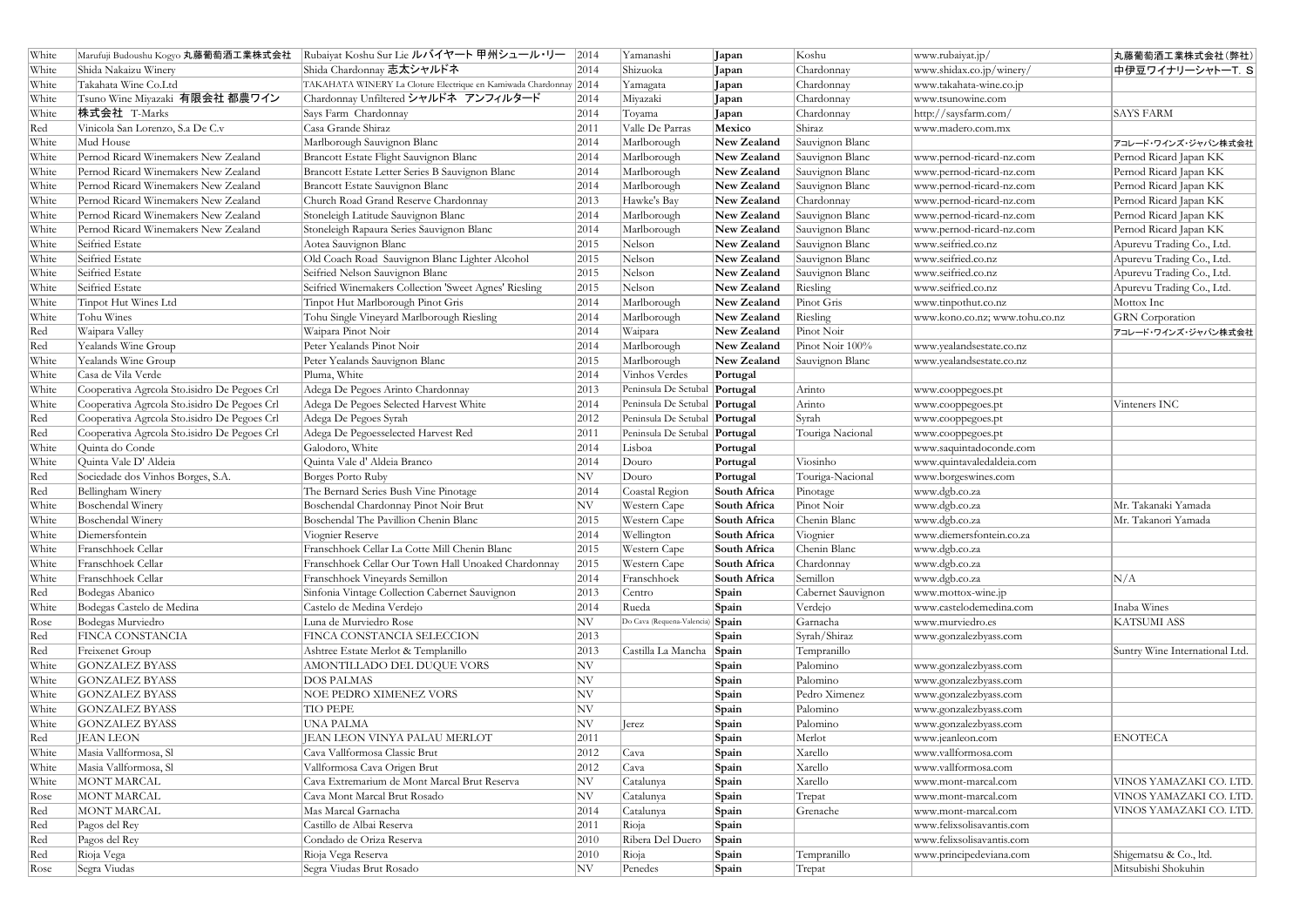| Red | GranMonte                     | Durif                     | 2014 | Asoke Valley, Khao Yai Thailand |            | Durif              | www.granmonte.com                         |                         |
|-----|-------------------------------|---------------------------|------|---------------------------------|------------|--------------------|-------------------------------------------|-------------------------|
| Red | GranMonte                     | The Orient Syrah          | 2012 | Asoke Valley, Khao Yai Thailand |            | Syrah              | www.granmonte.com                         |                         |
| Red | E.&Gallo Winery               | Apothic Dark              | 2013 | California                      | <b>USA</b> | Petite Syrah       | www.gallo.com/ip/                         | Gallo Japan             |
| Red | Esser Wines LLC               | Esser Pinot Noir          | 2013 | Monterey County                 | USA        | Pinot Noir         | http://www.esservineyards.com/            | GUKI CELLARS Japan K.K. |
| Red | Fetzer Vineyards              | Fetzer Merlot             | 2012 | California                      | <b>USA</b> | Merlot             | $\frac{http://www.conchaytoro.com/web/}{$ | VCT JAPAN               |
| Red | Larry Stone California Winery | Sirita Cabermet Sauvignon | 2005 | Napa Valley                     | <b>USA</b> | Cabernet Sauvignon | $\frac{http://zillion-w.com}{$            | 株式会社 ZILLION            |
| Red | Larry Stone California Winery | Sirita Cabernet Franc     | 2005 | Napa Valley                     | <b>USA</b> | Cabernet Franc     | $\frac{http://zillion-w.com}{$            | 株式会社 ZILLION            |
| Red | Larry Stone California Winery | Sirita Cabernet Franc     | 2004 | Napa Valley                     | <b>USA</b> | Cabernet Franc     | $\frac{http://zillion-w.com}{$            | 株式会社 ZILLION            |
| Red | Larry Stone California Winery | Sirita Cabernet Sauvignon | 2004 | Napa Valley                     | <b>USA</b> | Cabernet Sauvignon | $\frac{http://zillion-w.com}{$            | 株式会社 ZILLION            |
| Red | Larry Stone California Winery | Sirita Merlot             | 2005 | Napa Valley                     | <b>USA</b> | Merlot             | $\frac{http://zillion-w.com}{$            | 株式会社 ZILLION            |
| Red | Larry Stone California Winery | Sirita Merlot             | 2004 | Napa Valley                     | <b>USA</b> | Merlot             | $\frac{http://zillion-w.com}{$            | 株式会社 ZILLION            |
| Red | Larry Stone California Winery | Sirita Merlot             | 2003 | Napa Valley                     | <b>USA</b> | Merlot             | $\frac{http://zillion-w.com}{$            | 株式会社 ZILLION            |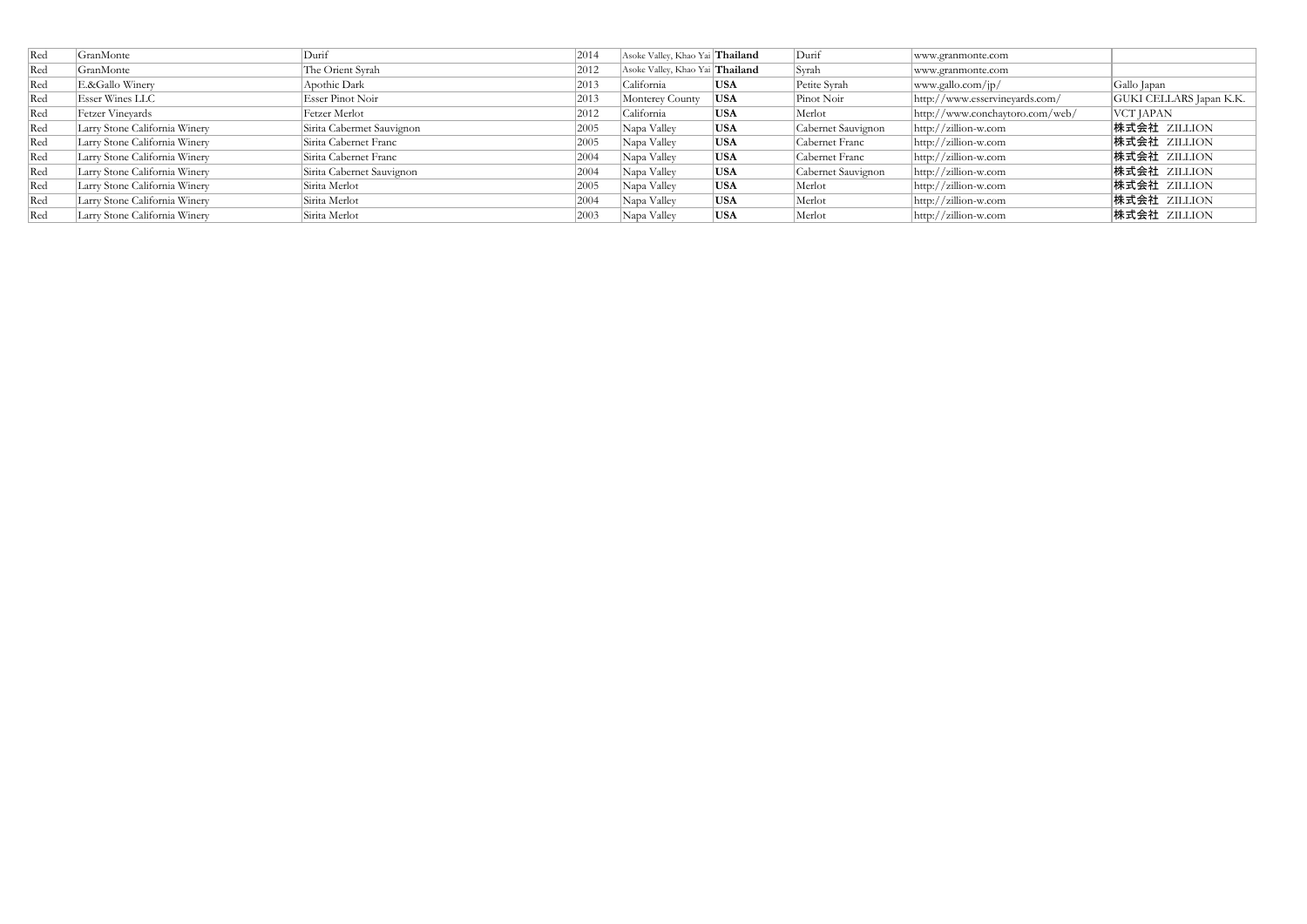

### **Bronze**

| Colour | Winery_Company_Name                                  | <b>Wine Name</b>                                         | Vintage | Region                                   | <b>Country</b> | <b>Primary Grape</b> | Website                            | Agent/Retailer            |
|--------|------------------------------------------------------|----------------------------------------------------------|---------|------------------------------------------|----------------|----------------------|------------------------------------|---------------------------|
| Red    | Altos Las Hormigas                                   | Malbec Terroir Valle de Uco                              | 2013    | Mendoza                                  | Argentina      | Malbec               | www.mottox-wine.jp                 |                           |
| Red    | Bodegas Callia                                       | Magna Cabernet Sauvignon                                 | 2013    | Sanfan                                   | Argentina      | Cabernet Sauvignon   | www.mottox-wine.jp                 |                           |
| Red    | Bodegas Callia                                       | Magna Malbec                                             | 2013    | Sanfan                                   | Argentina      | Malbec               | www.mottox-wine.jp                 |                           |
| Red    | Bodegas Callia                                       | Magna Shiraz                                             | 2013    | Sanfan                                   | Argentina      | Shiraz               | www.mottox-wine.jp                 |                           |
| White  | Bodegas La Rosa                                      | Finca la Escondida Torrontes                             | 2015    | Mendoza                                  | Argentina      |                      | www.bodegaslarosa.com              |                           |
| Red    | Bodegas Salentein                                    | Salentein Reserve Malbec                                 | 2014    | Mendoza Uco Valley                       | Argentina      | Malbec               | www.mp-wines.com                   | アロムヴェール銀座本店               |
| White  | Finca Flichman                                       | Finca Flichman Misterio Chardonnay                       | 2014    | Mendoza                                  | Argentina      | Chardonnay           | www.nisshoku-foods.co.jp/          | <b>IKEBUKURO SEIBU</b>    |
| Red    | Finca Flichman                                       | Reserva Malbec                                           | 2014    | Mendoza                                  | Argentina      | Malbec               | www.nisshoku-foods.co.jp/          | <b>IKEBUKURO SEIBU</b>    |
| White  | Finca Las Moras                                      | Black Label Chardonnay                                   | 2014    | San Juan                                 | Argentina      | Chardonnay           | www.fincalasmoras.com              |                           |
| Red    | Finca Las Moras                                      | <b>Black Label Malbec</b>                                | 2013    | San Juan                                 | Argentina      | Malbec               | www.fincalasmoras.com              |                           |
| Red    | Finca Las Moras                                      | <b>Black Label Syrah</b>                                 | 2013    | San Juan                                 | Argentina      | Syrah                | www.fincalasmoras.com              |                           |
| Red    | Finca Las Moras                                      | Finca Las Moras Pedernal Malbec                          | 2010    | San Juan                                 | Argentina      | Malbec               | www.fincalasmoras.com              |                           |
| Red    | Finca Las Moras                                      | Gran Syrah                                               | 2012    | San Juan                                 | Argentina      | Syrah                | www.fincalasmoras.com              |                           |
| White  | LA RIOJANA COOPERATIVA VITIVINIFRUTICOLA DE LA RIOJA | RAZA ARGENTINA BRUT                                      | NV      | La Rioja                                 | Argentina      | Torrontes            |                                    |                           |
| Red    | Mascota Vineyards                                    | Gran Mascota Malbec                                      | 2012    | <b>Uco Valley</b>                        | Argentina      | Malbec               | www.bodegas-santa-ana.com.ar       |                           |
| Red    | Mascota Vineyards                                    | La Mascota Malbec                                        | 2013    | Cruz De Piedra                           | Argentina      | Malbec               | www.bodegas-santa-ana.com.ar       |                           |
| White  | Trapiche                                             | <b>Broquel Chardonnay</b>                                | 2014    | Mendoza                                  | Argentina      | Chardonnay           | www.trapiche.com.ar                |                           |
| White  | Trapiche                                             | <b>Broquel Torrontes</b>                                 | 2014    | Salta                                    | Argentina      | Torrontes            | www.trapiche.com.ar                |                           |
| Red    | Trapiche                                             | Iscay Malbec/Cabernet Franc                              | 2009    | Mendoza                                  | Argentina      | Malbec               | www.trapiche.com.ar                |                           |
| Red    | Trapiche                                             | Trapiche Oak Cask Cabernet Sauvignon                     | 2014    |                                          | Argentina      | Cabernet Sauvignon   | www.trapiche.com.ar                |                           |
| White  | Trapiche                                             | Trapiche Oak Cask Chardonnay                             | 2014    | Mendoza                                  | Argentina      | Chardonnay           | www.trapiche.com.ar                |                           |
| Red    | Trapiche                                             | Trapiche Terroir Series Malbec Finca Coletto Malbec      | 2011    | Mendoza                                  | Argentina      | Malbec               | www.trapiche.com.ar                |                           |
| Rose   | Trapiche                                             | Trapiche Terroir Series Malbec Finca Orellana de Escobar | 2011    | Mendoza                                  | Argentina      | Malbec               | www.trapiche.com.ar                |                           |
| Red    | Trivento Bodegas Y Vinedos S.a.                      | Estilo Pampas Malbec                                     | 2013    |                                          | Argentina      | Malbec               | www.trivento.com                   |                           |
| Red    | Trivento Bodegas Y Vinedos S.a.                      | Gran Pampas Malbec                                       | 2011    |                                          | Argentina      | Malbec               | www.trivento.com                   |                           |
| Red    | Trivento Bodegas Y Vinedos S.a.                      | Trivento Eolo                                            | 2012    | Lujan De Cuyo                            | Argentina      | Malbec               | www.trivento.com                   |                           |
| Red    | Trivento Bodegas Y Vinedos S.a.                      | Trivento Tribu Malbec                                    | 2014    |                                          | Argentina      | Malbec               | www.trivento.com                   |                           |
| White  | Viniterra                                            | Omnium - Extra Brut                                      | NV      | Mendoza                                  | Argentina      | Chenin Blanc         | www.viniterra.com.ar               | Casa Pino Japan Co., Ltd. |
| Red    | Viniterra                                            | Select Malbec                                            | 2013    | Mendoza                                  | Argentina      | Malbec               | www.viniterra.com.ar               | Casa Pino Japan Co., Ltd. |
| Red    | Viniterra                                            | Select Malbec Carmenere                                  | 2013    | Mendoza                                  | Argentina      | Malbec               | www.viniterra.com.ar               | Casa Pino Japan Co., Ltd. |
| White  | Viniterra                                            | Serie Terra                                              | 2014    | Mendoza                                  | Argentina      | Torrontes            | www.viniterra.com.ar               | Casa Pino Japan Co., Ltd. |
| Red    | Viniterra                                            | Single Vineyard Malbec                                   | 2012    | Mendoza                                  | Argentina      | Malbec               | www.viniterra.com.ar               | Casa Pino Japan Co., Ltd. |
| Red    | Vistalba                                             | Vistalba Corte B                                         | 2013    | Mendoza                                  | Argentina      | Malbec 51%           | http://www.bodegavistalba.com/     | Vinos Yamazaki            |
| White  | Zorzal                                               | Terroir Unico Sauvignon Blanc                            | 2015    | Gualtallary                              | Argentina      | Sauvignon Blanc      | www.grupobelen.cl                  |                           |
| White  | Angove Family Winemaker                              | Long Row Riesling                                        | 2015    | South Australia                          | Australia      | Riesling             | www.angoves.com.au                 | Toa Shoji Co Ltd          |
| Red    | Angove Family Winemakers                             | Family Crest Shiraz                                      | 2014    | Mclaren Vale                             | Australia      | Shiraz               | www.angoves.com.au                 | Toa Shoji Co Ltd          |
| Red    | Calabria Family Wines                                | 3 Bridges Durif                                          | 2013    | Riverina                                 | Australia      |                      |                                    |                           |
| Red    | Calabria Family Wines                                | 3 Bridges Shiraz                                         | 2013    | Barossa Valley                           | Australia      | Shiraz               |                                    |                           |
| Red    | Calabria Family Wines                                | Calabria Private Bin Saint Macaire                       | 2013    |                                          | Australia      |                      |                                    |                           |
| White  | Cassegrain Wines                                     | Reserve Fromenteau Chardonnay                            | 2014    | Orange                                   | Australia      | Chardonnay           | http://www.cassegrainwines.com.au/ |                           |
| Red    | Chateau Tanunda                                      | Grand Barossa Shiraz                                     | 2012    | Barossa                                  | Australia      | Shiraz               | www.chateautanunda.com             |                           |
| White  | <b>Gatt Wines</b>                                    | Gatt Accent Viognier                                     | 2014    | <b>Barossa Valley</b>                    | Australia      | Viognier             | www.gattwines.com                  |                           |
| Red    | Gatt Wines                                           | Gatt High Eden Cabernet Sauvignon                        | 2012    | High Eden                                | Australia      | Cabernet Sauvignon   | www.gattwines.com                  |                           |
| Red    | <b>Gatt Wines</b>                                    | Gatt Shiraz                                              | 2012    | Barossa Valley                           | Australia      | Shiraz               | www.gattwines.com                  |                           |
| Red    | Jacob's Creek                                        | Classic Cabernet Sauvignon                               | 2014    | South Eastern Australia <b>Australia</b> |                | Cabernet Sauvignon   | teena.robinson@pernod-ricard.com   |                           |
| Red    | Jacob's Creek                                        | Classic Shiraz Cabernet                                  | 2013    | South Eastern Australia                  | a Australia    | Syrah/Shiraz         | teena.robinson@pernod-ricard.com   |                           |
| White  | Jacob's Creek                                        | Wah                                                      | 2014    | South Eastern Australia <b>Australia</b> |                | Chardonnay           | teena.robinson@pernod-ricard.com   |                           |
| Red    | Leconfield Wines                                     | Leconfield Coonawarra Cabernet Sauvignon                 | 2013    | Coonawarra                               | Australia      | Cabernet Sauvignon   | www.leconfieldwines.com            | Pieroth                   |
| Red    | Leconfield Wines                                     | Richard Hamilton 'Colton's' GSM                          | 2013    | Mclaren Vale                             | Australia      | Grenache 40%         | www.leconfieldwines.com            | Pieroth                   |
| Red    | Leconfield Wines                                     | Richard Hamilton Hut Block Cabernet Sauvignon            | 2013    | Mclaren Vale                             | Australia      | Cabernet Sauvignon   | www.leconfieldwines.com            | Pieroth                   |
| Red    | Leconfield Wines                                     | Richard Hamilton Lot 148 Merlot                          | 2013    | Mclaren Vale                             | Australia      | Merlot               | www.leconfieldwines.com            | Pieroth                   |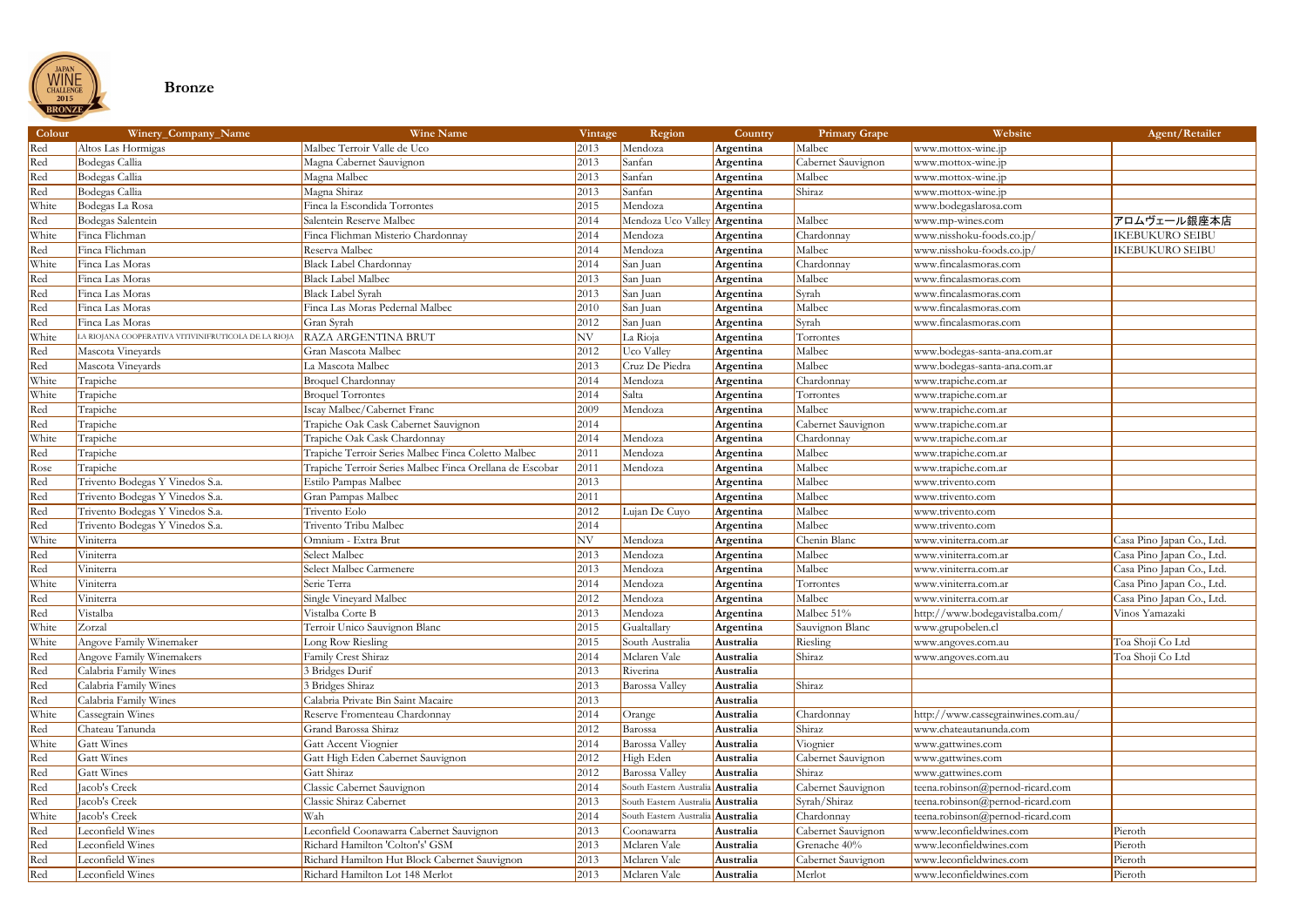| Red   | Leconfield Wines                  | Richard Hamilton Shiraz                                       | 2013         |                    | Australia    | Shiraz             | www.leconfieldwines.com         | Pieroth                  |
|-------|-----------------------------------|---------------------------------------------------------------|--------------|--------------------|--------------|--------------------|---------------------------------|--------------------------|
| Red   | Leconfield Wines                  | Richard Hamilton Watervale Riesling                           | 2015         | Watervale          | Australia    | Riesling           | www.leconfieldwines.com         | Pieroth                  |
| White | Lincoln Estate Wines              | Sashimi                                                       | 2014         | The Peninsulas     | Australia    | Sauvignon Blanc    |                                 |                          |
| White | Logan Wines Pty Ltd               | Logan Chardonnay                                              | 2013         | Orange             | Australia    | Chardonnay         | www.loganwines.com.au           | Mottox                   |
| White | Logan Wines Pty Ltd               | Weemala Pinot Gris                                            | 2015         | Oraneg             | Australia    | Pinot Gris         | www.loganwines.com.au           | Mottox                   |
| White | Logan Wines Pty Ltd               | Weemala Riesling                                              | 2015         | Orange             | Australia    | Riesling           | www.loganwines.com.au           | Mottox                   |
| Red   | McWilliam's Wines Group Ltd       | McWilliam's Appellation Canberra Syrah                        | 2014         | Canberra           | Australia    | Syrah              | www.mcwilliamswinesgroup.com    | Suntory                  |
| White | McWilliam's Wines Group Ltd       | McWilliam's Mount Pleasant Elizabeth Semillon                 | 2009         | Hunter Valley      | Australia    | Semillon           | www.mcwilliamswinesgroup.com    | Suntory                  |
| Red   | McWilliam's Wines Group Ltd       | Evans & Tate Redbrook Cabernet Sauvignon                      | 2012         | Margaret River     | Australia    | Cabernet Sauvignon | www.mcwilliamswinesgroup.com    | Suntory                  |
| Red   | McWilliam's Wines Group Ltd       | McWilliam's 1877 Shiraz                                       | 2014         |                    | Australia    | Shiraz             | www.mcwilliamswinesgroup.com    | Suntory                  |
| Red   | McWilliam's Wines Group Ltd       | McWilliam's Appellation Hilltops Shiraz                       | 2013         | Hilltops           | Australia    | Shiraz             | www.mcwilliamswinesgroup.com    | Suntory                  |
| White | McWilliam's Wines Group Ltd       | McWilliam's Appellation Tumbarumba Chardonnay                 | 2014         | Tumbarumba         | Australia    | Chardonnay         | www.mcwilliamswinesgroup.com    | Suntory                  |
| Red   | McWilliam's Wines Group Ltd       | McWilliam's Hanwood Cabernet Sauvignon                        | 2013         | Riverina           | Australia    | Cabernet Sauvignon | www.mcwilliamswinesgroup.com    | Suntory                  |
| White | McWilliam's Wines Group Ltd       | McWilliam's Hanwood Chardonnay                                | 2013         | Riverina           | Australia    | Chardonnay         | www.mcwilliamswinesgroup.com    | Suntory                  |
| White | McWilliam's Wines Group Ltd       | McWilliam's Mount Pleasant Lovedale Semillon                  | 2009         | Hunter Valley      | Australia    | Semillon           | www.mcwilliamswinesgroup.com    | Suntory                  |
| Red   | Mr. Riggs                         | McLaren Vale Shiraz                                           | 2012         | Mclaren Vale       | Australia    | Shiraz             | www.mrriggs.com.au              |                          |
| Red   | Mr. Riggs                         | Outpost Coonawarra Cabernet                                   | 2013         | Coonawarra         | Australia    | Cabernet Sauvignon | www.mrriggs.com.au              |                          |
| Red   | Mr. Riggs                         | The Magnet Grenache                                           | 2013         | Mclaren Vale       | Australia    | Grenache           | www.mrriggs.com.au              |                          |
| Red   | Mr. Riggs                         | The Truant Shiraz                                             | 2014         | Mclaren Vale       | Australia    | Shiraz             | www.mrriggs.com.au              |                          |
| Red   | Serafino Wines                    | Serafino BDX                                                  | 2013         | Mclaren Vale       | Australia    |                    | www.serafinowines.com.au        |                          |
| Red   | Serafino Wines                    | Serafino Shiraz                                               | 2013         | Mclaren Vale       | Australia    | Shiraz             | www.serafinowines.com.au        |                          |
| Red   | Taltarni Vineyards                | Taltarni Pyrenees Shiraz                                      | 2012         | Pyrenees, Victoria | Australia    | Shiraz             | www.taltarni.com.au             | JALUX INC.               |
| White | Taylors Wines                     | <b>St Andrews Riesling</b>                                    |              | Clare Valley       | Australia    | Riesling           | www.taylorswines.com.au         | AJ Wines                 |
| White | Taylors Wines                     | <b>St Andrews Riesling</b>                                    |              | Clare Valley       | Australia    | Riesling           | www.taylorswines.com.au         | AJ Wines                 |
| Red   | Wingarra Wine Group               | Cracker Jack Cabernet Sauvignon クラッカー・ジャック・カベルネ・ソーヴィニヨン 2013  |              |                    | Australia    | Cabernet Sauvignon | www.asahibeer.co.jp/enjoy/wine/ | Asahi Beer               |
| Red   | Wingarra Wine Group               | Lonsdale Ridge Cabenet Sauvignon ロンズデイル・リッジ・カベルネ・ソーヴィニヨン 2014 |              |                    | Australia    | Cabernet Sauvignon | www.asahibeer.co.jp/enjoy/wine/ | Asahi Beer               |
| White | Wingarra Wine Group               | Lonsdale Ridge Chardonnay ロンズデイル・リッジ・シャルドネ2014                |              |                    | Australia    | Chardonnay         | www.asahibeer.co.jp/enjoy/wine/ | Asahi Beer               |
| Red   | Lulu Island Winery                | Cabernet Franc Merlot Icewine                                 | 2013         | Okanagan Valley    | Canada       | Cabernet Franc     |                                 |                          |
| Red   | Pillitteri Estates Winery         | Vita Cabernet                                                 | 2013         | Niagara Peninsula  | Canada       | Cabernet Franc     | www.pillitteri.com              | Hankyu Department Stores |
| White | Summerhill Pyramid Winer          | Cipes Brut                                                    | NV           | Okanagan Valley    | Canada       | Riesling           |                                 |                          |
| Red   | Summerhill Pyramid Winer          | Merlot                                                        | 2013         | Okanagan Valley    | Canada       |                    |                                 |                          |
| White | Arboleda                          | Sauvignon Blanc ソーヴィニヨン・ブラン                                   | 2013         | Aconcagua Valley   | Chile        | Sauvignon Blanc    | www.asahibeer.co.jp/enjoy/wine/ | Asahi Beer               |
| Red   | BODEGAS Y VINEDOS DE AGUIRRE S.A. | ORION GRAN RESERVA CAB.SAUVIGNON-SYRAH                        | $\vert$ 2011 | Maule              | <b>Chile</b> | Cabernet Sauvignon | www.deaguirre.cl                |                          |
| Red   | BODEGAS Y VINEDOS DE AGUIRRE S.A. | PARAISO RESERVA MERLOT                                        | 2014         | Maule              | Chile        | Merlot             | www.deaguirre.cl                |                          |
| Red   | Botalcura Winery                  | El Delirio Syrah Malbec Reserva                               | 2014         | Maule              | Chile        | Syrah              | www.botalcura.com               |                          |
| Red   | CONCHA Y TORO                     | Casillero del Diablo Cabernet Sauvignon                       | 2014         |                    | Chile        | Cabernet Sauvignon | http://www.conchaytoro.com/web/ |                          |
| Red   | CONCHA Y TORO                     | Casillero del Diablo Devils Collection Red                    | 2014         |                    | Chile        |                    | http://www.conchaytoro.com/web/ |                          |
| White | CONCHA Y TORO                     | Casillero del Diablo Devils White                             | 2014         |                    | Chile        | Sauvignon Blanc    | http://www.conchaytoro.com/web/ |                          |
| White | <b>CONCHA Y TORO</b>              | Casillero del Diablo Pinot Grigio                             | 2014         |                    | Chile        | Pinot Grigio       | http://www.conchaytoro.com/web/ |                          |
| Red   | CONCHA Y TORO                     | Casillero del Diablo Pinot Noir                               | 2013         |                    | Chile        | Pinot Noir         | http://www.conchaytoro.com/web/ |                          |
| Red   | CONCHA Y TORO                     | Casillero del Diablo Reserva Privada Cabernet Sauvignon       | 2014         | Valle De Maipo     | Chile        | Cabernet Sauvignon | http://www.conchaytoro.com/web/ |                          |
| Red   | CONCHA Y TORO                     | Frontera Cabernet Sauvignon                                   | 2014         |                    | Chile        | Cabernet Sauvignon | http://www.conchaytoro.com/web/ |                          |
| Red   | CONCHA Y TORO                     | Marques de Casa Concha Cabernet Sauvignon                     | 2013         | Puente Alto        | Chile        | Cabernet Sauvignon | http://www.conchaytoro.com/web/ |                          |
| White | <b>CONCHA Y TORO</b>              | Marques de Casa Concha Chardonnay                             | 2013         | Limari             | Chile        | Chardonnay         | http://www.conchaytoro.com/web/ |                          |
| White | <b>CONCHA Y TORO</b>              | Sunrise Chardonnay                                            | 2014         | Maule Valley       | Chile        | Chardonnay         | http://www.conchaytoro.com/web/ |                          |
| Rose  | CONCHA Y TORO                     | Sunrise Sparkling Rose                                        | NV           |                    | Chile        | Syrah/Shiraz       | http://www.conchaytoro.com/web/ |                          |
| Red   | CONCHA Y TORO                     | TERRUNYO CABERNET SAUVIGNON                                   | 2012         | Valle Del Maipo    | Chile        | Cabernet Sauvignon | http://www.conchaytoro.com/web/ |                          |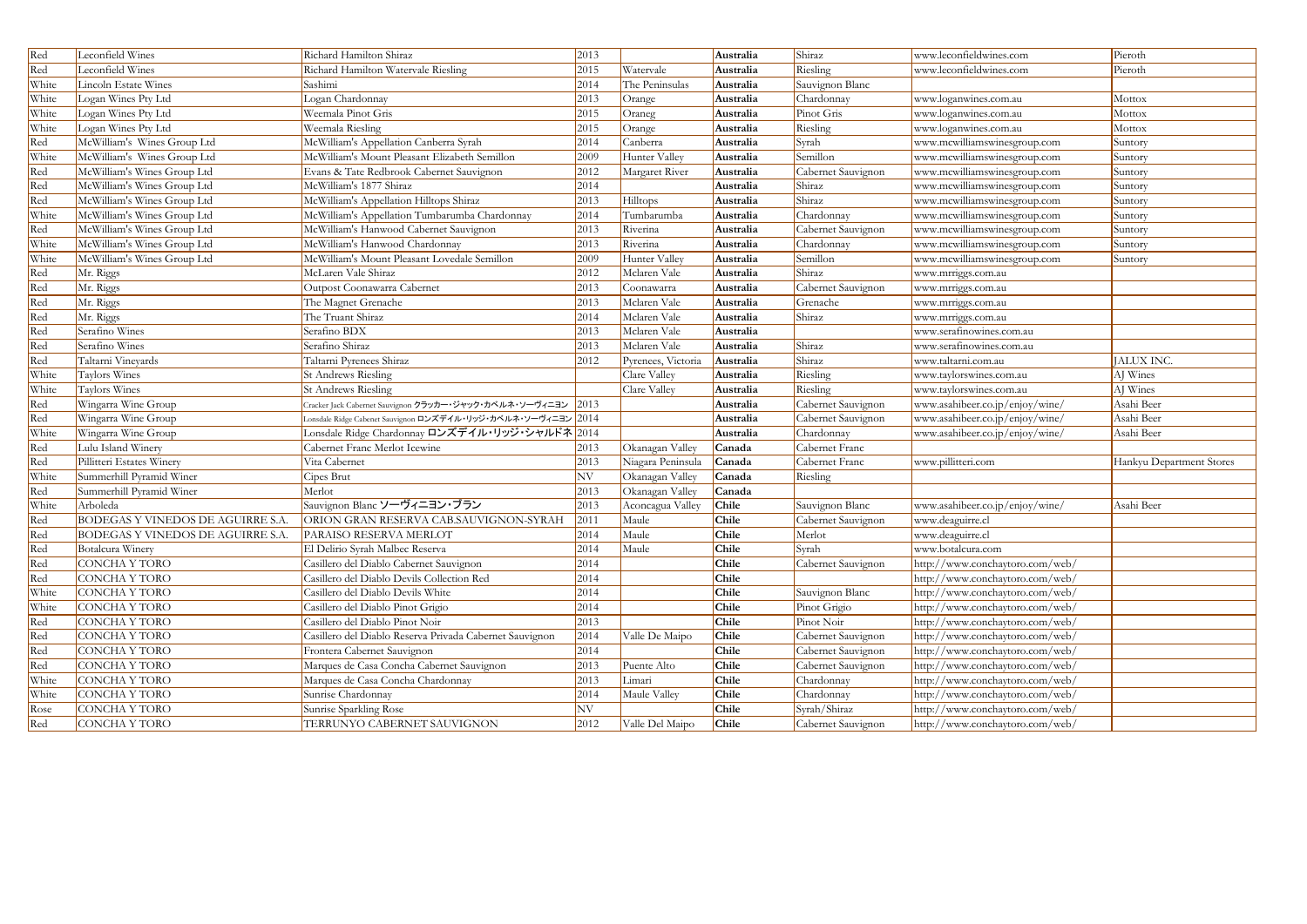| Red   | CONCHA Y TORO          | Terrunyo Carmenere                                     | 2013   | Valle Del Cachapoal Chile |              | Carmenere              | http://www.conchaytoro.com/web/     |                       |
|-------|------------------------|--------------------------------------------------------|--------|---------------------------|--------------|------------------------|-------------------------------------|-----------------------|
| White | CONO SUR WINERY        | RESERVA ESPECIAL Gewrtztraminer                        | 2014   | Casablanca                | Chile        | Gewrtztraminer         | www.conosur.com                     |                       |
| Red   | <b>CONO SUR WINERY</b> | SINGLE VINEYARD                                        | 2013   | Maipo                     | Chile        | Cabernet Sauvinon      | www.conosur.com                     |                       |
| Red   | <b>CONO SUR WINERY</b> | SINGLE VINEYARD                                        | 2013   | San Antonio               | Chile        | Pinot Noir             | www.conosur.com                     |                       |
| White | <b>CONO SUR WINERY</b> | <b>SINGLE VINEYARD</b>                                 | 2014   | Bio Bio                   | Chile        | Riesling               | www.conosur.com                     |                       |
| White | Emiliana               | Eco Balance Chardonnay                                 | 2015   | Casablanca                | Chile        | Chardonnay             | www.emiliana.cl                     |                       |
| Red   | Emiliana               | Natura Carmenere                                       | 2014   | Colchagua Valley          | Chile        | Carmenere              | www.emiliana.cl                     |                       |
| Red   | Emiliana               | Novas Cabernet Sauvignon                               | 2013   | Maipo                     | Chile        | Cabernet Sauvignon     | www.emiliana.cl                     |                       |
| Red   | Hugo Casanova Winery   | Don Aldo Founder's Reserve                             | 2010   | Maule Valley              | Chile        | Cabernet Sauvignon     | www.hugocasanova.cl                 |                       |
| Red   | Hugo Casanova Winery   | Family Reserve Cabernet Sauvignon Syrah                | 2011   | Maule Valley              | Chile        | Cabernet Sauvignon     | www.hugocasanova.cl                 |                       |
| Red   | Hugo Casanova Winery   | Family Reserve Malbec Carmenere                        | 2012   | Maule Valley              | Chile        | Carmenere              | www.hugocasanova.cl                 |                       |
| Red   | Hugo Casanova Winery   | Reserva Cabernet Sauvignon                             | 2013   | Maule Valley              | Chile        | Cabernet Sauvignon     | www.hugocasanova.cl                 |                       |
| Red   | Hugo Casanova Winery   | Reserva Carmenere                                      | 2013   | Maule Valley              | Chile        | Carmenere              | www.hugocasanova.cl                 |                       |
| Red   | Hugo Casanova Winery   | Reserva Merlot                                         | 2013   | Maule Valley              | Chile        | Merlot                 | www.hugocasanova.cl                 |                       |
| White | Luis Felipe Edwards    | Lfe Marea Sauvignon Blanc                              | 2014   | Leyda                     | Chile        | Sauvignon Blanc        | www.lfewines.com                    | <b>MITSUBISHI</b>     |
| Red   | Luis Felipe Edwards    | Lfe Reserva Carmenere                                  | 2014   | Colchagua                 | Chile        | Carmenere              | www.lfewines.com                    | <b>MITSUBISHI</b>     |
| Red   | Luis Felipe Edwards    | Lfe900 Single Vineyard Blend                           | 2012   | Colchagua                 | Chile        |                        | www.lfewines.com                    | Mitsubishi            |
| White | Mancura                | Mancura Guardian Reserva Sauvignon Blanc               | 2015   |                           | Chile        | Sauvignon Blanc        | www.grupobelen.cl                   |                       |
| White | Mancura                | Mancura Guardian Reserva Viognier                      | 2015   |                           | Chile        | Viognier               | www.grupobelen.cl                   |                       |
| White | MIGUEL TORRES CHILE    | CORDILLERA CHARDONNAY                                  | 2013   | Coquimbo                  | Chile        | Chardonnay             | www.migueltorres.cl                 | ENOTECA CO LTD        |
| Rose  | MIGUEL TORRES CHILE    | <b>ESTELADO ROSE</b>                                   | 2013   | Valle Central             | Chile        | Pais                   | www.migueltorres.cl                 | <b>ENOTECA CO LTD</b> |
| Red   | MIGUEL TORRES CHILE    | TORMENTA CABERNET SAUVIGNON                            | 2013   | Valle Central             | Chile        | Cabernet Sauvignon     | www.migueltorres.cl                 | <b>ENOTECA CO LTD</b> |
| Red   | Morande                | Morande Gran Reserva Carmenere                         | 2012   |                           | Chile        | Carmenere              | www.grupobelen.cl                   |                       |
| Red   | Morande                | Morande Gran Reserva Merlot                            | 2012   |                           | Chile        | Merlot                 | www.grupobelen.cl                   |                       |
| White | Morande                | Morande Reserva Chardonnay                             | 2014   |                           | Chile        | Chardonnay             | www.grupobelen.cl                   |                       |
| White | Morande                | Morande Reserva Sauvignon Blanc                        | 2015   |                           | Chile        | Sauvignon Blanc        | www.grupobelen.cl                   |                       |
| Red   | Santa Carolina         | Reserva De Familia                                     | 2012   | Rapel                     | Chile        | Carmenere              | www.carolinawinebrands.com          | Suntory               |
| Red   | Santa Carolina         | Specialties Dry Farming Carignan                       | 2011   | Cuaquenes                 | Chile        | Carignan               | www.carolinawinebrands.com          | <b>SUNTORY</b>        |
| Red   | Santa Helena           | Alpaca Carmenere アルパカ・カルメネール                           | 2014   | Central Valley            | Chile        | Carmenere              | www.asahibeer.co.jp/enjoy/wine/     | Asahi Beer            |
| White | Tabali                 | Tabali Reserva Especial Chardonnay                     | 2013   | Limari Valley             | Chile        | Chardonnay             | www.tabali.com                      | Yamaya                |
| White | Tabali                 | Tabali Talinay Sauvignon Blanc                         | 2014   | imari Valley              | Chile        | Sauvignon Blanc        | www.tabali.com                      | Yamaya                |
| Red   | TerraMater             | Altum Cabernet Sauvignon                               | 2013   | Curico Valley             | Chile        | Cabernet Sauvignon     | www.terramater.cl                   | Vinos Yamazaki        |
| Red   | TerraMater             | Altum Merlot                                           | 2012   | Maipo Valley              | <b>Chile</b> | Merlot                 | www.terramater.cl                   | Vinos Yamazaki        |
| Red   | TerraMater             | <b>MATER</b>                                           | 2011   | Maipo Valley              | Chile        |                        | www.terramater.cl                   | Vinos Yamazaki        |
| Red   | TerraMater             | Unusual Cabernet Shiraz Zinfandel                      | 2012   | Maipo Valley              | Chile        | Cabernet Sauvignon 50% | www.terramater.cl                   | Vinos Yamazaki        |
| Red   | TerraMater             | Unusual Carmenere Shiraz                               | 2010   | Maipo Valley              | Chile        | Carmenere 60%          | www.terramater.cl                   | Vinos Yamazaki        |
| Red   | Vina Agustinos         | Reserva Cabernet Sauvignon                             | 2014   | Maipo                     | Chile        | Cabernet Sauvignon     | www.vinaporta.cl / www.agustinos.cl |                       |
| White | Vina Agustinos         | Reserva Chardonnay                                     | 2014   | Biobio                    | Chile        | Chardonnay             | www.vinaporta.cl / www.agustinos.cl |                       |
| Red   | Vina Arboleda          | Arboleda Cabernet Sauvignon                            | 2013   | Valle De Aconcagua Chile  |              | Cabernet Sauvignon     |                                     |                       |
| White | Vina Arboleda          | Arboleda Sauvignon Blanc                               | 2014   | Valle De Aconcagua Chile  |              | Sauvignon Blanc        |                                     |                       |
| Red   | Vina Caliterra         | RESERVA CABERNET SAUVIGNON                             | 2014   |                           | Chile        | Cabernet Sauvignon     | www.caliterra.com                   |                       |
| White | Vina Caliterra         | RESERVA CHARDONNAY                                     | 2014   |                           | Chile        | Chardonnay             | www.caliterra.com                   |                       |
| Red   | Viña Casablanca        | Cefiro                                                 | 2014   | Casablanca                | Chile        |                        | www.carolinawinebrands.com          |                       |
| Red   | Viña Casablanca        | Cefiro                                                 | 2013   | Maipo                     | Chile        |                        | www.carolinawinebrands.com          |                       |
| Red   | Viña Casablanca        | Nimbus Single Vineyard                                 | 2012   | Maipo                     | Chile        |                        | www.carolinawinebrands.com          |                       |
| Red   | Vina Errazuriz         | Max Reserva Cabernet Sauvignon                         | 2013   | Aconcagua Valley          | Chile        | Cabernet Sauvignon     | www.errazuriz.com                   |                       |
| Red   | Vina Errazuriz         | Max Reserva Merlot                                     | 2013   | Aconcagua Valley          | Chile        | Merlot                 | www.errazuriz.com                   |                       |
| White | <b>VINA MAIPO</b>      | <b>VITRAL</b>                                          | $2014$ | Maipo Valley              | Chile        | Chardonnay             | http://www.conchaytoro.com/web/     |                       |
| Red   | <b>VINA MAIPO</b>      | VITRAL Cabernet Sauvignon Reserva                      | 2014   | Maipo Valley              | Chile        | Cabernet Sauvignon     | http://www.conchaytoro.com/web/     |                       |
| Red   | <b>VINA MAIPO</b>      | VITRAL Syrah Reserva                                   | 2014   | Maipo Valley              | Chile        | Syrah/Shiraz           | http://www.conchaytoro.com/web/     |                       |
| Red   | Vina Porta             | Gran Reserva Cabernet Sauvignon                        | 2014   |                           | Chile        | Cabernet Sauvignon     | www.vinaporta.cl / www.agustinos.cl |                       |
| Red   | Vina San Esteban S.a.  | Vina San Esteban - Family Reserve - Cabernet Sauvignon | 2013   | Aconcagua                 | Chile        | Cabernet Sauvignon     | www.vse.cl                          | Overseas Co.          |
| Red   | Vina Santa Alicia      | Reserva Merlot                                         | 2014   | Maipo                     | Chile        | Merlot                 | www.santa-alicia.com                |                       |
| Red   | Vina Santa Alicia      | Reserva Pinot Noir                                     | 2015   | Maipo                     | Chile        | Pinot Noir             | www.santa-alicia.com                |                       |
| Red   | Vina Siegel            | Siegel Unique Selection                                | 2012   |                           | Chile        |                        | www.siegelvinos.com                 |                       |
| Red   | Vina Siegel            | Siegel Special Reserve Carmenere                       | 2013   |                           | Chile        | Carmenere              | www.siegelvinos.com                 |                       |
| Red   | Vina Tamaya            | Tamaya Reserva Cabernet Sauvignon                      | 2014   | Limari Valley             | Chile        | Cabernet Sauvignon     | www.tamayawines.cl                  | MOTTOX INC            |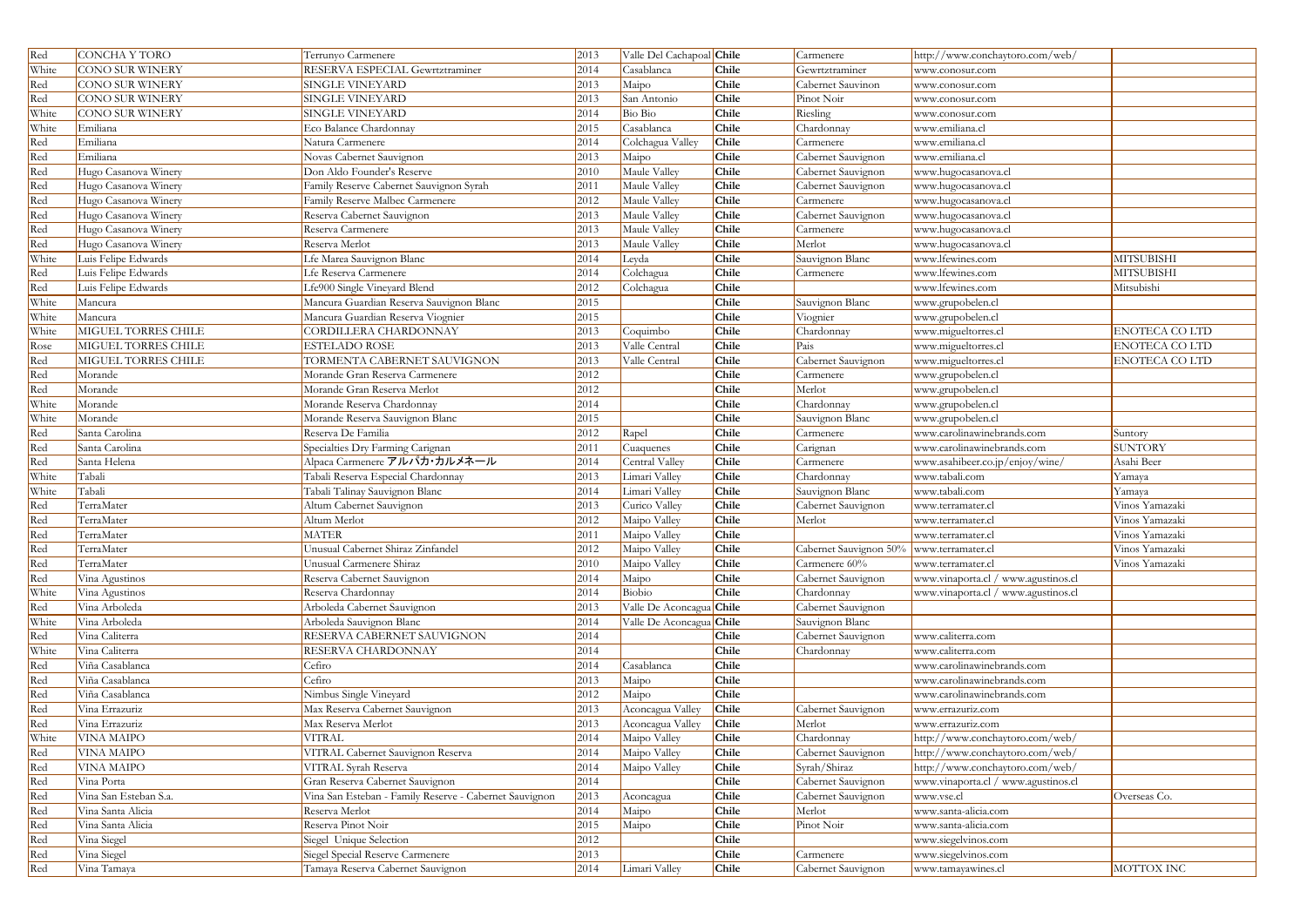| Red   | Vina Tamaya                                    | Tamaya Reserva Carmenere                     | 2013 | Limari Valley                    | Chile  | Carmenere               | www.tamayawines.cl             | MOTTOX INC               |
|-------|------------------------------------------------|----------------------------------------------|------|----------------------------------|--------|-------------------------|--------------------------------|--------------------------|
| Red   | Vina Tamaya                                    | Tamaya Reserva Syrah                         | 2013 | Limari Valley                    | Chile  | Syrah                   | www.tamayawines.cl             | MOTTOX INC               |
| Red   | Vina Tamaya                                    | Tamaya T Limited Release Carmenere           | 2011 | imari Valley                     | Chile  | Carmenere               | www.tamayawines.cl             | MOTTOX INC               |
| Red   | Vina Tamaya                                    | Tamaya Winemaker'S Gran Reserva Carmenere    | 2011 | imari Valley                     | Chile  | Carmenere               | www.tamayawines.cl             | MOTTOX INC               |
| Red   | Vina Valdivieso                                | Caballo Loco Grand Cru Limari                | 2012 | Limari                           | Chile  | Syrah                   | www.valdiviesovineyard.com     | Mottox                   |
| Red   | Vina Valdivieso                                | Caballo Loco Grand Cru Maipo                 | 2012 | Maipo                            | Chile  | Cabernet Sauvignon      | www.valdiviesovineyard.com     | Mottox                   |
| White | Vina Valdivieso                                | Valdivieso Single Vineyard Chardonnay        | 2013 | Leyda                            | Chile  | Chardonnay              | www.valdiviesovineyard.com     | Mottox                   |
| Red   | Vina Valdivieso                                | Valdivieso Single Vineyard Merlot            | 2011 | Sagrada Familia, Lont            | Chile  | Merlot                  | www.valdiviesovineyard.com     | Mottox                   |
| Red   | Vina Valdivieso                                | Valdivieso Single Vineyard Pinot Noir        | 2014 | Cauquenes                        | Chile  | Pinot Noir              | www.valdiviesovineyard.com     | Mottox                   |
| White | Vina Valdivieso                                | Valdivieso Single Vineyard Sauvignon Blanc   | 2013 | Leyda                            | Chile  | Sauvignon Blanc         | www.valdiviesovineyard.com     | Mottox                   |
| Red   | Vina Ventisquero                               | Yali Wetland Reserva Cabernet Sauvignon      | 2013 | Maipo Valley                     | Chile  | Cabernet Sauvignon      | www.ventisquero.com            |                          |
| Red   | Vistamar                                       | Vistamar Sepia Reserva Carmenere             | 2014 |                                  | Chile  | Carmenere               | www.grupobelen.cl              |                          |
| Red   | Vistamar                                       | Vistamar Sepia Reserva Merlot                | 2014 |                                  | Chile  | Merlot                  | www.grupobelen.cl              |                          |
| White | Vistamar                                       | Vistamar Sepia Reserva Sauvignon Blanc       | 2015 |                                  | Chile  | Sauvignon Blanc         | www.grupobelen.cl              |                          |
| Red   | Vitivinicola Cremaschi Barriga S.a.            | Cremaschi Furlotti Venere                    | 2012 |                                  | Chile  | Carmenere               | www.cf.cl                      |                          |
| Red   | Vitivinicola Cremaschi Barriga S.a.            | Kawra Gran Reserva Carmenere                 | 2013 | Valle De Loncomilla Chile        |        | Carmenere               | www.cf.cl                      |                          |
| Red   | Vitivinicola Cremaschi Barriga S.a.            | Tierra Del Fuego Edicion Limitada            | 2013 | Valle De Loncomilla Chile        |        | Cabernet Sauvignon      | www.cf.cl                      |                          |
| Red   | Vitivinicola Cremaschi Barriga S.a.            | Tierra Del Fuego Haruwen                     | 2012 | Valle De Loncomilla Chile        |        | Carmenere               | www.cf.cl                      |                          |
| Red   | Dynasty Fine Wines Group Limited               | Dynasty Dry Red Wine - Aged in Oak Barrels   | 2006 | Ning Xia                         | China  | Cabernet Sauvignon (80% | www.dynasty-wines.com          | N/A                      |
| Red   | Vina Laguna                                    | Castello Festigia                            | 2012 | Coastal Croatia - Istria Croatia |        | Merlot                  | vinalaguna.hr                  |                          |
| White | Vina Laguna                                    | Malvazija Festigia Riserva Vi?inada          | 2013 | Coastal Croatia - Istria Croatia |        | Malvazija               | vinalaguna.hr                  |                          |
| White | Alfred Gratien                                 | Brut                                         | NV   | Champagne                        | France | Chardonnay              | www.Henkell-Gruppe.de          | Nakashimato Co., Ltd.    |
| Rose  | Alfred Gratien                                 | <b>Brut Rose</b>                             | NV   | Champagne                        | France | Chardonnay              | www.Henkell-Gruppe.de          | Nakashimato Co., Ltd.    |
| Red   | Badet Clement & Co.                            | Les Grands Arbres                            | 2014 | France                           | France |                         | www.badetclement.com           | Lead Off Japan           |
| Red   | Badet Clement & Co.                            | Les Jamelles Cabernet Sauvignon              | 2014 | Pays D'oc                        | France | Cabernet Sauvignon      | www.badetclement.com           | TOA SHOJI co Ltd         |
| Red   | Barton & Guestier                              | Barton & Guestier Guestier Passeport Margaux | 2012 | Bordeaux                         | France | Cabernet Sauvignon 55%  | www.barton-guestier.com        | Castel Japon             |
| Rose  | Barton & Guestier                              | Barton & Guestier Passeport Rose d'Anjou     | 2014 | Loire                            | France | Grolleau 70%            | www.barton-guestier.com        | Castel Japon             |
| Red   | Barton & Guestier                              | Barton & Guestier Reserve Cabernet Sauvignon | 2014 | anguedoc                         | France | Cabernet Sauvignon      | www.barton-guestier.com        | Castel Japon             |
| White | Barton & Guestier                              | Barton & Guestier Reserve Chardonnay         | 2014 | Languedoc                        | France | Chardonnay              | www.barton-guestier.com        | Castel Japon             |
| Red   | Cazes                                          | Les Clos De Paulilles                        | 2014 |                                  | France |                         | www.advini.com                 |                          |
| White | CHAMPAGNE BEAUMONT DES CRAYERES FLEUR NOIRE    |                                              | 2006 |                                  | France | Pinot Noir              | www.champagne-beaumont.com     | <b>MOTTOX</b>            |
| White | CHAMPAGNE BEAUMONT DES CRAYERES GRANDE RESERVE |                                              | NV   |                                  | France | Pinot Meunier           | www.champagne-beaumont.com     | <b>MOTTOX</b>            |
| White | CHAMPAGNE BEAUMONT DES CRAYERES NOSTALGIE      |                                              | 2004 |                                  | France | Chardonnay              | www.champagne-beaumont.com     | <b>MOTTOX</b>            |
| White | Champagne Besserat De Bellefon                 | Cuvee B de B                                 | NV   | Champagne                        | France | Chardonnay              | www.lansoninternational.com    | Lead Off Japan co., ltd. |
| White | Champagne Besserat De Bellefon                 | Cuvee Des Moines Blanc De Blancs             | NV   | Champagne                        | France | Chardonnay              | www.lansoninternational.com    | Lead Off Japan co., ltd. |
| White | Champagne Besserat De Bellefon                 | Cuvee Des Moines Brut                        | NV   | Champagne                        | France | Chardonnay              | www.lansoninternational.com    | Lead Off Japan co., ltd. |
| Rose  | Champagne Besserat De Bellefon                 | Cuvee Des Moines Brut Rose                   | NV   | Champagne                        | France | Chardonnay              | www.lansoninternational.com    | Lead Off Japan co., ltd. |
| Rose  | Champagne Chanoine                             | Champagne Tsarine Brut Rose                  | NV   | Champagne                        | France | Pinot Noir              | www.lansoninternational.com    | Jimex Japan              |
| White | Champagne Chanoine                             | Champagne Tsarine Cuvee Premium Brut         | NV   | Champagne                        | France | Chardonnay              | www.lansoninternational.com    | Jimex Japan              |
| White | CHAMPAGNE CHARLES DE CAZANOVE                  | <b>GRAND APPARAT BRUT</b>                    | NV   | Champagne                        | France | Chardonnay              | champagnemartel.com            |                          |
| White | CHAMPAGNE CHARLES DE CAZANOVE                  | TRADITION PERE ET FILS BRUT                  | NV   | Champagne                        | France | Chardonnay              | champagnemartel.com            |                          |
| White | CHAMPAGNE CHARLES DE CAZANOVE                  | VIEILLE FRANCE BLANC DE BLANCS BRUT          | NV   | Champagne                        | France | Chardonnay              | champagnemartel.com            |                          |
| White | CHAMPAGNE CHARLES ORBAN                        | <b>BLANC DE NOIRS BRUT</b>                   | NV   | Champagne                        | France | Pinot Noir              | champagnemartel.com            |                          |
| White | <b>CHAMPAGNE CHARLES ORBAN</b>                 | <b>CARTE NOIRE BRUT</b>                      | NV   | Champagne                        | France | Chardonnay              | champagnemartel.com            |                          |
| Rose  | Champagne Charles-Heidsieck                    | Rose Reserve                                 | NV   | Champagne                        | France | Pinot Noir              | www.piper-heidsieck.com        | Remy Cointreau Japan KK  |
| White | Champagne Collet                               | Brut                                         | NV   | Champagne                        | France | Pinot Meunier           | www.champagne-raoul-collet.com |                          |
| White | Champagne Collet                               | <b>Brut Art Deco</b>                         | NV   | Champagne                        | France | Chardonnay              | www.champagne-raoul-collet.com |                          |
| Rose  | Champagne Collet                               | Collection Privee Rose Dry                   | NV   | Champagne                        | France | Pinot Noir              | www.champagne-raoul-collet.com |                          |
| White | Champagne Collet                               | <b>Esprit Couture</b>                        | NV   | Champagne                        | France | Pinot Noir              | www.champagne-raoul-collet.com |                          |
| Rose  | Champagne Collet                               | Rose                                         | NV   | Champagne                        | France | Pinot Noir              | www.champagne-raoul-collet.com |                          |
| Rose  | Champagne De Venoge                            | <b>Brut Rose</b>                             | NV   | Champagne                        | France |                         | www.champagnedevenoge.com      | Fuji Trading Co,. Ltd.   |
| White | Champagne De Venoge                            | Louis XV                                     | 2006 | Champagne                        | France | Pinot Noir (40%)        | www.champagnedevenoge.com      | Fuji Trading Co,. Ltd.   |
| White | <b>CHAMPAGNE GH MARTEL</b>                     | CHAMPAGNE VICTOIRE 1ER CRU BRUT              | NV   | Champagne                        | France | Chardonnay              | champagnemartel.com            |                          |
| White | CHAMPAGNE GH MARTEL                            | CHAMPAGNE VICTOIRE PRESTIGE BRUT             | NV   | Champagne                        | France | Chardonnay              | champagnemartel.com            |                          |
| White | Champagne Jacquart                             | Extra-Brut Mosaique                          | NV   |                                  | France | Chardonnay 40%          | www.champagne-jacquart.com     | <b>KOKUBU</b>            |
| Rose  | Champagne Jacquart                             | Rose Mosaique                                | NV   |                                  | France | Pinot Noir 45%          | www.champagne-jacquart.com     | <b>KOKUBU</b>            |
| Rose  | <b>CHAMPAGNE LALLIER</b>                       | <b>GRAND ROSE</b>                            | NV   | Aoc Champagne                    | France | Pinot Noir              | www.champagne-lallier.fr       |                          |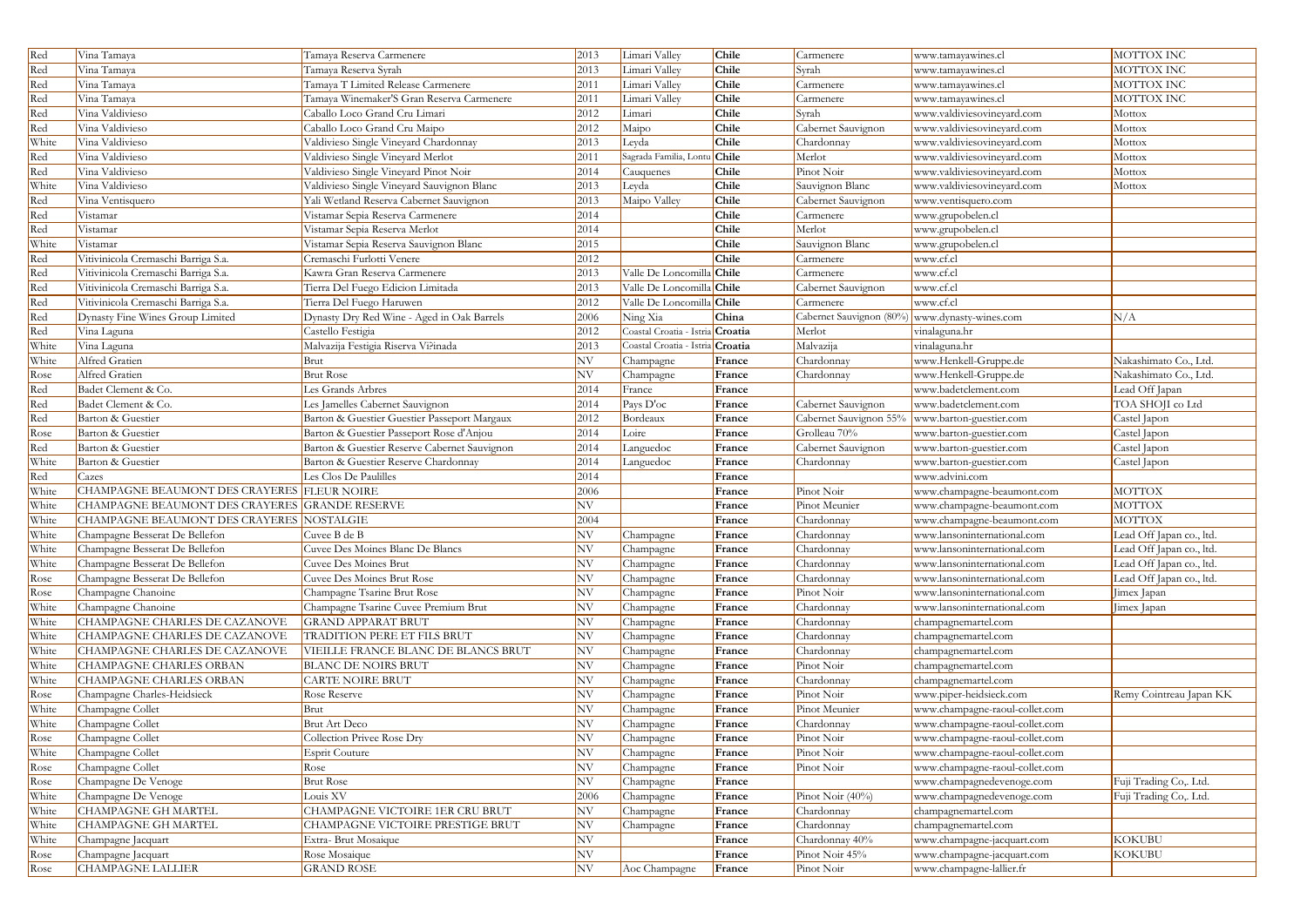| White | <b>CHAMPAGNE LALLIER</b>                    | R.012                                                                      | NV   | Aoc Champagne                  | France | Pinot Noir         | www.champagne-lallier.fr        |                                   |
|-------|---------------------------------------------|----------------------------------------------------------------------------|------|--------------------------------|--------|--------------------|---------------------------------|-----------------------------------|
| White | Champagne Lanson                            | Extra Age Brut                                                             | NV   | Champagne                      | France | Chardonnay         | www.lansoninternational.com     | Asahi Breweries Ltd.              |
| Rose  | Champagne Lanson                            | Rose Label Brut Rose                                                       | NV   | Champagne                      | France | Chardonnay         | www.lansoninternational.com     | sahi Breweries Ltd.               |
| White | Champagne Montaudon                         | <b>Brut Reserve Premiere</b>                                               | NV   |                                | France | Pinot Noir 50%     | www.champagne-jacquart.com      | <b>TAKASE BUSAN</b>               |
| Rose  | Champagne Montaudon                         | Grande Rose                                                                | NV   |                                | France | Pinot Noir 50%     | www.champagne-jacquart.com      | <b>TAKASE BUSAN</b>               |
| White | CHAMPAGNE PAUL LOUIS MARTIN                 | <b>BRUT</b>                                                                | NV   | Champagne                      | France | Chardonnay         | champagnemartel.com             |                                   |
| White | Champagne Piper-Heidsieck                   | Brut                                                                       | NV   | Champagne                      | France | Pinot Noir         | www.piper-heidsieck.com         | Remy Cointreau Japan KK           |
| Rose  | Champagne Piper-Heidsieck                   | Rose Sauvage Brut                                                          | NV   | Champagne                      | France | Pinot Noir         | www.piper-heidsieck.com         | Remy Cointreau Japan KK           |
| White | Champagne Piper-Heidsieck                   | Vintage Brut                                                               | 2006 | Champagne                      | France | Pinot Noir         | www.piper-heidsieck.com         | Remy Cointreau Japan KK           |
| White | Chateau De Messey                           | Macon Cruzille "Clos Des Avoueries"                                        | 2013 | Maconnais                      | France | Chardonnay         | www.chateaudemessey.com         |                                   |
| White | Chateau de Riquewihr Domaines Dopff & Irion | Aoc Alsace Domaines du Chateau de Riquewihr Les Amandiers Muscat 2012      |      | Alsace                         | France | Muscat             | www.dopff-irion.com             | Tokuoca Co Ltd                    |
| White | Chateau de Riquewihr Domaines Dopff & Irion | Aoc Alsace Domaines du Chateau de Riquewihr Les Maquisards Pinot Gris 2012 |      | Alsace                         | France | Pinot Gris         | www.dopff-irion.com             | Tokuoka Co Ltd                    |
| White | Chateau de Riquewihr Domaines Dopff & Irion | Aoc Alsace Dopff & Irion Cuvee Rene Dopff Muscat                           | 2014 | Alsace                         | France | Muscat             | www.dopff-irion.com             | Tokuoka Co Ltd                    |
| White | Chateau de Riquewihr Domaines Dopff & Irion | Aoc Alsace Dopff & Irion Cuvee Rene Dopff Sylvaner                         | 2014 | Alsace                         | France | Sylvaner           | www.dopff-irion.com             | Tokuoka Co Ltd                    |
| White | Chateau de Riquewihr Domaines Dopff & Irion | Aoc Alsace Dopff & Irion Cuvee Rene Dopff Pinot Gris 2014                  |      | Alsace                         | France | Pinot Gris         | www.dopff-irion.com             | Tokuoka Co Ltd                    |
| White | Chateau de Riquewihr Domaines Dopff & Irion | Aoc Alsace Gentil de Dopff                                                 | 2014 | Alsace                         | France |                    | www.dopff-irion.com             | Tokuoka Co Ltd                    |
| White | Chateau de Riquewihr Domaines Dopff & Irion | Aoc Alsace Les Tourelles                                                   | 2012 | Alsace                         | France |                    | www.dopff-irion.com             | Tokuoka Co Ltd                    |
| White | Chateau de Riquewihr Domaines Dopff & Irion | Cremant d'Alsace Brut Blanc de Blancs                                      | NV   | Alsace                         | France |                    | www.dopff-irion.com             | Tokuoka Co Ltd                    |
| White | Chateau de Riquewihr Domaines Dopff & Irion | Cremant d'Alsace Brut Egerie Chardonnay                                    | NV   | Alsace                         | France | Chardonnay         | www.dopff-irion.com             | Tokuoka Co Ltd                    |
| White | Chateau de Riquewihr Domaines Dopff & Irion | Double Impact                                                              | 2014 | Alsace                         | France | Riesling 50%       | www.dopff-irion.com             | Tokuoka Co Ltd                    |
| Red   | CHATEAU LE FOURNAS BERNADOTTE               | CHATEAU LE FOURNAS BERNADOTTE                                              | 2011 | Bordeaux                       | France | Cabernet Sauvignon | www.chateau-bernadotte.com      | FWines Co., Ltd.                  |
| Red   | Domaine de Nalys                            | Le Châtaigner                                                              | 2011 | Vallée Du Rhône                | France | Grenache 95%       | www.domainedenalys.com          | ORVEAUX Inc.                      |
| Red   | <b>FERRATON PERE &amp; FILS</b>             | <b>LA MATINIERE</b>                                                        | 2013 | Rhone Valley                   | France | Syrah              | www.ferraton.fr                 | <b>CORDON VERT</b>                |
| Red   | FERRATON PERE & FILS                        | <b>SAMORENS</b>                                                            | 2014 | Rhone Valley                   | France | Grenache           | www.ferraton.fr                 | <b>CORDON VERT</b>                |
| Rose  | Gassier                                     | Pas Du Moine                                                               | 2014 | Provence                       | France |                    | www.advini.com                  |                                   |
| White | Ginestet                                    | Ginestet Bordeaux Blanc ジネステ・ボルドー・ブラン                                      | 2014 | Bordeaux                       | France | Sauvignon Blanc    | www.asahibeer.co.jp/enjoy/wine/ | Asahi Beer                        |
| White | <b>HENRI BOURGEOIS</b>                      | SANCERRE BLAN LES BARONNES                                                 | 2014 | Centre Loire                   | France | Sauvignon Blanc    | www.henribourgeois.com          | <b>TERRA VERT</b>                 |
| White | HENRI BOURGEOIS                             | SANCERRE BLANC JADIS                                                       | 2013 | Centre Loire                   | France | Sauvignon Blanc    | www.henribourgeois.com          | <b>TERRA VERT</b>                 |
| White | I. Moreau & Fils                            | Chablis Premier Cru Mont-De-Milieu                                         | 2013 | Bourgogne                      | France | Chardonnay         | www.boisset.com                 |                                   |
| Red   | Jean-Claude Boisset                         | Chambolle-Musigny                                                          | 2013 | Bourgogne                      | France | Pinot Noir         | www.boisset.com                 |                                   |
| Red   | Jean-Claude Mas                             | Les Tannes en Occitanie Cabernet Sauvignon                                 | 2014 | Languedoc                      | France | Cabernet Sauvignon | www.mottox-wine.jp              |                                   |
| White | Jean-Claude Mas                             | Les Tannes en Occitanie Chardonnay                                         | 2014 | Languedoc                      | France | Chardonnay         | www.mottox-wine.jp              |                                   |
| White | Jean-Claude Mas                             | Les Tannes en Occitanie Sauvignon Blanc                                    | 2014 | Languedoc                      | France | Ssauvignon Blanc   | www.mottox-wine.jp              |                                   |
| White | Jeanjean                                    | Jenard - Chardonnay                                                        | 2014 | Languedoc                      | France | Chardonnay         | www.advini.com                  |                                   |
| Red   | Jeanjean                                    | Jenard - Syrah                                                             | 2014 | Languedoc                      | France | Syrah              | www.advini.com                  |                                   |
| White | Jeanjean                                    | Jenard - Viognier                                                          | 2014 | Languedoc                      | France | Viognier           | www.advini.com                  |                                   |
| White | Jeanjean                                    | Jenard Chardonnay ジュナール・シャルドネ                                              | 2014 | Pays Doc                       | France | Chardonnay         | www.asahibeer.co.jp/enjoy/wine/ | Asahi Beer                        |
| Red   | Jeanjean                                    | Jenard Merlot ジュナール・メルロー                                                   | 2013 | Pays Doc                       | France | Merlot             | www.asahibeer.co.jp/enjoy/wine/ | Asahi Beer                        |
| White | Jeanjean                                    | Maison Du Sud - Chardonnay                                                 | 2014 | Languedoc                      | France | Chardonnay         | www.advini.com                  |                                   |
| White | La Cave des Vignerons de Pfaffenheim        | Aoc Alsace Cuvee Rabelais Pinot Gris                                       | 2014 | Alsace                         | France | Pinot Gris         | www.pfaffenheim.com             | Sapporo Breweries Ltd             |
| White | La Cave des Vignerons de Pfaffenheim        | Aoc Alsace Pfaff Tradition Muscat                                          | 2014 | Alsace                         | France | Muscat             | www.pfaffenheim.com             | Sapporo Breweries Ltd             |
| White | La Cave des Vignerons de Pfaffenheim        | Aoc Alsace Pfaff Tradition Pinot Gris                                      | 2014 | Alsace                         | France | Pinot Gris         | www.pfaffenheim.com             | Sapporo Breweries Ltd             |
| White | La Cave des Vignerons de Pfaffenheim        | Le Clos des Amandiers Pinot Gris                                           | 2012 | Alsace                         | France | Pinot Gris         | www.pfaffenheim.com             | Sapporo Breweries Ltd             |
| White | La Cave des Vignerons de Pfaffenheim        | Steingold Pinot Gris                                                       | 2013 | Alsace                         | France | Pinot Gris         | www.pfaffenheim.com             |                                   |
| Red   | La Forge                                    | Ile La Forge Cabernet Sauvignon                                            | 2014 | Languedoc                      | France | Cabernet Sauvignon | www.mottox-wine.jp              |                                   |
| White | Laballe                                     | La Demoiselle                                                              | 2014 | Southwest France Landes France |        | Gros Manseng       | www.laballe.fr                  | Deno-Connexion TOWA INTERNATIONAL |
| White | Les Domaines Grassa Sas                     | La Serre Du Haut Blanc                                                     | 2014 | South West Of France France    |        |                    |                                 |                                   |
| Red   | M. Chapoutier                               | Pic&Chapoutier Cotes-Du-Rhone                                              | 2014 | Rhone                          | France | Grenache           | www.nisshoku-foods.co.jp/       | <b>IKEBUKURO SEIBU</b>            |
| Red   | MAISON ALBERT BICHOT                        | BOURGOGNE PINOT NOIR VIEILLES VIGNES                                       | 2012 | Burgundy                       | France | Pinot Noir         | www.albert-bichot.com           | MERCIAN CORPORATION               |
| White | MAISON ALBERT BICHOT                        | P&R GAUTHIER CHARDONNAY PAYS D'OC                                          | 2013 | Pays D'oc                      | France | Chardonnay         | www.albert-bichot.com           | MERCIAN CORPORATION               |
| White | Maison Antonin Rodet                        | Rully Village Blanc - Chateau De Rully                                     | 2011 | Bourgogne                      | France | Chardonnay         | www.boisset.com                 |                                   |
| Rose  | Michel Lynch                                | Rose ロゼ                                                                    | 2013 | Bordeaux                       | France | Cabernet Franc     | www.asahibeer.co.jp/enjoy/wine/ | Asahi Beer                        |
| White | Michel Redde et Fils                        | Petit Fume Pouilly Fume                                                    | 2014 | Loire                          | France | Sauvignon Blanc    | www.michel-redde.fr             |                                   |
| White | Mommessin                                   | IGP Oc Chardonnay                                                          | 2014 | Rhone                          | France | Chardonnay         | www.boisset.com                 |                                   |
| Red   | Nicolas Perrin                              | Cote-du-Rhone Rouge コート・デュ・ローヌ・ルージュ                                        | 2012 | Rhone                          | France | Grenache           | www.asahibeer.co.jp/enjoy/wine/ | Asahi Beer                        |
| Red   | Nicolas Perrin                              | Syrah Viognier シラー・ヴィオニエ                                                   | 2013 | Rhone                          | France | Syrah              | www.asahibeer.co.jp/enjoy/wine/ | Asahi Beer                        |
| Red   | Ogier                                       | Heritages                                                                  | 2014 |                                | France |                    | www.advini.com                  |                                   |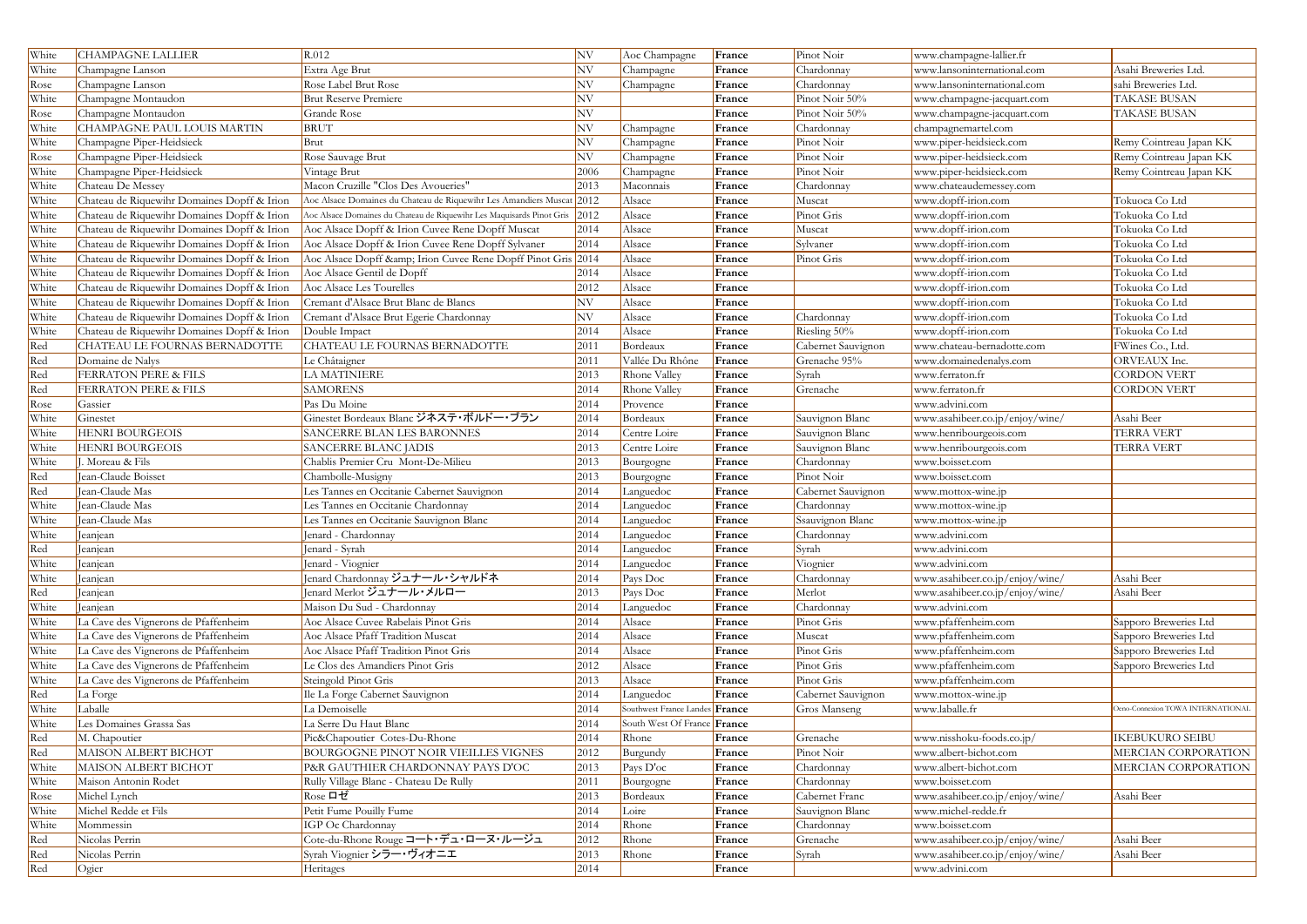| Red        | Paul Jaboulet Aine                                   | Cotes du Rhone Parallele 45                              | 2013 | Rhone Valley                | France  | Grenache 60%                                  | www.jaboulet.com                | Hashizume Shoten        |
|------------|------------------------------------------------------|----------------------------------------------------------|------|-----------------------------|---------|-----------------------------------------------|---------------------------------|-------------------------|
| Red        | Paul Jaboulet Aine                                   | Vin de France Syrah                                      | 2013 |                             | France  | Syrah                                         | www.jaboulet.com                | Mikuni Wine Co., Ltd    |
| White      | PLAIMONT Producteurs                                 | Echo Indigo                                              | 2014 | Cotes De Gascogne           | France  | Colombard                                     | www.plaimont.com                |                         |
| White      | PLAIMONT Producteurs                                 | L'Empreinte                                              | 2011 | Saint Mont                  | France  | Gros Manseng                                  | www.plaimont.com                | Smile Corp.             |
| Red        | PLAIMONT Producteurs                                 | L'Empreinte                                              | 2011 | Saint Mont                  | France  | Tannat                                        | www.plaimont.com                | Smile Corp.             |
| Red        | PLAIMONT Producteurs                                 | Plenitude                                                | 2011 | Madiran                     | France  | Tannat                                        | www.plaimont.com                | Qualite & Prix          |
| Red        | Rigal                                                | Chateau Chambert                                         | 2010 | Cahors                      | France  |                                               | www.advini.com                  |                         |
| Red        | SCA Chateau de Belcier                               | Chateau de Belcier                                       | 2012 | Bordeaux                    | France  | Merlot                                        | www.gironde-et-gascogne.com     |                         |
| Red        | <b>SCA</b> Chateau de Belcier                        | Chateau de Monrecueil                                    | 2011 | Bordeaux                    | France  | Merlot                                        | www.gironde-et-gascogne.com     |                         |
| White      | Simonnet-Febvre                                      | Chablis シャブリ                                             | 2013 | Chablis                     | France  | Chardonnay                                    | www.asahibeer.co.jp/enjoy/wine/ | Asahi Beer              |
| Rose       | Simonnet-Febvre                                      | Cremant de Bourgogne Brut Rose クレマン・ド・ブルゴーニュ・ブリュット・ロゼ NV |      | Bourgogne                   | France  | Pinot Noir                                    | www.asahibeer.co.jp/enjoy/wine/ | Asahi Beer              |
| White      | Simonnet-Febvre                                      | Cremant de Bourgogne クレマン・ド・ブルゴーニュ                       | NV   | Bourgogne                   | France  | Chardonnay                                    | www.asahibeer.co.jp/enjoy/wine/ | Asahi Beer              |
| Red        | Societe Civile Salvert                               | Chateau Le Cedre D'arthus                                | 2012 | Bordeaux                    | France  | Cabernet Franc                                | www.bardinet.fr                 | <b>COSTCO JAPAN LTD</b> |
| White      | VIDAL-FLEURY                                         | COTES-DU-RHONE                                           | 2013 | Rhone Valley                | France  | Viognier                                      | www.vidal-fleury.com            | <b>TAKASE BUSSAN</b>    |
| Red        | VIDAL-FLEURY                                         | VACQUEYRAS                                               | 2013 | Rhone Valley                | France  | Grenache                                      | www.vidal-fleury.com            | <b>TAKASE BUSSAN</b>    |
| Red        | Vignerons de Puisseguin Lussac Saint-Emilion         | Champ de Fleuret                                         | 2014 | Bordeaux Superieur France   |         | Merlot                                        | www.vplse.com                   |                         |
| Red        | Vignerons de Puisseguin Lussac Saint-Emilion         | Graves du Barry                                          | 2014 | Bordeaux Superieur France   |         | Merlot                                        | www.vplse.com                   |                         |
| Red        | Vignerons de Puisseguin Lussac Saint-Emilion         | Premya                                                   | 2012 | Lussac Saint-Emilion France |         | Merlot                                        | www.vplse.com                   |                         |
| White      | Vignerons des Terres Secretes                        | Saint Veran Les Sentinelles                              | 2012 | Burgundy                    | France  | Chardonnay                                    | http://terres-secretes.com/     |                         |
| Red        | Vignobles Jeanjean                                   | La Faille                                                | 2013 | Larzac                      | France  |                                               | www.advini.com                  |                         |
| Red        | Vignobles Jeanjean                                   | La Sentinelle                                            | 2013 | arzac                       | France  |                                               | www.advini.com                  |                         |
| Red        | Vignobles Lorgeril                                   | Chateau De Ciffre, Terroirs D'Altitude                   | 2013 | Languedoc                   | France  | Syrah                                         | www.lorgeril.com                | Vinos Yamazaki co, LTD  |
| Red        | Yvon Mau                                             | Chateau De la Pierre Levee                               | 2012 | Castillon Cote De Bordea    | France  | Merlot                                        |                                 | Mitsubishi Shokuhin     |
| Red        | Yvon Mau                                             | <b>Yvecourt Bordeaux Rouge</b>                           | 2014 | Bordeaux                    | France  | Merlot                                        |                                 | Cordon Vert             |
| Red        | <b>BADAGONI LTD</b>                                  | ALAVERDI TRADITIONS Red Dry                              | 2013 |                             | Georgia | Saperavi                                      | www.badagoni.com                |                         |
| Red        | F. W. Langguth Erben Gmbh & Co. Kg                   | Erben Pinot Noir                                         | 2013 | Rheinhessen                 | Germany | Pinot Noir                                    |                                 |                         |
| Red        | Alpha Estate                                         | Alpha Estate Red (S.M.X)                                 | 2011 | Amyndeon, Florina Greece    |         | Syrah 60%                                     | www.alpha-estate.com            | YORUGOS CO LTD          |
| White      | Alpha Estate                                         | Alpha Estate Sauvignon Blanc                             | 2014 | Amyndeon, Florina           | Greece  | Sauvignon Blanc                               | www.alpha-estate.com            | YORUGOS CO LTD          |
| Red        | Csanyi Pinceszet Zrt.                                | Chateau Teleki Villanyi Cabernet Franc                   | 2012 | Villany                     | Hungary | Cabernet Franc                                | www.csanyipince.hu              |                         |
| Red        | A6MANI S.R.L                                         | CONCURA PRIMITIVO DI MANDURIA DOP RISERVA 2012           |      | Puglia, Salento             | Italy   | Primitivo                                     | www.a6mani.com                  |                         |
| Red        | A6MANI S.R.L                                         | FAMILIAE PRIMITIVO MERLOT TARANTINO IGP                  | 2014 | Puglia, Salento             | Italy   | Primitivo                                     | www.a6mani.com                  |                         |
| <b>RED</b> | A6MANI S.R.L                                         | LIFILI NEGROAMARO SALENTO IGP                            | 2014 | Puglia, Salento             | Italy   | Negroamaro                                    | www.a6mani.com                  |                         |
| Red        | A6MANI S.R.L.                                        | LIFILI PRIMITIVO SALENTO IGP                             | 2013 | Puglia, Salento             | Italy   | Primitivo                                     | www.a6mani.com                  |                         |
| Red        | A6MANI S.R.L.                                        | LIFILI SALICE SALENTINO DOP                              | 2012 | Puglia, Salento             | Italy   | Negroamaro                                    | www.a6mani.com                  |                         |
| White      | Anna Spinato Azienda Vinicola                        | Prosecco Spumante DOC Extra Dry                          |      | Veneto                      | Italy   | Glera                                         | www.spinato.it                  | Toa Shoji               |
| Red        | Arpa Srl                                             | Chianti DOCG                                             | 2013 |                             | Italy   | Sangiovese                                    |                                 |                         |
| White      | AZIENDA AGRICOLA BULGARINI FAUSTO LUGANA DOC/DOP 010 |                                                          | 2014 | Lombardy                    | Italy   | Turbiana 100%                                 | www.vini-bulgarini.com          |                         |
| Red        | Aziende Agricola F.lli Grati                         | Rosso di Toscana                                         | 2013 | Toscana                     | Italy   | Sangiovese 90%                                | www.mottox-wine.jp              |                         |
| Red        | Cantina Saputi                                       | Castru Vecchiu                                           |      | Marche                      | Italy   | Montepulciano                                 | http://cantine.saputi.it/       |                         |
| White      | Carpene Malvolti Spa                                 | 1868 Cartizze                                            | 2014 | Veneto                      | Italy   | Glera                                         | www.carpene-malvolti.com        | Foodliner Limited       |
| White      | Carpene Malvolti Spa                                 | 1868 Extra Dry                                           | 2014 | Veneto                      | Italy   | Glera                                         | www.carpene-malvolti.com        | Foodliner Limited       |
| Red        | Caruso & Minini                                      | Sachia Perricone                                         | 2013 | Sicily                      | Italy   | Perricone                                     | www.carusoeminini.it            |                         |
| White      | Caruso & Minini                                      | Timpune Grillo                                           | 2014 | Sicilia                     | Italy   | Grillo                                        | www.carusoeminini.it            |                         |
| Red        | Casa Vinicola Armando Martino S.R.L                  | Oraziano Aglianico Del Vulture Doc                       | 2009 | Basilicata                  | Italy   | Aglianico Del Vulture                         | www.martinovini.com             | Divini Corp.            |
| White      | Casa Vinicola Botter                                 | Brut Vino Spumante                                       | NV   | Veneto                      | Italy   | Prosecco                                      | www.botter.it                   |                         |
| White      | Casa Vinicola Botter                                 | Prosecco DOC Spumante                                    | NV   | Veneto                      | Italy   | Glera                                         | www.botter.it                   |                         |
| Red        | Casa Vinicola Natale Verga Spa                       | Barolo Docg - Natale Verga                               | 2011 |                             | Italy   |                                               | www.verga.it                    |                         |
| Red        | Casa Vinicola Natale Verga Spa                       | Montepulciano D'Abruzzo Doc - Natale Verga               | 2014 |                             | Italy   | Montepulciano                                 | www.verga.it                    |                         |
| Red        | Casa Vinicola Natale Verga Spa                       | Nero D'Avola Terre Siciliane Igt - Natale Verga          | 2014 |                             | Italy   |                                               | www.verga.it                    |                         |
| Red        | Casa Vinicola Natale Verga Spa                       | Primitivo Puglia Igt - Natale Verga                      | 2014 |                             | Italy   |                                               | www.verga.it                    |                         |
| White      | Casal Thaulero                                       | Orsetto Oro Pecorino Terre di Chieti IGP                 | 2014 | Abruzzo                     | Italy   | Pecorino                                      | www.casalthaulero.com           | Qualite et Prix, Ltd    |
| Red        | Casal Thaulero                                       | Principe d'Abruzzo, Abruzzo DOP Rosso                    | 2013 | Abruzzo                     | Italy   | Montepulciano D'abruzzo www.casalthaulero.com |                                 | Qualite et Prix, Ltd    |
| Red        | Casal Thaulero                                       | Thale Montepulciano d'Abruzzo                            | 2009 | Abruzzo                     | Italy   | Montepulciano D'abruzzo www.casalthaulero.com |                                 | Qualite et Prix, Ltd    |
| White      | Casal Thaulero                                       | Thale Trebbiano d'Abruzzo DOC                            | 2011 | Abruzzo                     | Italy   | Trebbiano D'abruzzo                           | www.casalthaulero.com           | Qualite et Prix, Ltd    |
| White      | Castelli del Grevepesa                               | Castelgreve Vinsanto del Chianti Classico                | 2002 | Tuscany                     | Italy   | Trebbiano Toscano                             | www.castellidelgrevepesa.it     |                         |
| Red        | Castelli del Grevepesa                               | Lamole Chianti Classico Gran Selezione                   | 2011 | Tuscany                     | Italy   | Sangiovese                                    | www.castellidelgrevepesa.it     |                         |
| Red        | Castelli del Grevepesa                               | Panzano Chianti Classico Gran Selezione                  | 2011 | Tuscany                     | Italy   | Sangiovese                                    | www.castellidelgrevepesa.it     |                         |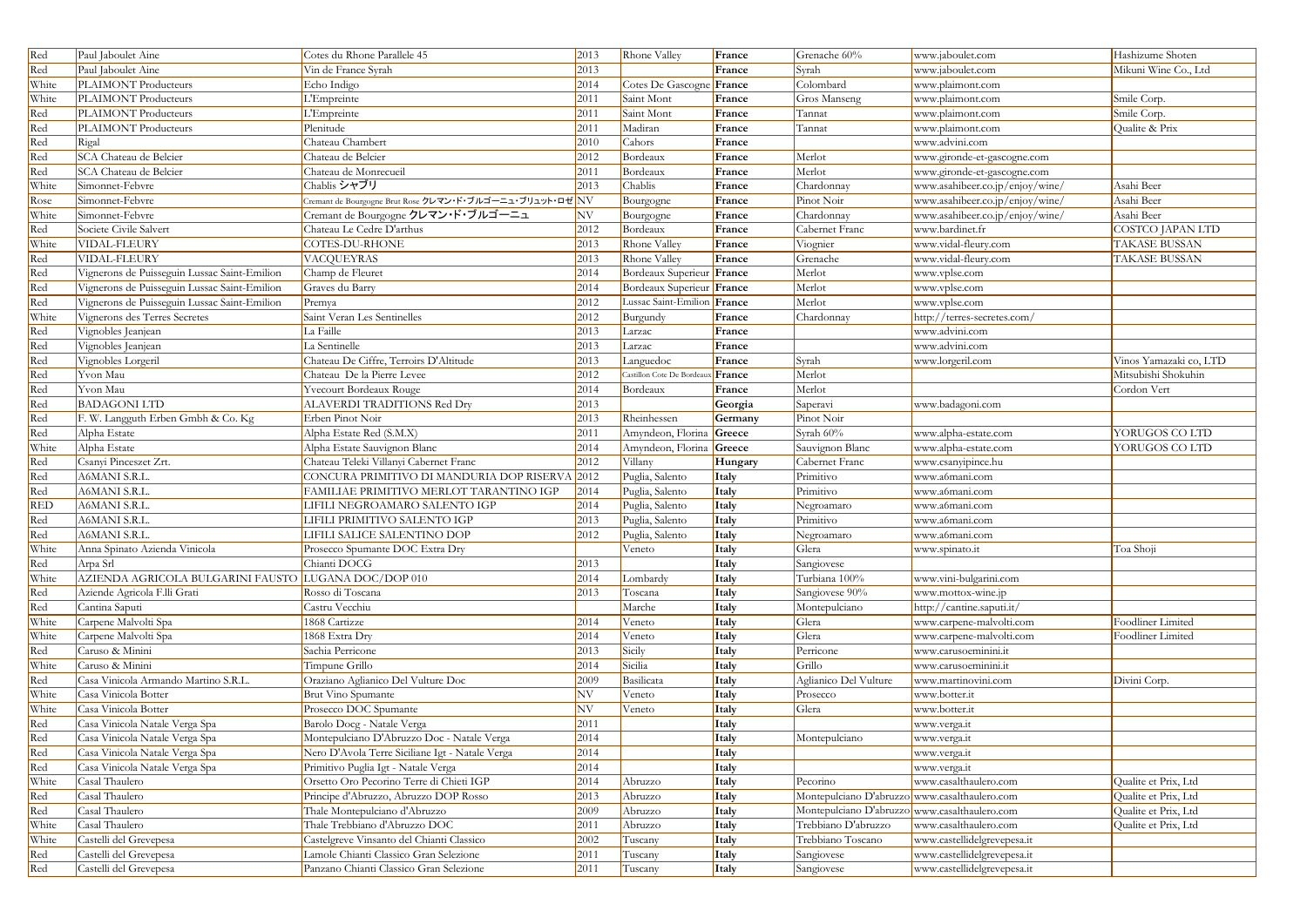| White | <b>CAVIRO SCA</b>                                    | DUCA DEL VALENTINO VINO SPUMANTE BIANCO DRY NV                               |                 |                              | Italy          |                     | www.caviro.it                         |                           |
|-------|------------------------------------------------------|------------------------------------------------------------------------------|-----------------|------------------------------|----------------|---------------------|---------------------------------------|---------------------------|
| Rose  | <b>CAVIRO SCA</b>                                    | DUCA DEL VALENTINO VINO SPUMANTE ROSATO DRY NV                               |                 |                              | Italy          |                     | www.caviro.it                         |                           |
| Red   | <b>CAVIRO SCA</b>                                    | ROMIO CHIANTI DOCG                                                           | 2013            |                              | Italy          |                     | www.caviro.it                         |                           |
| Red   | <b>CAVIRO SCA</b>                                    | ROMIO MONTEPULCIANO D'ABRUZZO DOC                                            | 2012            |                              | Italy          |                     | www.caviro.it                         |                           |
| Red   | <b>CAVIRO SCA</b>                                    | ROMIO NERO D'AVOLA TERRE SICILIANE IGT                                       | 2014            |                              | Italy          |                     | www.caviro.it                         |                           |
| White | <b>CAVIRO SCA</b>                                    | ROMIO PROSECCO DOC EXTRA DRY                                                 | NV              |                              | Italy          |                     | www.caviro.it                         |                           |
| White | <b>CAVIRO SCA</b>                                    | ROMIO SAUVIGNON FRIULI DOC GRAVE                                             | 2014            |                              | Italy          |                     | www.caviro.it                         |                           |
| White | <b>CAVIRO SCA</b>                                    | TAVERNELLO TREBBIANO CHARDONNAY RUBICONE IGT 2014                            |                 |                              | Italy          | Trebbiano           | www.caviro.it                         |                           |
| White | <b>CAVIRO SCA</b>                                    | TAVERNELLO VINO SPUMANTE BIANCO MEDIUM DRY NV                                |                 |                              | Italy          |                     | www.caviro.it                         |                           |
| Red   | <b>CAVIRO SCA</b>                                    | TERRE FORTI MONTEPULCIANO D'ABRUZZO DOC 2013                                 |                 |                              | Italy          |                     | www.caviro.it                         |                           |
| White | <b>CAVIT</b>                                         | MASTRI VERNACOLI CHARDONNAY TRENTINO DOC 2014                                |                 |                              |                | Chardonnay          |                                       | NIPPON LIQUOR LTD         |
| White | <b>CAVIT</b>                                         | MASTRI VERNACOLI PINOT GRIGIO TRENTINO DOC 2014                              |                 | Trentino                     | Italy<br>Italy |                     | www.cavit.it                          | NIPPON LIQUOR LTD         |
|       |                                                      |                                                                              | NV <sub>.</sub> | Trentino                     |                | Pinot Grigio        | www.cavit.it                          |                           |
| Rose  | <b>CECI</b>                                          | Otello Rose Extra Dry オッテロロゼ                                                 |                 |                              | Italy          |                     |                                       |                           |
| Red   | <b>CODICE CITRA</b>                                  | Caroso Riserva                                                               | 2010            | Abruzzo                      | Italy          | Montepulciano       | www.citra.it/                         |                           |
| Red   | <b>COTTINI SPA</b>                                   | CAMPOS VALZOS - CANNONAU DI SARDEGNA DOC 2012                                |                 |                              | Italy          | Cannonau            |                                       |                           |
| White | <b>COTTINI SPA</b>                                   | CAMPOS VALZOS - VERMENTINO DI GALLURA DOCG 2014                              |                 |                              | Italy          | Vermentino          |                                       |                           |
| Red   | <b>COTTINI SPA</b>                                   | LA SOGARA - CORVINA GARDA DOC                                                | 2014            |                              | Italy          | Corvina             |                                       |                           |
| White | <b>COTTINI SPA</b>                                   | LA SOGARA - SOAVE DOC                                                        | 2014            |                              | Italy          | Garganega           |                                       |                           |
| Red   | <b>COTTINI SPA</b>                                   | VILLA ANNABERTA - AMARONE DELLA VALPOLICELLA DOCG 2012                       |                 |                              | Italy          | Corvina             |                                       |                           |
| Red   | <b>COTTINI SPA</b>                                   | VILLA ANNABERTA - CANAJA GOLD ROSSO VERONA IGT                               | 2008            |                              | Italy          | Corvina             |                                       |                           |
| Red   | <b>COTTINI SPA</b>                                   | VILLA ANNABERTA - JAIRO ROSSO                                                | 2012            |                              | Italy          |                     |                                       |                           |
| Red   | Etike International Srl                              | Luna Passante - Nero D'Avola IGP                                             | 2014            | Sicily                       | Italy          | Nero D'avola        | www.etike.it                          |                           |
| White | Fontanafredda                                        | Ampelio Langhe Doc Chardonnay                                                | 2013            | Langhe Area - Piedmont Italy |                | Chardonnay          | www.fontanafredda.it                  | <b>MONTE BUSSAN</b>       |
| Red   | Fontanafredda                                        | <b>Barolo Docg</b>                                                           | 2011            | Barolo Area - Piedmont Italy |                | Nebbiolo            | www.fontanafredda.it                  | <b>MONTE BUSSAN</b>       |
| Red   | Fontanafredda                                        | Ebbio Langhe Nebbiolo                                                        | 2013            | Langhe Area - Piedmont Italy |                | Nebbiolo            | www.fontanafredda.it                  | <b>MONTE BUSSAN</b>       |
| White | Fontanafredda                                        | Gavi Del Comune Di Gavi                                                      | 2014            | Gavi Area - Piedmont Italy   |                | Cortese             | www.fontanafredda.it                  | <b>MONTE BUSSAN</b>       |
| White | Fontanafredda                                        | Langhe Arneis                                                                | 2014            | anghe Area - Piedmont Italy  |                | Arneis              | www.fontanafredda.it                  | <b>MONTE BUSSAN</b>       |
| White | Gancia                                               | Prosecco Spumante プロセッコ・スプマンテ                                                | NV              | Veneto                       | Italy          | Glera               | www.asahibeer.co.jp/enjoy/wine/       | Asahi Beer                |
| Rose  | Gancia                                               | Rose Spumante Brut ロゼ・スプマンテ・ブリュット                                            | NV              |                              | Italy          | Pinot Nero          | www.asahibeer.co.jp/enjoy/wine/       | Asahi Beer                |
| Red   | <b>GERARDO CESARI SPA</b>                            | BOSAN AMARONE DELLA VALPOLICELLA CLASSICO DOC RISERVA 2007                   |                 | Veneto                       | Italy          | Corvina             | www.cesariverona.it                   | DIVINO CORPORATION        |
| Red   | <b>GERARDO CESARI SPA</b>                            | IL BOSCO AMARONE DELLA VALPOLICELLA CLASSICO DOC 2009                        |                 | Veneto                       | Italy          | Corvina             | www.cesariverona.it                   | <b>DIVINO CORPORATION</b> |
| Red   | <b>GERARDO CESARI SPA</b>                            | MARA VALPOLICELLA SUPERIORE RIPASSO DOC                                      | $\boxed{2013}$  | Veneto                       | Italy          | Corvina             | www.cesariverona.it                   | DIVINO CORPORATION        |
| Red   | <b>GERARDO CESARI SPA</b>                            | RIPASSO BOSAN VALPOLICELLA SUPERIORE DOC 2012                                |                 | Veneto                       | Italy          | Corvina             | www.cesariverona.it                   | DIVINO CORPORATION        |
| Red   | <b>GERARDO CESARI SPA</b>                            | SALVALAI AMARONE DELLA VALPOLICELLA CLASSICO DOCG 2011                       |                 | Veneto                       | Italy          |                     | www.cesariverona.it                   | NIHON SHURUI HANBAI       |
| Red   | <b>GERARDO CESARI SPA</b>                            | SALVALAI MONILE VALPOLICELLA SUPERIORE RIPASSO DOC 2013                      |                 | Veneto                       | Italy          | Corvina             | www.cesariverona.it                   | NIHON SHURUI HANBAI       |
| White | LA COLLINA DEI CILIEGI                               | il lugana                                                                    | 2014            | Veneto                       | Italy          | Trebbiano Di Lugana | www.lacollinadeiciliegi.it            |                           |
| Red   | LA COLLINA DEI CILIEGI                               | il valpolicella superiore                                                    | 2012            | Veneto                       | Italy          | Corvina             | www.lacollinadeiciliegi.it            | vialba                    |
| White | LA GIOIOSA SPA                                       | VALDOBBIADENE PROSECCO SUPERIORE DOCG EXTRA DRY NV                           |                 | Conegliano - Valdobbiade     | <i>I</i> Italy | Glera Grape         | www.lagioiosa.it                      | SAPPORO BREWERIES LTD.    |
| Red   | Rocca delle Macie                                    | Chianti Classico Gran Selezione Riserva di Fizzano                           | 2012            | Tuscany                      | Italy          | Sangiovese          | www.roccadellemacie.com               | Apurevu Trading Co. Ltd.  |
| Red   | Rocca delle Macie                                    | Chianti Classico Gran Selezione Sergio Zingarelli                            | 2011            | Tuscany                      | Italy          | Sangiovese          | www.roccadellemacie.com               | Apurevu Trading Co. Ltd.  |
| Red   | SAN VINCENTI DI ROBERTO PUCCI E FRANCESCO MUZZI S.S. | CHIANTI CLASSICO D.O.C.G.                                                    | 2012            | Tuscany                      | Italy          | Sangiovese          | www.sanvincenti.it/                   |                           |
| White | SANTERO F.LLI & C. IVASS SPA                         | LUX II EXTRA DRY VINO SPUMANTE                                               | NV              |                              | Italy          |                     | www.santero.it                        | SASAKI SAKE KOME TEN      |
| Red   | <b>TEANUM SRL</b>                                    | CASTELLI DI SEVERINO ROSSO (CABERNET - SANGIOVESE) 2014                      |                 | Puglia                       | Italy          | Cabernet Sauvignon  | www.teanum.com                        |                           |
| White | Terre Cortesi Moncaro                                | LE VELE Verdicchio dei Castelli di Jesi DOC Classico                         | 2014            | Marche                       | Italy          | Verdicchio          | www.moncaro.com                       | Yamato in Nara            |
| White | Terre Cortesi Moncaro                                | VERDE CA' RUPTAE Verdicchio dei Castelli di Jesi DOC Classico Superiore 2014 |                 | Marche                       | Italy          | Verdicchio          | www.moncaro.com                       | Yamato in Nara            |
| White | Terre Cortesi Moncaro                                | Verdicchio dei Castelli di Jesi DOC Classico                                 | 2014            | Marche                       | Italy          | Verdicchio          |                                       | Yamato in Nara            |
| White | Terre Cortesi Moncaro                                | VIGNA NOVALI Castelli di Jesi Verdicchio DOCG Riserva Classico               | 2012            | Marche                       | Italy          | Verdicchio          | www.moncaro.com                       | Yamato in Nara            |
|       | Terre Cortesi Moncaro                                | VIGNETI DEL PARCO Cònero DOCG Riserva                                        | 2010            | Marche                       |                |                     | www.moncaro.com                       | Yamato in Nara            |
| Red   |                                                      |                                                                              |                 |                              | Italy          | Montepulciano       | www.moncaro.com                       |                           |
| Red   | Vinicola Mastricci Antonio                           | Solo Nero Nero di Troia                                                      | 2013            | Puglia                       | Italy          | Nero Di Troia       | www.vinimastricci.it                  |                           |
| White | Zonin                                                | Regions Collection Chardonnay リージョンズ・コレクション・シャルドネ                            | 2014            |                              | Italy          | Chardonnay          | www.asahibeer.co.jp/enjoy/wine/       | Asahi Beer                |
| Red   | Zonin                                                | Regions Collection Chianti リージョンズ・コレクション・キャンティ 2014                          |                 | Toscana                      | Italy          | Sangiovese          | www.asahibeer.co.jp/enjoy/wine/       | Asahi Beer                |
| White | Zonin                                                | Regions Collection Insolia Chardonnay リージョンズ・コレクション・インソリア・シャルドネ2012          |                 | Cicilly                      | Italy          | Insolia             | www.asahibeer.co.jp/enjoy/wine/       | Asahi Beer                |
| Red   | Zonin                                                | Regions Collection Nero Davolla Merlot リージョンズ・コレクション・ネロ・ダヴォラ・メルロー 2012       |                 | Sicily                       | Italy          | Nero Davora         | www.asahibeer.co.jp/enjoy/wine/       | Asahi Beer                |
| White | Zonin                                                | Regions Collection Soave リージョンズ・コレクション・ソアヴェ 2014                             |                 | Veneto                       | Italy          | Garganega           | www.asahibeer.co.jp/enjoy/wine/       | Asahi Beer                |
| Red   | Zonin                                                | Vetzroute ヴェッルート                                                             | 2013            | Veneto                       | Italy          | Corvina             | www.asahibeer.co.jp/enjoy/wine/       | Asahi Beer                |
| White | <b>CANTINE SAN MARZANO</b>                           | ESTELLA FIANO SALENTO IGP                                                    | 2014            | Puglia, Salento              | Italy          | Fiano               | WWW.CANTINESANMARZANO.COM             | Mottox Inc.               |
| Red   | <b>CANTINE SAN MARZANO</b>                           | MASSERIA PIETROSA SALICE SALENTINO DOP                                       | 2012            | Puglia, Salento              | <b>Italy</b>   | Negroamaro          | WWW.CANTINESANMARZANO.COM Mottox Inc. |                           |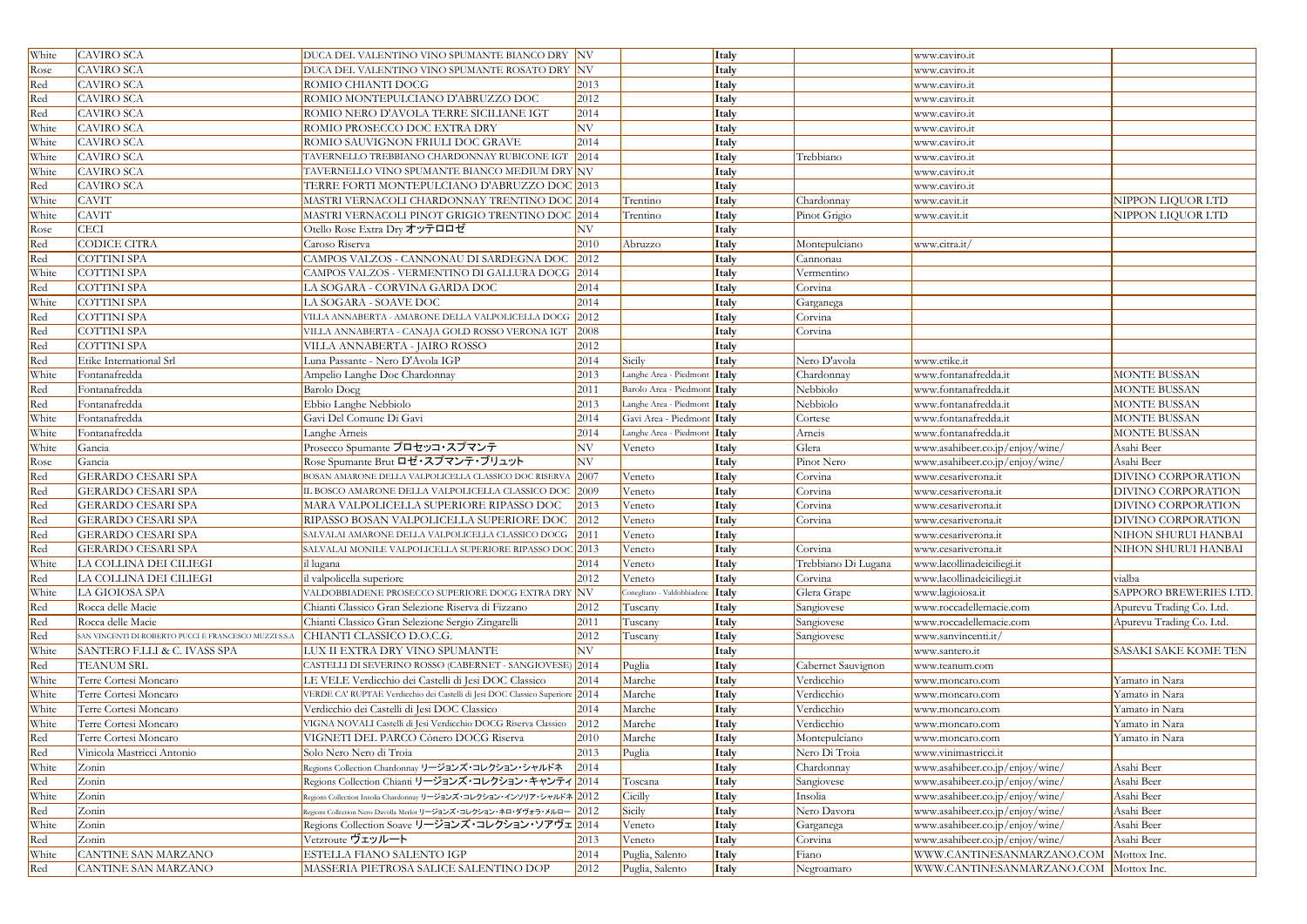| Red   | <b>CANTINE SAN MARZANO</b>                                                                   | PALMENTI PRIMITIVO DI MANDURIA DOP                                                                                                        | 2012               | Puglia, Salento                | Italy              | Primitivo              | WWW.CANTINESANMARZANO.COM Mottox Inc. |                                 |
|-------|----------------------------------------------------------------------------------------------|-------------------------------------------------------------------------------------------------------------------------------------------|--------------------|--------------------------------|--------------------|------------------------|---------------------------------------|---------------------------------|
| Red   | <b>CANTINE SAN MARZANO</b>                                                                   | PRIMAVOCE ROSSO SALENTO IG                                                                                                                | 2013               | Puglia, Salento                | Italy              | Primitivo              | WWW.CANTINESANMARZANO.COM Mottox Inc. |                                 |
| Red   | Chateau Katsunuma                                                                            | Namazume (Non-Pasteurized) Katsunuma 生詰め勝沼                                                                                                | 2014               | Koshu                          | Japan              | Muscat Bailey A        | chateauk.co.jp                        | 日本酒類販売(株)                       |
| Rose  | Chateau Katsunuma                                                                            | Sparkling Rose スパークリング ロゼ                                                                                                                 | 2014               | Koshu                          | Japan              | Koshu                  | chateauk.co.jp                        | 日本酒類販売株式会社                      |
| White | EDEL WEIN CO.,LTD.                                                                           | SILVER CHARDONNAY                                                                                                                         | 2013               |                                | Japan              | Chardonnay             | www.edelwein.co.jp                    | WEIN CHATEAU OHASAMA            |
| Red   | Eigashima Shuzo 江井ヶ嶋酒造㈱山梨ワイナリー                                                               | Chateau Charman Cabernet Franc Unfiltered シャトーシャルマン カベルネ・フラン白 無濾過                                                                         | 2012               | Yamanashi                      | Japan              | Cabernet Franc         | www.charmant-wine.com                 | 江井ヶ嶋酒造㈱山梨ワイナリー                  |
| White | Gassan wine                                                                                  | Gassan wine Hojyosinwa koshu                                                                                                              | 2014               | Yamagata                       | Japan              | Koshu                  | http://gassan-wine.com/               |                                 |
| White | Grace Winery                                                                                 | Grace Gris de Koshu                                                                                                                       | 2014               | Yamanashi                      | Japan              | Koshu                  | www.grace-wine.com                    |                                 |
| White | Grace Winery                                                                                 | Koshu Toriibira Vineyard Private Reserve                                                                                                  | 2014               | Yamanashi                      | Japan              | Koshu                  | www.grace-wine.com                    |                                 |
| White | Hiroshima Miyoshi Winery Co. LTD. 株式会社広島三次ワイナリー                                              | TOMOE Chardonnay Reserve シャルドネリザーブ                                                                                                        | 2013               | Hiroshima                      | Japan              | Chardonnay             | https://www.miyoshi-wine.co.jp/       |                                 |
| Red   | Hiroshima Miyoshi Winery Co. LTD. 株式会社広島三次ワイナリー                                              | TOMOE Merlot メルロー                                                                                                                         | 2012               | Hiroshima                      | Japan              | Merlot                 | https://www.miyoshi-wine.co.jp/       |                                 |
| White | Hiroshima Miyoshi Winery Co. LTD. 株式会社広島三次ワイナリー                                              | TOMOE Chardonnay Crisp シャルドネクリスプ                                                                                                          | 2014               | Hiroshima                      | Japan              | Chardonnay             | https://www.miyoshi-wine.co.jp/       |                                 |
| White | Hiroshima Miyoshi Winery Co. LTD. 株式会社広島三次ワイナリー                                              | TOMOE Semillon セミヨン                                                                                                                       | 2014               | Hiroshima                      | Japan              | Semillon               | https://www.miyoshi-wine.co.jp/       |                                 |
| White |                                                                                              | Hombo Shuzo Yamanashi Mars Winery 本坊酒造株式会社 山梨マルスワイナリー <mark> </mark> Chateau Mars Koshu Hosaka Harvest <b>シャトーマルス 甲州穂坂収</b> 穫             | $2014$             | Yamanashi                      | Japan              | Koshu                  | www.hombo.co.jp/                      |                                 |
| White | <sup>:</sup> Jombo Shuzo Yamanashi Mars Winery 本坊酒造株式会社 山梨マルスワイナリー KOShu VerdinhO 甲州ヴェルディーニョ |                                                                                                                                           | 2014               | Yamanashi                      | Japan              | Koshu                  | www.hombo.co.jp/                      |                                 |
| White | -<br>Hombo Shuzo Yamanashi Mars Winery 本坊酒造株式会社 山梨マルスワイナリ                                    | Makioka Koshu Sparklin 牧丘甲州スパークリング                                                                                                        | 2014               | Yamanashi                      | Japan              | Koshu                  | www.hombo.co.jp/                      |                                 |
| White | Katsunuma Jozo                                                                               | KOSHU TERROIR SELECTION KANEYAMA                                                                                                          | 2013               | Yamanashi                      | Japan              | Koshu                  | www.mottox-wine.jp                    |                                 |
| White | Kinoshita Shoji Chateau Sakaori Winery 木下商事株式会社シャトー酒折ワイナリー                                   | Ai Vines Koshu アイヴァインズ甲州                                                                                                                  | 2014               | Yamanashi                      | Japan              | Koshu                  | www.sakaoriwine.com                   | いまでや                            |
| White | Kinoshita Shoji Chateau Sakaori Winery 木下商事株式会社シャトー酒折ワイナリー                                   | Kisvin & Estate Chardonnay キスヴィン&エステート シャルドネ 2011                                                                                         |                    | Yamanashi                      | Japan              | Chardonnay             | www.sakaoriwine.com                   |                                 |
| Red   | Kinoshita Shoji Chateau Sakaori Winery 木下商事株式会社シャトー酒折ワイナリー                                   | Kisvin & Estate Syrah キスヴィン&エステート シラー                                                                                                     | 2012               | Yamanashi                      | Japan              | Syrah                  | www.sakaoriwine.com                   |                                 |
| Red   | Kinoshita Shoji Chateau Sakaori Winery 木下商事株式会社シャトー酒折ワイナリー                                   | Muscat Bailey A Cuvee Ikegawa マスカットベリーAキュベイケガワ 2012                                                                                       |                    | Yamanashi                      | Japan              | Muscat Bailey A        | www.sakaoriwine.com                   | いまでや                            |
| Red   | Kinoshita Shoji Chateau Sakaori Winery 木下商事株式会社シャトー酒折ワイナリー                                   | Muscat Bailey-A Cuvee Ikegawa Unwooded マスカットベリーAキュベイケガワ アンウッデッド                                                                           | 2014               | Yamanashi                      | Japan              | Muscat Bailey A        | www.sakaoriwine.com                   | いまでや                            |
| White | Kobe Winery                                                                                  | Kobe Inji Vineyard Sinanoriesling                                                                                                         | 2014               | Hyogo                          | Japan              | Shinano Riesling       | http://www.kobewine.co.jp             |                                 |
| White | Marquis Winery                                                                               | Le Collier De Perles Blanc Mousseux                                                                                                       | 2014               |                                | Japan              | Koshu                  |                                       |                                 |
| Red   | Morita Koshu Winery Co.,Ltd                                                                  | Chanmoris Yamanashi / Limited Brewage Muscat Bailey A 2013 / Hosaka Hervest 2013                                                          |                    | Yamanashi                      | Japan              | Muscat Bailey A        | www.wine.or.jp/chanmoris/             | Morita Koshu Winery Co.,Ltd     |
| Rose  | SADOYA et Cie                                                                                | Cabernet Rose                                                                                                                             | 2014               | Yamanashi                      | Japan              | Cabernet Sauvignon 75% | www.sadoya.co.jp/                     |                                 |
| White | SADOYA et Cie                                                                                | Chateau Brillant White                                                                                                                    | 2013               | Yamanashi                      | Japan              | Semillon               | www.sadoya.co.jp/                     |                                 |
| Red   | SADOYA et Cie                                                                                | <b>HORLOGE Red</b>                                                                                                                        | 2013               | Yamanashi                      | Japan              | Muscat Bailey A 85%    | www.sadoya.co.jp/                     |                                 |
| Rose  | SADOYA et Cie                                                                                | Vin Rose                                                                                                                                  | 2014               | Yamanashi                      | Japan              | Muscat Bailey A        | www.sadoya.co.jp/                     |                                 |
| White | Sanwa Shurui Hanbai Ajimu Budoshu Kobo <b>三和酒類株式会社 安心院葡萄酒工房</b>                              | Ajimu Budoshu Kobo Chardonnay Reserve 安心院葡萄酒工房 シャルドネ リザーブ                                                                                 | $\vert 2014 \vert$ | Ajimu                          | Japan              | Chardonnay             | www.ajimu-winery.co.jp                | 三和酒類株式会社 安心院葡萄酒工房               |
| White |                                                                                              | <sub>Sanwa Shurui Hanbai Ajimu Budoshu Kobo <b>三和酒類株式会社 安心院葡萄酒工房 Ajimu Budoshu Kobo Francisco Delaware 安葡萄酒工房 フランシスコ デラウエア 2014</b></sub> |                    | Ajimu                          | Japan              | Delaware               | www.ajimu-winery.co.jp                | 三和酒類株式会社 安心院葡萄酒工房               |
| White |                                                                                              | sanwa Shurui Hanbai Ajimu Budoshu Kobo 三和酒類株式会社 安心院葡萄酒工房  Ajimu Sparkling Wine 安心院スパークリングワイン                                              | 2013               | Ajimu                          | Japan              | Chardonnay             | www.ajimu-winery.co.jp                | <mark></mark> 三和酒類株式会社 安心院葡萄酒工房 |
| White |                                                                                              | <sub>Sanwa Shurui Hanbai Ajimu Budoshu Kobo 三和酒類株式会社 安心院葡萄酒工房 Ajimu Wine Chardonnay Imori-Dani 安心院ワイン シャルドネ イモリ谷 2014</sub>               |                    | Ajimu                          | Japan              | Chardonnay             | www.ajimu-winery.co.jp                | 三和酒類株式会社 安心院葡萄酒工房               |
| White | Soryu Winery 蒼龍葡萄酒株式会社                                                                       | Koshu of Katsunuma Barrel Fermented 勝沼の甲州 樽熟成 2014                                                                                        |                    | Yamanashi                      | Japan              | Koshu                  | http://www.wine.or.jp/soryu/          |                                 |
| Red   | Ste. Neige                                                                                   | ∃xcellente Kaminoyama Narazaki Vineyard Merlot エクセラントかみのやま奈良崎畑収穫メルロー│ $2013\,$                                                            |                    | Yamagata                       | Japan              | Merlot                 | www.asahibeer.co.jp/enjoy/wine/       | Asahi Beer                      |
| White | SUNTORY Tomi No Oka Winery                                                                   | Tomi No Oka Koshu                                                                                                                         | 2012               | Yamanashi                      | Japan              | Koshu                  |                                       |                                 |
| Red   | SUNTORY Tomi No Oka Winery                                                                   | Tomi No Oka Red                                                                                                                           | 2012               | Yamanashi                      | Japan              | Merlot                 |                                       |                                 |
| White | SUNTORY Tomi No Oka Winery                                                                   | Tomi White                                                                                                                                | 2013               | Yamanashi                      | Japan              | Chardonnay             |                                       |                                 |
| Red   | Takahata Wine Co.Ltd                                                                         | TAKAHATA WINERY Barrique CABERNET SAUVIGNON 2013                                                                                          |                    | Yamagata                       | Japan              | Cabernet Sauvignon     | www.takahata-wine.co.jp               |                                 |
| Rose  | Takahata Wine Co.Ltd                                                                         | TAKAHATA WINERY Classique MUSCAT BAILEY A Blush 2014                                                                                      |                    | Yamagata                       | Japan              | Muscat Bailey A        | www.takahata-wine.co.jp               |                                 |
| Red   | Takahata Wine Co.Ltd                                                                         | TAKAHATA WINERY Rustique MUSCAT BAILEY A                                                                                                  | 2014               | Yamagata                       | Japan              | Muscat Bailey A        | www.takahata-wine.co.jp               |                                 |
| White | T-Marks Co. Ltd.                                                                             | Says Farm Ojico Chardonnay                                                                                                                | 2013               | Toyama                         | Japan              | Chardonnay             | http://saysfarm.com/                  |                                 |
| White | Tsuno Wine Miyazaki 有限会社 都農ワイン                                                               | Hyakuji Extra Sec Carbonated ヒャクジ エクストラセック カーボネイティッド NV                                                                                   |                    | Miyazaki                       | Japan              | Chardonnay             | www.tsunowine.com                     |                                 |
| Red   | Chateau Khoury                                                                               | Symphonie                                                                                                                                 | 2006               | Zahle                          | Lebanon            | Cabernet Sauvignon     | www.vinsdolive.com                    | Vins d'Olive                    |
| Red   | Coteaux de Botrys                                                                            | Chateau des Anges                                                                                                                         | 2008               | Batroun                        | Lebanon            | Cabernet Sauvignon     | www.vinsdolive.com                    | Vins d'Olive                    |
| Red   | Domaine des Tourelles                                                                        | Marquis des Beys                                                                                                                          | 2010               | West Bekaa                     | Lebanon            | Cabernet Sauvignon     | www.vinsdolive.com                    | Vins d'Olive                    |
| Red   | Vinicola La Cetto Sa De Cv                                                                   | L. A. Cetto Nebbiolo Private Rserve.                                                                                                      | 2011               | Valle De Guadalupe Mexico      |                    | Nebbiolo               | www.lacetto.mx                        | LEAD OFF JAPAN                  |
| Rojo  | Vinicola La Cetto Sa De Cv                                                                   | L. A. Cetto Petite Sirah                                                                                                                  | 2013               | Valle De Guadalupe Mexico      |                    | Petite Syrah           | www.lacetto.mx                        |                                 |
| White | Vinicola San Lorenzo, S.a De C.v                                                             | Casa Madero Chardonnay                                                                                                                    | 2014               | Valle De Parras                | Mexico             | Chardonnay             | www.madero.com.mx                     |                                 |
| Red   | Vinicola San Lorenzo, S.a De C.v                                                             | Casa Madero Malbec                                                                                                                        | 2013               | Valle De Parras                | Mexico             | Malbec                 | www.madero.com.mx                     |                                 |
| Red   | Vinicola San Lorenzo, S.a De C.v                                                             | Casa Madero Merlot                                                                                                                        | 2013               | Valle De Parras                | Mexico             | Merlot                 | www.madero.com.mx                     |                                 |
| White | Cricova                                                                                      | Crisecco                                                                                                                                  | NV                 | Kodula                         | Moldova            | Feteasca Alba 90%      | http://www.moldovawine.jp/            | 株式会社Carina                      |
| White | <b>Babich Wines Ltd</b>                                                                      | Babich Black Label Sauvignon Blanc                                                                                                        | 2014               | Marlborough                    | New Zealand        | Sauvignon Blanc        | www.babichwines.co.nz                 | Meidi-Ya Company Ltd.           |
| White | <b>Babich Wines Ltd</b>                                                                      | Babich Irongate Chardonnay                                                                                                                | 2014               | Hawke's Bay - Gimblett Gravel  | New Zealand        | Chardonnay             | www.babichwines.co.nz                 | Toyota Tsusho Foods Corporation |
| Red   | <b>Babich Wines Ltd</b>                                                                      | <b>Babich The Patriarch</b>                                                                                                               | 2013               | Hawke's Bay - Gimblett Gravel: | <b>New Zealand</b> | Cabernet Sauvignon     | www.babichwines.co.nz                 | Toyota Tsusho Foods Corporation |
| White | Crossroads Winery                                                                            | Crossroads Milestone Series Hawkes Bay Sauvignon Blanc                                                                                    | 2014               | Hawkes Bay                     | New Zealand        | Sauvignon Blanc        | www.yealandsestate.co.nz              |                                 |
| White | Friend of Fish                                                                               | Friend of Fish Sauvignon Blanc Pinot Gris                                                                                                 | 2013               | Nelson                         | New Zealand        | Sauvignon Blanc        | www.kono.co.nz; www.tohu.co.nz        | <b>GRN</b> Corporation          |
|       |                                                                                              |                                                                                                                                           |                    |                                |                    |                        |                                       |                                 |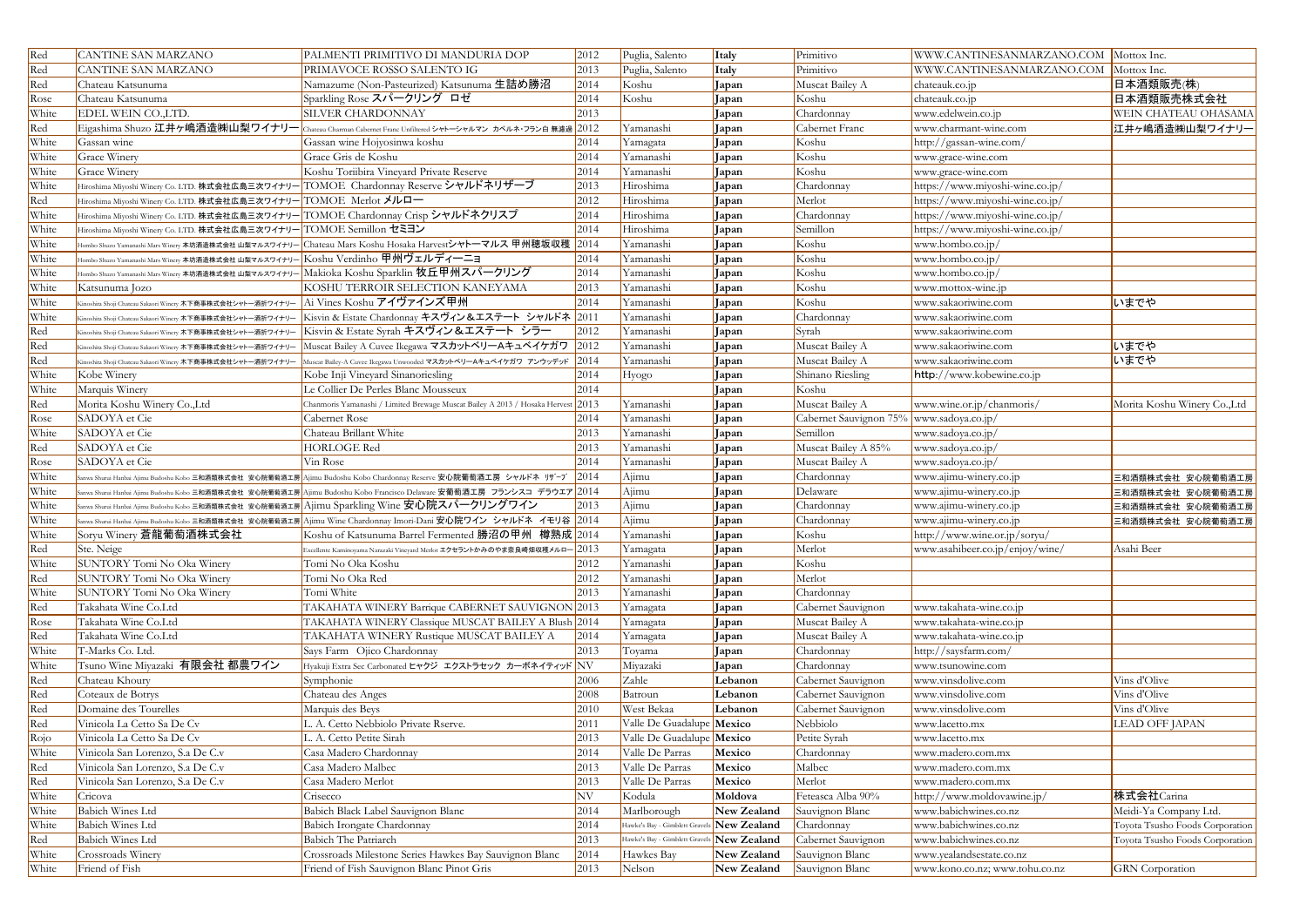| Red   | Mud House                                    | Central Otago Pinot Noir                                | 2014 | Central Otago        | New Zealand  | Pinot Noir          |                                | アコレード・ワインズ・ジャパン株式会社                       |
|-------|----------------------------------------------|---------------------------------------------------------|------|----------------------|--------------|---------------------|--------------------------------|-------------------------------------------|
| Red   | Mud House                                    | Estate Central Otago Pinot Noir                         | 2014 | Central Otago        | New Zealand  | Pinot Noir          |                                | フコレード・ワインズ・ジャパン株式会社                       |
| Red   | Osawa Wines                                  | Flying Sheep Pinot Noir                                 | 2011 | Hawke's Bay          | New Zealand  | Pinot Noir          | www.osawawines.com             |                                           |
| Red   | Pernod Ricard Winemakers New Zealand         | Brancott Estate Letter Series T Pinot Noir              | 2012 | Marlborough          | New Zealand  | Pinot Noir          | www.pernod-ricard-nz.com       | Pernod Ricard Japan KK                    |
| White | Pernod Ricard Winemakers New Zealand         | Brancott Estate Sauvignon Gris                          | 2014 | Marlborough          | New Zealand  | Sauvignon Gris      | www.pernod-ricard-nz.com       | Pernod Ricard Japan KK                    |
| White | Pernod Ricard Winemakers New Zealand         | Church Road Chardonnay                                  | 2014 | Hawke's Bay          | New Zealand  | Chardonnay          | www.pernod-ricard-nz.com       | Pernod Ricard Japan KK                    |
| Red   | Pernod Ricard Winemakers New Zealand         | Church Road Grand Reserve Cabernet Sauvignon Merlot     | 2013 | Hawke's Bay          | New Zealand  | Cabernet Sauvignon  | www.pernod-ricard-nz.com       | Pernod Ricard Japan KK                    |
| Red   | Pernod Ricard Winemakers New Zealand         | Church Road Merlot Cabernet Sauvignon Malbec            | 2013 | Hawke's Bay          | New Zealand  | Merlot              | www.pernod-ricard-nz.com       | Pernod Ricard Japan KK                    |
| Red   | Pernod Ricard Winemakers New Zealand         | Stoneleigh Latitude Pinot Noir                          | 2013 | Marlborough          | New Zealand  | Pinot Noir          | www.pernod-ricard-nz.com       | Pernod Ricard Japan KK                    |
| Red   | Pernod Ricard Winemakers New Zealand         | Stoneleigh Pinot Noir                                   | 2013 | Marlborough          | New Zealand  | Pinot Noir          | www.pernod-ricard-nz.com       | Pernod Ricard Japan KK                    |
| Red   | Pernod Ricard Winemakers New Zealand         | Stoneleigh Rapaura Series Pinot Noir                    | 2014 | Marlborough          | New Zealand  | Pinot Noir          | www.pernod-ricard-nz.com       | Pernod Ricard Japan KK                    |
| White | Pernod Ricard Winemakers New Zealand         | Stoneleigh Sauvignon Blanc                              | 2014 | Marlborough          | New Zealand  | Sauvignon Blanc     | www.pernod-ricard-nz.com       | Pernod Ricard Japan KK                    |
| Red   | Saint Clair Family Estate                    | Saint Clair Marlborough Premium Pinot Noir              | 2013 | Marlborough          | New Zealand  | Pinot Noir          | www.saintclair.co.nz           | Pieroth Japan K.K.                        |
| White | Saint Clair Family Estate                    | Saint Clair Marlborough Premium Sauvignon Blanc         | 2014 | Marlborough          | New Zealand  | Sauvignon Blanc     | www.saintclair.co.nz           | Pieroth Japan K.K.                        |
| Red   | Saint Clair Family Estate                    | Saint Clair Pioneer Block 5 Bull Block Pinot Noir       | 2013 | Marlborough          | New Zealand  | Pinot Noir          | www.saintclair.co.nz           | Pieroth Japan K.K.                        |
| Red   | Tohu Wines                                   | Tohu Awatere Valley Marlborough Pinot Noir              | 2014 | Marlborough          | New Zealand  | Pinot Noir          | www.kono.co.nz; www.tohu.co.nz | <b>GRN</b> Corporation                    |
| White | Tohu Wines                                   | Tohu Marlborough Sauvignon Blanc                        | 2014 | Marlborough          | New Zealand  | Sauvignon Blanc     | www.kono.co.nz; www.tohu.co.nz | <b>GRN</b> Corporation                    |
| Red   | Whitehaven Wine Co Limited                   | Whitehaven Marlborough Pinot Noir                       | 2013 | Marlborough          | New Zealand  | Pinot Noir          | www.whitehaven.co.nz           | Pieroth Japan                             |
| White | Casa Santos Lima                             | CSL Reserva, White,                                     | 2013 | Lisboa               | Portugal     |                     | www.casasantoslima.com         |                                           |
| White | Casa Santos Lima                             | Lab Reserva Arinto-Chardonnay                           | 2014 | Lisboa               | Portugal     | Arinto              | www.casasantoslima.com         |                                           |
| Red   | Cooperativa Agreola Sto.isidro De Pegoes Crl | Adega De Pegoes Touriga Nacional                        | 2012 | Peninsula De Setubal | Portugal     | Touriga Nacional    | www.cooppegoes.pt              |                                           |
| White | Cooperativa Agreola Sto.isidro De Pegoes Crl | Fontanario De Pegoes                                    | 2014 | Do Palmela           | Portugal     | Fernao Pires        | www.cooppegoes.pt              | Vinteners INC                             |
| White | DFJ Vinhos SA                                | CORETO Joker white                                      | 2014 | Lisboa               | Portugal     | Pires 70%           | www.dfjvinhos.com              | Wine Buyer, Shop Harimaya Inc. / HARIMAYA |
| White | DFJ Vinhos SA                                | DFJ Alvarinho & Chardonnay white                        | 2014 | Lisboa               | Portugal     | Alvarinho           | www.dfjvinhos.com              | TOKUOKA CO.,LTD                           |
| Red   | DFJ Vinhos SA                                | <b>GRAND'ARTE SHIRAZ</b>                                | 2012 | Lisboa               | Portugal     | Shiraz              | www.dfjvinhos.com              |                                           |
| Red   | DFJ Vinhos SA                                | <b>GRAND'ARTE TOURIGA NACIONAL</b>                      | 2012 | Lisboa               | Portugal     | Touriga Nacional    | www.dfjvinhos.com              |                                           |
| White | Quinta Vale D' Aldeia                        | Quinta Vale d' Aldeia Alvarinho                         | 2014 | Douro                | Portugal     | Alvarinho           | www.quintavaledaldeia.com      |                                           |
| Red   | Quinta Vale D' Aldeia                        | Quinta Vale d'Aldeia Grande Reserva Tinto               | 2011 | Douro                | Portugal     | Touriga Nacional    | www.quintavaledaldeia.com      |                                           |
| Red   | Quinta Vale D' Aldeia                        | Xaino Selection                                         | 2012 | Douro                | Portugal     | Touriga Nacional    | www.quintavaledaldeia.com      |                                           |
| White | Sociedade dos Vinhos Borges, S.A.            | Fita Azul Celebration dry                               | NV   | Nr                   | Portugal     | Gouveio             | www.borgeswines.com            |                                           |
| White | Sociedade dos Vinhos Borges, S.A.            | Gatao Sparkling                                         | NV   | Nr                   | Portugal     | Gouveio             | www.borgeswines.com            |                                           |
| Red   | Bellingham Winery                            | The Bernard Series Basket Press Syrah                   | 2013 | Coastal Region       | South Africa | Shiraz              | www.dgb.co.za                  |                                           |
| Red   | Bellingham Winery                            | The Bernard Series Small Barrel Smv                     | 2013 | Coastal Region       | South Africa | Shiraz              | www.dgb.co.za                  |                                           |
| White | <b>Boschendal Winery</b>                     | Boschendal 1685 Sauvignon Blanc                         | 2015 | Coastal Region       | South Africa | Sauvignon Blanc     | www.dgb.co.za                  | Mr. Takanori Yamada                       |
| Red   | <b>Boschendal Winery</b>                     | Boschendal 1685 Shiraz Cabernet Sauvignon               | 2013 | Coastal Region       | South Africa | Shiraz              | www.dgb.co.za                  | Mr. Takanori Yamada                       |
| Rose  | <b>Boschendal Winery</b>                     | <b>Boschendal Brut Rose</b>                             | NV   | Coastal Region       | South Africa | Pinotage            | www.dgb.co.za                  | Mr. Takanori Yamada                       |
| White | Diemersfontein                               | Chenin Blanc Reserve                                    | 2014 | Wellington           | South Africa | Chenin Blanc        | www.diemersfontein.co.za       |                                           |
| Red   | Diemersfontein                               | Pinotage Reserve                                        | 2013 | Wellington           | South Africa | Pinotage            | www.diemersfontein.co.za       |                                           |
| Red   | Douglas Green Winery                         | The Beach House Red                                     | 2014 | Western Cape         | South Africa | Shiraz              | www.dgb.co.za                  | Ms. Maya Matsumoto                        |
| White | Franschhoek Cellar                           | Franschhoek Cellar Statue De Femme Sauvignon Blanc      | 2015 | Western Cape         | South Africa | Sauvignon Blanc     | www.dgb.co.za                  |                                           |
| Red   | Franschhoek Cellar                           | Franschhoek Vineyards Shiraz                            | 2013 | Franschhoek Cellar   | South Africa | Shiraz              | www.dgb.co.za                  | N/A                                       |
| Red   | La Motte                                     | La Motte Millennium                                     | 2013 | Western Cape         | South Africa | Merlot              | www.la-motte.com               | Enoteca                                   |
| Red   | La Motte                                     | La Motte Syrah                                          | 2012 | Western Cape         | South Africa | Syrah               | www.la-motte.com               | Enoteca                                   |
| White | Lourensford Estate                           | Lourensford Methode Cap Classique Brut                  | 2010 | Stellenbosch         | South Africa | Chardonnay          | www.lourensford.co.za          | GSA Japan Ltd                             |
| White | Lourensford Estate                           | Winemaker'S Selection Chardonnay                        | 2014 | Stellenbosch         | South Africa | Chardonnay          | www.lourensford.co.za          | GSA Japan Limited                         |
| White | Lourensford Estate                           | Winemaker'S Selection Viognier                          | 2013 | Stellenbosch         | South Africa | Viognier            | www.lourensford.co.za          | GSA Japan Ltd                             |
| White | Newton Johnson Wines                         | Newton Johnson Sauvignon Blanc                          | 2014 | Western Cape         | South Africa | Sauvignon Blanc 92% | www.mottox-wine.jp             |                                           |
| White | $1+1=3$                                      | Cava-Sparkling Wine 1+1=3 Brut                          | NV   |                      | Spain        | Xarello             |                                |                                           |
| Red   | Bodegas Abanico                              | Sinfonia Tempranillo                                    | 2014 | Centro               | Spain        | Tempranillo         | www.mottox-wine.jp             |                                           |
| White | Bodegas Abanico                              | Sinfonia Vintage Collection Chardonnay                  | 2013 | Centro               | Spain        | Chardonnay          | www.mottox-wine.jp             |                                           |
| Red   | <b>BODEGAS BERONIA</b>                       | <b>BERONIA GRAN RESERVA</b>                             | 2008 |                      | Spain        | Tempranillo         | www.gonzalezbyass.com          |                                           |
| White | Bodegas Castelo de Medina                    | Castelo de Medina Sauvignon Blanc                       | 2014 | Rueda                | Spain        | Sauvignon Blanc     | www.castelodemedina.com        | Inaba Wines                               |
| White | Bodegas Castelo De Medina                    | Castelo De Medina Sauvignon Blanc Vendimia Seleccionada | 2014 | Rueda                | Spain        | Sauvignon Blanc     | www.castelodemedina.com        | Inaba Wines                               |
| Red   | Bodegas Murviedro                            | Murviedro Coleccion Reserva Bobal                       | 2011 | Dop Utiel-Requena    | Spain        | Bobal               | www.murviedro.es               | KATSUMI ASS.                              |
| White | Cavas Hill S.L.                              | Vintage Brut Reserva                                    | 2011 | D.o. Cava            | Spain        | Xarello (45%)       | www.Henkell-Gruppe.de          | Shinanoya                                 |
| White | Conde De Caralt                              | Conde De Caralt Brut                                    | NV   | Penedes              | Spain        | Macabeo             |                                |                                           |
| Red   | El Progreso S.Coop. de C-LM                  | <b>IIJONES SYRAH</b>                                    | 2013 | Castilla La Mancha   | Spain        | Syrah               | www.bodegaselprogreso.com      |                                           |
|       |                                              |                                                         |      |                      |              |                     |                                |                                           |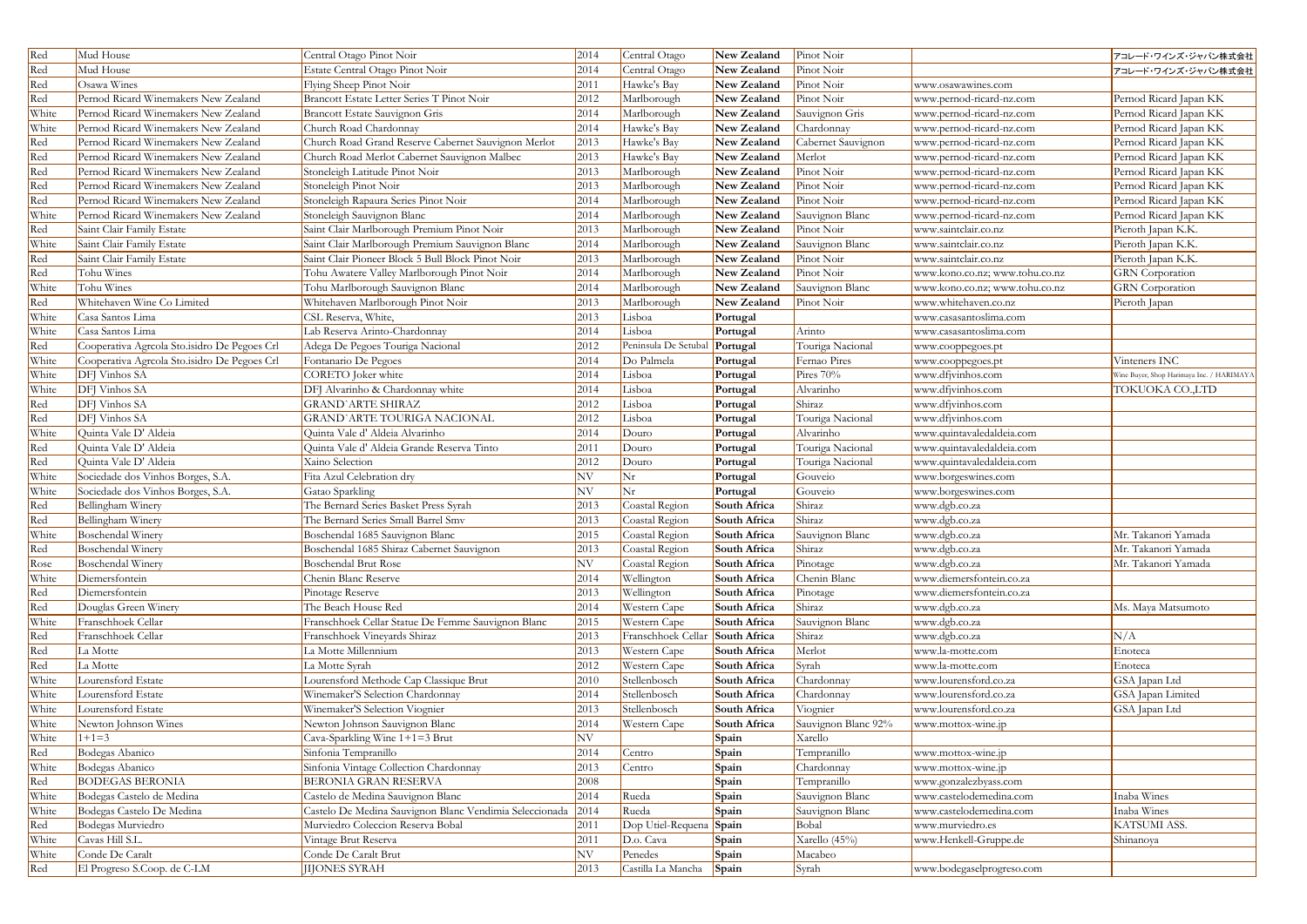| Red   | FINCA CONSTANCIA                      | FINCA CONSTANCIA PARCELA 23                              | 2014                     |                                 | Spain      | Tempranillo        | www.gonzalezbyass.com           |                                |
|-------|---------------------------------------|----------------------------------------------------------|--------------------------|---------------------------------|------------|--------------------|---------------------------------|--------------------------------|
| White | Freixenet Group                       | Ashtree Estate Chardonnay & Macabeo                      | 2013                     | Castilla La Mancha              | Spain      | Chardonnay         |                                 | Suntry Wine International Ltd. |
| Red   | Freixenet Group                       | Costers del Prior                                        | 2012                     | Priorat                         | Spain      | Carignan           |                                 | Suntry Wine International Ltd. |
| White | Freixenet Group                       | <b>Freixenet Brut Vintage</b>                            | 2011                     | Penedes                         | Spain      | Macabeo            |                                 | Suntry Wine International Ltd. |
| Red   | Freixenet Group                       | Solar Viejo Crianza                                      | 2012                     | Rioja                           | Spain      | Tempranillo        |                                 | Suntry Wine International Ltd. |
| White | Freixenet Group                       | Vionta                                                   | 2013                     | Rias Baixas                     | Spain      | Alvarinho          |                                 | Suntry Wine International Ltd. |
| Rose  | Garicia Carrion                       | Jaume Serra Brut Rose ハウメ セラ ブリュット ロゼ                    | $\ensuremath{\text{NV}}$ | Penedez                         | Spain      | Trepat             | http://www.cgcjapan.co.jp       | 株式会社シジシージャパン                   |
| White | <b>GONZALEZ BYASS</b>                 | <b>APOSTOLES VORS</b>                                    | $\ensuremath{\text{NV}}$ |                                 | Spain      | Palomino           | www.gonzalezbyass.com           |                                |
| White | <b>GONZALEZ BYASS</b>                 | <b>CUATRO PALMAS</b>                                     | $\ensuremath{\text{NV}}$ |                                 | Spain      | Palomino           | www.gonzalezbyass.com           |                                |
| White | <b>GONZALEZ BYASS</b>                 | TRES PALMAS                                              | NV                       |                                 | Spain      | Palomino           | www.gonzalezbyass.com           |                                |
| Red   | <b>JEAN LEON</b>                      | JEAN LEON VINYA LA SCALA CABERNET SAUVIGNON GRAN RESERVA | 2003                     |                                 | Spain      | Cabernet Sauvignon | www.jeanleon.com                | <b>ENOTECA</b>                 |
| Red   | <b>JEAN LEON</b>                      | JEAN LEON VINYA LE HAVRE CABERNET SAUVIGNON RESERVA      | 2007                     |                                 | Spain      | Cabernet Sauvignon | www.jeanleon.com                | <b>ENOTECA</b>                 |
| White | Masia Vallformosa, Sl                 | Cava Mistinguett Brut                                    | 2013                     | Cava                            | Spain      | Xarello            | www.vallformosa.com             |                                |
| White | Masia Vallformosa, Sl                 | Cava Mistinguett Brut Nature                             | 2013                     | Cava                            | Spain      | Xarello            | www.vallformosa.com             |                                |
| Rose  | Masia Vallformosa, Sl                 | Cava Mistinguett Brut Rose                               | 2013                     | Cava                            | Spain      | Trepat             | www.vallformosa.com             |                                |
| White | Masia Vallformosa, Sl                 | Cava Vallformosa Classic Brut Nature                     | 2012                     | Cava                            | Spain      | Xarello            | www.vallformosa.com             |                                |
| White | Masia Vallformosa, Sl                 | Mvsa De Vallformosa Cava Brut                            | 2013                     | Cava                            | Spain      | Xarello            | www.vallformosa.com             |                                |
| White | Masia Vallformosa, Sl                 | Mysa De Vallformosa Cava Brut Reserva                    | 2012                     | Cava                            | Spain      | Xarello            | www.vallformosa.com             |                                |
| Rose  | Masia Vallformosa, Sl                 | Mvsa De Vallformosa Cava Brut Rose                       | 2013                     | Cava                            | Spain      | Garnacha           | www.vallformosa.com             |                                |
| White | Masia Vallformosa, Sl                 | Vallformosa Cava Col·Leccio Brut Reserva                 | 2012                     | Cava                            | Spain      | Xarello            | www.vallformosa.com             |                                |
| Rose  | Masia Vallformosa, Sl                 | Vallformosa Cava Col·Leccio Pinot Noir                   | 2012                     | Cava                            | Spain      | Pinot Noir         | www.vallformosa.com             |                                |
| White | Masia Vallformosa, Sl                 | Vallformosa Cava Origen Brut Nature                      | 2012                     | Cava                            | Spain      | Xarello            | www.vallformosa.com             |                                |
| White | MONT MARCAL                           | Cava Gran Cuvee de Mont Marcal Brut Reserva              | N V                      | Catalunya                       | Spain      | Xarello            | www.mont-marcal.com             | VINOS YAMAZAKI CO. LTD.        |
| Rose  | MONT MARCAL                           | Cava Gran Cuvee de Mont Marcal Rose                      | NV                       | Catalunya                       | Spain      | Pinot Noir         | www.mont-marcal.com             | VINOS YAMAZAKI CO. LTD.        |
| White | PAGO CASA GRAN S.L                    | CASA BENASAL GEWURZTRAMINER MOSCATEI                     | 2014                     | Valencia                        | Spain      | Gewurztraminer     | www.pagocasagran.com            | MOTTOX                         |
| Red   | PAGO CASA GRAN S.L                    | FALCATA CASA GRAN                                        | 2012                     | Valencia                        | Spain      | Garnacha Tintorera | www.pagocasagran.com            | MOTTOX                         |
| White | Pagos del Rey                         | Blume Verdejo                                            | 2014                     | Rueda                           | Spain      |                    | www.felixsolisavantis.com       |                                |
| White | Pagos del Rey                         | Pulpo                                                    | 2014                     | Rias Baixas                     | Spain      |                    | www.felixsolisavantis.com       |                                |
| Red   | Rioja Vega Bodegas Principe de Viana  | Principe de Viana Edicion Limitada                       | 2011                     | Navarra                         | Spain      | Merlot             | www.principedeviana.com         | Shigematsu & Co., ltd.         |
| White | Segra Viudas                          | SegraViudas Brut Reserva                                 | NV                       | Penedes                         | Spain      | Macabeo            |                                 | Mitsubishi Shokuhin            |
| White | Union Vinicola del Este               | Beso Reserva Semi Sec ベソ・レセルヴァ・セミ・セック                    | $\ensuremath{\text{NV}}$ | Balencia                        | Spain      | Macabeo            | www.asahibeer.co.jp/enjoy/wine/ | Asahi Beer                     |
| White | <b>VILARNAU</b>                       | VILARNAU CAPRICIS                                        | NV                       |                                 | Spain      | Xarello            | www.gonzalezbyass.com           |                                |
| Red   | <b>VINAS DEL VERO</b>                 | <b>LUCES TINTO</b>                                       | 2013                     |                                 | Spain      | Tempranillo        | www.gonzalezbyass.com           |                                |
| Red   | Virgen de las Vinas Bodega y Almazara | Tomillar Don Eugenio Reserva                             | 2010                     | La Mancha                       | Spain      | Tempranillo        | www.vinostomillar.com           |                                |
| Red   | GranMonte                             | Heritage Syrah                                           | 2013                     | Asoke Valley, Khao Yai Thailand |            | Syrah              | www.granmonte.com               |                                |
| Red   | GranMonte                             | Heritage Syrah Viognier                                  | 2013                     | Asoke Valley, Khao Yai Thailand |            | Syrah              | www.granmonte.com               |                                |
| Red   | Khao Yai Winery Co., ltd.             | PB Khao Yai Reserve Shiraz                               | 2011                     | Pak Chaog, Nakorn Ratchasima    | Thailand   | Shiraz             | www.khaoyaiwinery.com           | PK Siam Co.,ltd                |
| Red   | Siam Winery                           | Monsoon Valley Blended Red                               | 2014                     | Hua Hin And Chao Phraya Del     | Thailand   | Pokdum             | www.siamwinery.com              |                                |
| Red   | Siam Winery                           | Monsoon Valley Shiraz                                    | 2013                     |                                 | Thailand   | Shiraz             | www.siamwinery.com              |                                |
| Red   | Bonterra Vineyards                    | Bonterra Cabernet                                        | 2012                     | Mendocino And Lake Counties USA |            | Cabernet Sauvignon | http://www.conchaytoro.com/web/ | Fwines                         |
| White | Bonterra Vineyards                    | Bonterra Chardonnay                                      | 2013                     | Mendocino County USA            |            | Chardonnay         | http://www.conchaytoro.com/web/ |                                |
| Red   | Bonterra Vineyards                    | Bonterra Zinfandel                                       | 2012                     | Mendocino County USA            |            | Zinfandel          | http://www.conchaytoro.com/web/ | Fwines                         |
| Red   | E.&Gallo Winery                       | <b>CARNIVOR</b>                                          | 2013                     | Lodi California                 | <b>USA</b> | Cabernet Sauvignon | www.gallo.com/jp/               | Suntory Wine International     |
| White | Fetzer Vineyards                      | Fetzer Gewurztraminer                                    | 2013                     |                                 | <b>USA</b> | Gewurztraminer     | http://www.conchaytoro.com/web/ | <b>VCT JAPAN</b>               |
| Rose  | Gloria Ferrer                         | Gloria Ferrer Blanc de Noir                              | N V                      | Sonoma                          | <b>USA</b> | Pinot Noir         |                                 | Cordon Vert                    |
| Red   | Gloria Ferrer                         | Gloria Ferrer Pinot Noir                                 | 2012                     | Sonoma                          | <b>USA</b> | Pinot Noir         |                                 | Cordon Vert                    |
| White | Gloria Ferrer                         | Gloria Ferrer Sonoma Brut                                | N V                      | Sonoma                          | <b>USA</b> | Pinot Noir         |                                 | Cordon Vert                    |
| Red   | HEITZ WINE CELLARS                    | NAPA VALLEY CABERNET                                     | 2010                     | Napa Valley                     | <b>USA</b> | Cabernet Sauvignon | HEITZCELLAR.COM                 | PIEROTH                        |
| White | HEITZ WINE CELLARS                    | <b>SAUVIGNON BLANC</b>                                   | 2014                     | Napa Valley                     | <b>USA</b> | Sauvignon Blanc    | HEITZCELLAR.COM                 | PIEROTH                        |
| Red   | Kelley & Young Wines                  | Kelley & Young Zinfandel                                 | 2011                     | Alexander Valley                | <b>USA</b> | Zinfandel          | www.napaoffice.us               | NAPA OFFICE.US                 |
| Red   | Renwood                               | Renwood California Zinfandel                             | 2012                     | California                      | <b>USA</b> | Zinfandel 76.6%    | www.blendswineestates.com       |                                |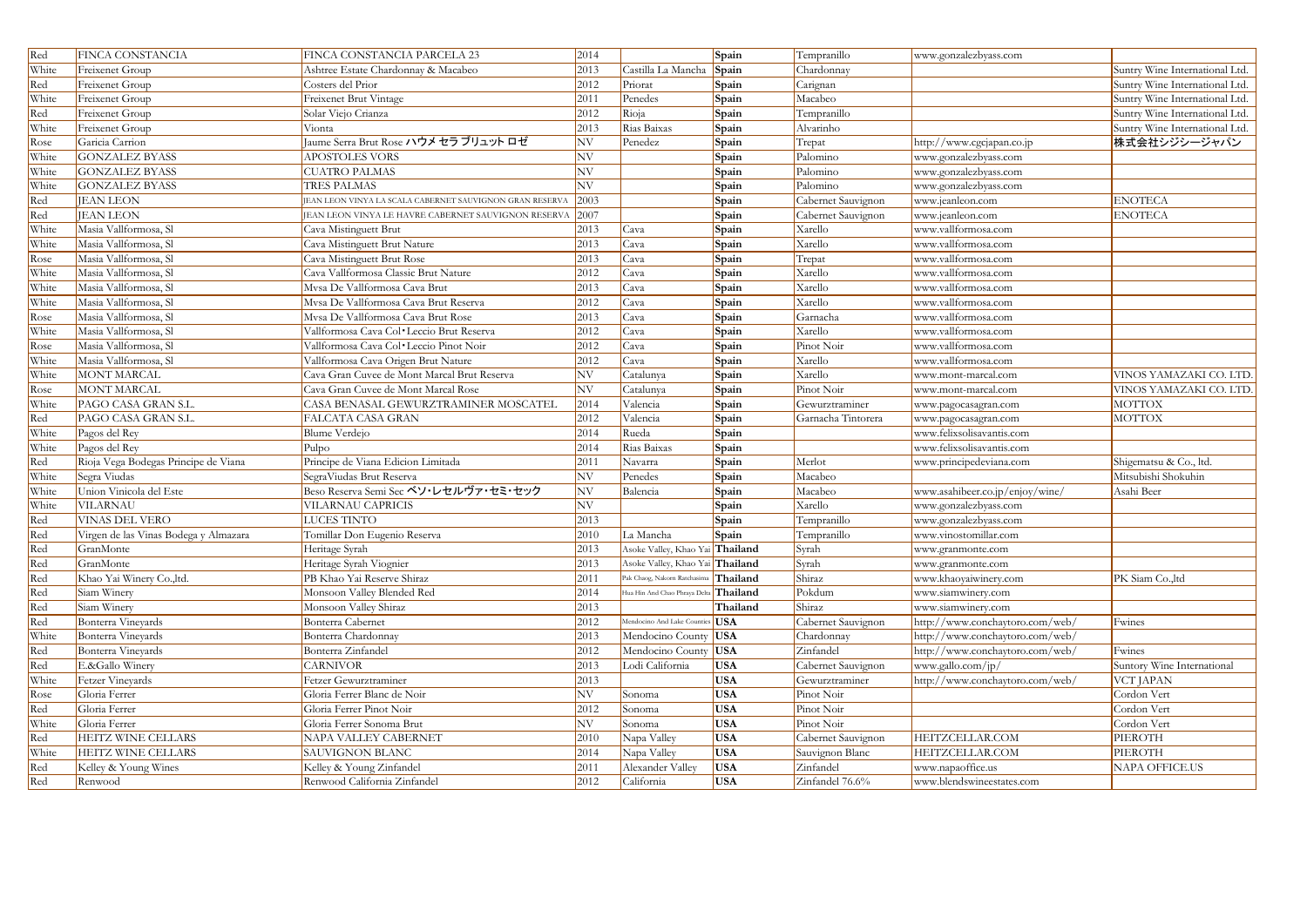

## **Seal of Approval**

| Colour | Winery_Company_Name                                 | <b>Wine Name</b>                                               | Vintage | Region                                   | Country   | <b>Primary Grape</b>   | Website                                               | Agent/Retailer                 |
|--------|-----------------------------------------------------|----------------------------------------------------------------|---------|------------------------------------------|-----------|------------------------|-------------------------------------------------------|--------------------------------|
| Red    | Argento                                             | Esquinas de Argento Malbec                                     | 2014    | Mendoza                                  | Argentina | Malbec                 | www.blendswineestates.com                             | Mikuni Wine Co Ltd             |
| Red    | <b>BODEGA RUCA MALEN</b>                            | <b>RUCA MALEN</b>                                              | 2013    | Mendoza                                  | Argentina | Malbec                 | www.bodegarucamalen.com                               |                                |
| Red    | <b>BODEGA RUCA MALEN</b>                            | <b>YAUQUEN</b>                                                 | 2014    | Mendoza                                  | Argentina | Malbec                 | www.bodegarucamalen.com                               |                                |
| Red    | Bodegas La Rosa                                     | Condor Andino                                                  | 2015    | Mendoza                                  | Argentina | Malbec                 | www.bodegaslarosa.com                                 |                                |
| Red    | Bodegas La Rosa                                     | Finca la Escondida Malbec                                      | 2015    | Mendoza                                  | Argentina | Malbec                 | www.bodegaslarosa.com                                 |                                |
| Red    | Bodegas La Rosa                                     | Parcha Malbec                                                  | 2015    | Mendoza                                  | Argentina | Malbec                 | www.bodegaslarosa.com                                 |                                |
| White  | Bodegas La Rosa                                     | Parcha Torrontes                                               | 2015    | Mendoza                                  | Argentina |                        | www.bodegaslarosa.com                                 |                                |
| Red    | Finca Flichman                                      | Finca Flichman Reserva Cabernet Sauvignon                      | 2014    | Mendoza                                  | Argentina | Cabernet Sauvignon     | www.nisshoku-foods.co.jp/                             | <b>IKEBUKURO SEIBU</b>         |
| Red    | Finca Las Moras                                     | <b>Black Label Bonarda</b>                                     | 2013    | San Juan                                 | Argentina |                        | www.fincalasmoras.com                                 |                                |
| Red    | Finca Las Moras                                     | Black Label Cabernet Sauvignon/Cabernet Franc                  | 2013    | San Juan                                 | Argentina | Cabernet Sauvignon     | www.fincalasmoras.com                                 |                                |
| White  | LA RIOJANA COOPERATIVA VITIVINIFRUTICOLA DE LA RIOJ | RAZA ARGENTINA SIGNATURE SERIES RESERVE                        | 2014    | La Rioja                                 | Argentina | Torrontes              |                                                       |                                |
| Red    | Mascota Vineyards                                   | Gran Mascota Cabernet Sauvignon                                | 2012    | Uco Valley                               | Argentina | Cabernet Sauvignon     | www.bodegas-santa-ana.com.ar                          |                                |
| Red    | Mascota Vineyards                                   | Unanime Gran Vino Tinto                                        | 2011    | Uco Valley                               | Argentina |                        | Cabernet Sauvignon (60%) www.bodegas-santa-ana.com.ar |                                |
| Red    | Trapiche                                            | <b>Broquel Cabernet Sauvignon</b>                              | 2013    | Mendoza                                  | Argentina | Cabernet Sauvignon     | www.trapiche.com.ar                                   |                                |
| Red    | Trapiche                                            | Trapiche Oak Cask Malbec                                       | 2014    | Mendoza                                  | Argentina | Malbec                 | www.trapiche.com.ar                                   |                                |
| Red    | Trivento Bodegas Y Vinedos S.a.                     | Gran Lomo Malbec                                               | 2014    |                                          | Argentina | Malbec                 | www.trivento.com                                      |                                |
| White  | Trivento Bodegas Y Vinedos S.a.                     | Trivento Reserve Chardonnay                                    | 2014    |                                          | Argentina | Chardonnay             | www.trivento.com                                      |                                |
| Red    | Trivento Bodegas Y Vinedos S.a.                     | Trivento Reserve Malbec                                        | 2014    |                                          | Argentina | Malbec                 | www.trivento.com                                      |                                |
| Red    | Viniterra                                           | Serie Terra                                                    | 2014    | Mendoza                                  | Argentina | Cabernet Sauvignon     | www.viniterra.com.ar                                  | Casa Pino Japan Co., Ltd.      |
| Red    | Zorzal                                              | Eggo Tinto de Tiza                                             | 2013    | Gualtallary                              | Argentina | Malbec                 | www.grupobelen.cl                                     |                                |
| Red    | Zorzal                                              | Gran Terroir Malbec                                            | 2012    | Gualtallary                              | Argentina | Malbec                 | www.grupobelen.cl                                     |                                |
| Red    | Zorzal                                              | Gran Terroir Pinot Noir                                        | 2013    | Gualtallary                              | Argentina | Pinot Noir             | www.grupobelen.cl                                     |                                |
| Red    | Zorzal                                              | Terroir Inico Malbec                                           | 2014    | Gualtallary                              | Argentina | Malbec                 | www.grupobelen.cl                                     |                                |
| Red    | <b>ANDREW PEACE WINES</b>                           | SHIRAZ RIPASSO                                                 | 2014    | Victoria                                 | Australia | Shiraz                 | www.apwines.com                                       |                                |
| Red    | Blue Pyrenees Estate                                | <b>Blue Pyrenees Estate Red</b>                                | 2012    | Pyrenees                                 | Australia | Cabernet Sauvignon     | www.bluepyrenees.com.au                               | Cordon Vert                    |
| Red    | <b>Blue Pyrenees Estate</b>                         | Richardson shiraz                                              | 2012    | Pyrenees                                 | Australia | Shiraz                 | www.bluepyrenees.com.au                               | Cordon Vert                    |
| White  | <b>Blue Pyrenees Estate</b>                         | Vintage Brut                                                   | 2011    | Pyrenees                                 | Australia | Chardonnay             | www.bluepyrenees.com.au                               | Cordon Vert                    |
| Red    | Cassegrain Wines                                    | Reserve Falerne                                                | 2011    |                                          | Australia |                        | http://www.cassegrainwines.com.au/                    |                                |
| White  | Deakin Estate                                       | Deakin Estate Chardonnay                                       | 2014    | Murray Darling, Victoria Australia       |           | Chardonnay             | www.wingara.com.au                                    | Nihon Shurui Hanbai (Nishuhan) |
| White  | Deakin Estate                                       | Deakin Estate Sauvignon Blanc                                  | 2015    | Murray Darling, Victoria Australia       |           | Sauvignon Blanc        | www.wingara.com.au                                    | Nihon Shurui Hanbai (Nishuhan) |
| White  | George Wyndham                                      | Bin 222 Chardonnay                                             | 2014    | South Eastern Australia <b>Australia</b> |           | Chardonnay             | teena.robinson@pernod-ricard.com                      |                                |
| Red    | Jacob's Creek                                       | Classic Grenache Shiraz                                        | 2014    | South Eastern Australia <b>Australia</b> |           | Grenache               | teena.robinson@pernod-ricard.com                      |                                |
| White  | Jacob's Creek                                       | Reserve Adelaide Hills Chardonnay                              | 2014    | South Eastern Australia <b>Australia</b> |           | Chardonnay             | teena.robinson@pernod-ricard.com                      |                                |
| White  | Jacob's Creek                                       | <b>Reserve Barossa Riesling</b>                                | 2013    | Barossa Valley                           | Australia | Riesling               | teena.robinson@pernod-ricard.com                      |                                |
| Rose   | Jacob's Creek                                       | Sparkling Moscato Rosé                                         | NV      | South Eastern Australia <b>Australia</b> |           | Gordo                  | teena.robinson@pernod-ricard.com                      |                                |
| Red    | Jacob's Creek                                       | Wah                                                            | 2013    | South Eastern Australia <b>Australia</b> |           | Sangiovese             | teena.robinson@pernod-ricard.com                      |                                |
| Red    | Leconfield Wines                                    | Leconfield Coonawarra Cabernet Merlot                          | 2013    | Coonawarra                               | Australia | Cabernet Sauvignon 77% | www.leconfieldwines.com                               | Pieroth                        |
| Red    | Leconfield Wines                                    | Richard Hamilton Burton's Vineyard Old Bush Vine Grenache 2013 |         | Mclaren Vale                             | Australia | Grenache               | www.leconfieldwines.com                               | Pieroth                        |
| White  | Logan Wines Pty Ltd                                 | Logan Sauvignon Blanc                                          | 2015    | Orange                                   | Australia | Sauvignon Blanc        | www.loganwines.com.au                                 | Mottox                         |
| Red    | McWilliam's Wines Group Ltd                         | Evans & Tate Redbrook Shiraz                                   | 2012    | Margaret River                           | Australia | Shiraz                 | www.mcwilliamswinesgroup.com                          | Suntory                        |
| White  | McWilliam's Wines Group Ltd                         | Evans & Tate Redbrook Chardonnay                               | 2013    | Margaret River                           | Australia | Chardonnay             | www.mcwilliamswinesgroup.com                          | Suntory                        |
| Red    | McWilliam's Wines Group Ltd                         | McWilliam's Hanwood Shiraz                                     | 2013    | Riverina                                 | Australia | Shiraz                 | www.mcwilliamswinesgroup.com                          | Suntory                        |
| Red    | McWilliam's Wines Group Ltd                         | McWilliam's Wildling Winemakers Red Blend                      | 2013    |                                          | Australia |                        | www.mcwilliamswinesgroup.com                          | Suntory                        |
| Red    | Sirromet Wines                                      | Signature Collection Shiraz Viognier                           | 2013    | Granite Belt                             | Australia | Shiraz                 | www.sirromet.com                                      | Wine Tree Co, Ltd              |
| Red    | Taltarni Vineyards                                  | Taltarni T Series Shiraz                                       | 2014    | Pyrenees, Victoria                       | Australia | Shiraz                 | www.taltarni.com.au                                   | JALUX INC.                     |
| White  | Wingara Wine Group                                  | Azahara Sparkling Chardonnay Pinot Noir                        | NV      | Murray Darling, Victoria Australia       |           | Chardonnay - 89%       | www.wingara.com.au                                    | Nihon Shurui Hanbai (Nishuhan) |
| Red    | Wingarra Wine Group                                 | Lonsdale Ridge Shiraz ロンズデイル・リッジ・シラーズ                          | 2014    |                                          | Australia | Shiraz                 | www.asahibeer.co.jp/enjoy/wine/                       | Asahi Beer                     |
| Red    | Zonte's Footstep                                    | Baron Von Nemesis Shiraz                                       | 2013    | Barossa Valley                           | Australia | Shiraz                 | www.zontesfootstep.com.au                             |                                |
| Red    | Judith Beck                                         | Beck Ink                                                       | 2013    | Burgenland                               | Austria   | Zweigelt               | weingut-beck.at                                       |                                |
| White  | Laurenz V.                                          | Charming Gruner Veltliner                                      | 2013    | Kamptal Dac Reserve Austria              |           | Gruner Veltliner       | www.laurenzfive.com                                   | Pieroth Japan K.K.             |
|        |                                                     |                                                                |         |                                          |           |                        |                                                       |                                |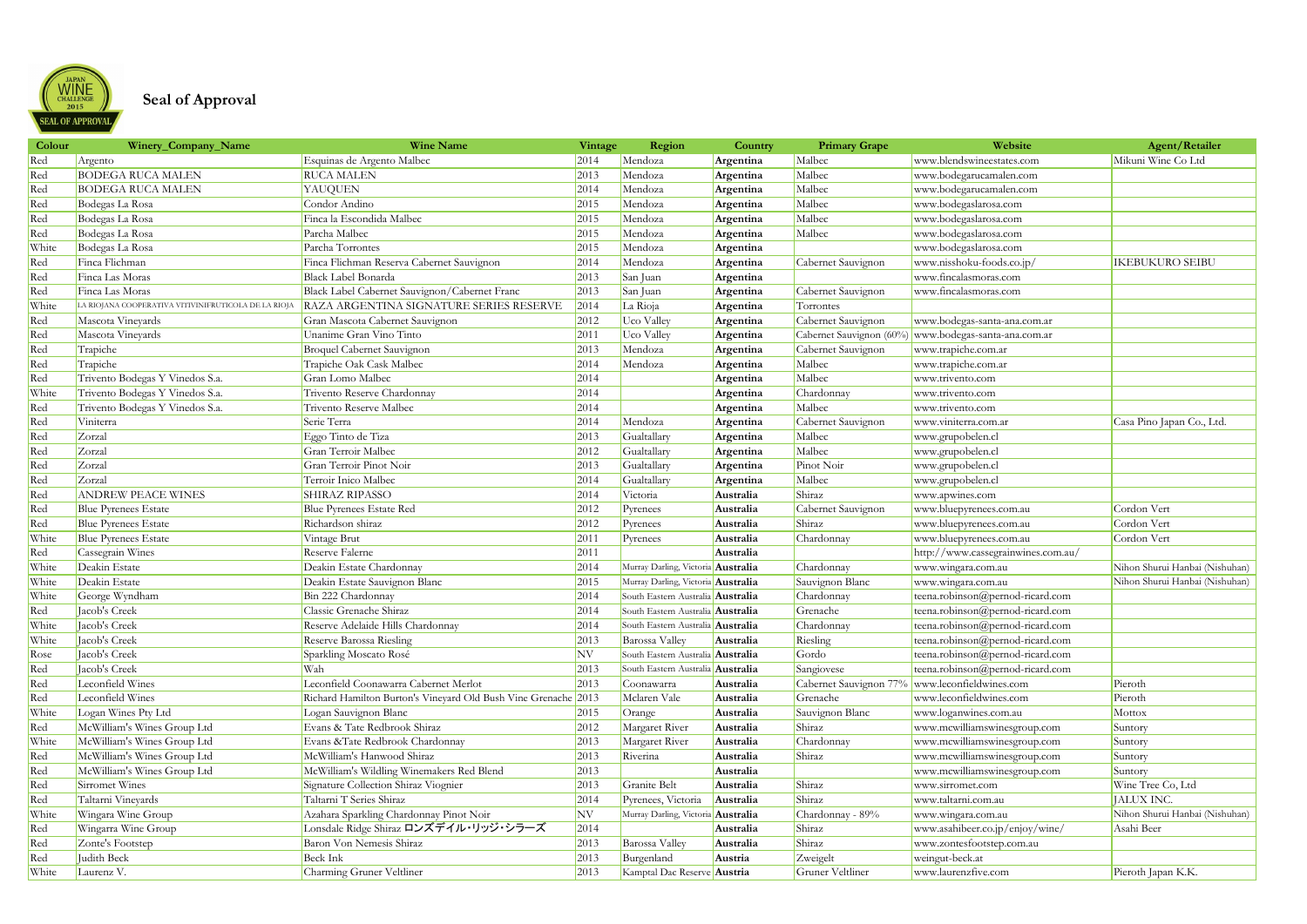| Other        | Lulu Island Winery                       | <b>Blueberry Wine</b>                             | 2013 |                              | Canada |                        |                                                                    |                       |
|--------------|------------------------------------------|---------------------------------------------------|------|------------------------------|--------|------------------------|--------------------------------------------------------------------|-----------------------|
| Red          | Akana Wines S.A.                         | Akana Old Vines                                   | 2012 | Rapel Valley                 | Chile  | Cabernet Sauvignon 60% |                                                                    |                       |
| Red          | BALDUZZI                                 | Cabernet Sauvignon Reserva                        | 2013 | Maule                        | Chile  | Cabernet Sauvignon     | www.balduzzi.com                                                   |                       |
| Red          | BODEGAS Y VINEDOS DE AGUIRRE S.A.        | ALMA DE CHILE RESERVA                             | 2014 | Maule                        | Chile  | Cabernet Sauvignon     | www.deaguirre.cl                                                   |                       |
| White        | BODEGAS Y VINEDOS DE AGUIRRE S.A.        | LONGITUD RESERVA SAUVIGNON BLANC                  | 2014 |                              | Chile  | Sauvignon Blanc        | www.deaguirre.cl                                                   |                       |
| Red          | <b>BODEGAS Y VINEDOS DE AGUIRRE S.A.</b> | PROMESA GRAN RESERVA CAB.SAUVIGNON-CARMENERE 2011 |      | Maule                        | Chile  | Cabernet Sauvignon     | www.deaguirre.cl                                                   |                       |
| Red          | <b>BODEGAS Y VINEDOS DE AGUIRRE S.A.</b> | <b>SOL DE CHILE RESERVA CARMENERE</b>             | 2014 | Maule                        | Chile  | Carmenere              | www.deaguirre.cl                                                   |                       |
| Red          | Botalcura Winery                         | La Porfia Carmenere Gran Reserva                  | 2012 | Maule                        | Chile  | Carmenere              | www.botalcura.com                                                  |                       |
| White        | CONCHA Y TORO                            | Casillero del Diablo Devils Brut                  | 2013 | Limari                       | Chile  | Chardonnay             | http://www.conchaytoro.com/web/                                    |                       |
| Red          | CONCHA Y TORO                            | Casillero del Diablo Malbec                       | 2014 |                              | Chile  | Malbec                 | http://www.conchaytoro.com/web/                                    |                       |
| Red          | CONCHA Y TORO                            | Casillero del Diablo Merlot                       | 2014 |                              | Chile  | Merlot                 | http://www.conchaytoro.com/web/                                    |                       |
| Red          | CONCHA Y TORO                            | Casillero del Diablo Shiraz                       | 2014 |                              | Chile  | Syrah/Shiraz           | http://www.conchaytoro.com/web/                                    |                       |
| White        | CONCHA Y TORO                            | Frontera Chardonnay                               | 2014 |                              | Chile  | Chardonnay             | http://www.conchaytoro.com/web/                                    |                       |
| Red          | CONCHA Y TORO                            | Marques de Casa Concha Carmenere                  | 2013 | Peumo                        | Chile  | Carmenere              | http://www.conchaytoro.com/web/                                    |                       |
| White        | CONCHA Y TORO                            | Sunrise Sparkling Brut                            | NV   |                              | Chile  | Chardonnay             | http://www.conchaytoro.com/web/                                    |                       |
| Red          | <b>CONO SUR WINERY</b>                   | 20 BARRELS Pinot Noir                             | 2013 | Casablanca                   | Chile  | Pinot Noir             | www.conosur.com                                                    |                       |
| White        | CONO SUR WINERY                          | 20 BARRELS Sauvignon Blanc                        | 2014 | Casablanca                   | Chile  | Sauvignon Blanc        | www.conosur.com                                                    |                       |
| Red          | <b>CONO SUR WINERY</b>                   | RESERVA ESPECIAL Cabernet Sauvinon                | 2013 | Maipo                        | Chile  | Cabernet Sauvinon      | www.conosur.com                                                    |                       |
| White        | Emiliana                                 | Emiliana Brut                                     | NV   |                              | Chile  | Chardonnay             | www.emiliana.cl                                                    |                       |
| Red          | Luis Felipe Edwards                      | Lfe Cabernet Sauvignon                            | 2014 | Central Valley               | Chile  | Cabernet Sauvignon     | www.lfewines.com                                                   | <b>MITSUBISHI</b>     |
| Red          | Luis Felipe Edwards                      | Lfe Reserva Cabernet Sauvignon                    | 2014 | Colchagua                    | Chile  | Cabernet Sauvignon     | www.lfewines.com                                                   | <b>MITSUBISHI</b>     |
| White        | Luis Felipe Edwards                      | Lfe Reserva Chardonnay                            | 2015 | Maule                        | Chile  | Sauvignon Blanc        | www.lfewines.com                                                   | <b>MITSUBISHI</b>     |
| White        | Luis Felipe Edwards                      | Lfe Reserva Sauvignon Blanc                       | 2015 | Casablanca                   | Chile  | Sauvignon Blanc        | www.lfewines.com                                                   | <b>MITSUBISHI</b>     |
| White        | MIGUEL TORRES CHILE                      | <b>CORDILLERA BRUT</b>                            | 2013 | Valle Central                | Chile  | Pinot Noir             | www.migueltorres.cl                                                | <b>ENOTECA CO LTD</b> |
| Red          | <b>MIGUEL TORRES CHILE</b>               | MANSO DE VELASCO                                  | 2011 | Valle Central                | Chile  | Cabernet Sauvignon     | www.migueltorres.cl                                                | <b>ENOTECA CO LTD</b> |
| Red          | <b>MIGUEL TORRES CHILE</b>               | SANTA DIGNA CABERNET SAUVIGNON                    | 2013 | Valle Central                | Chile  | Cabernet Sauvignon     | www.migueltorres.cl                                                | <b>ENOTECA CO LTD</b> |
| White        | MIGUEL TORRES CHILE                      | TORMENTA SAUVIGNON BLANC                          | 2014 | Valle Central                | Chile  | Sauvignon Blanc        | www.migueltorres.cl                                                | <b>ENOTECA CO LTD</b> |
| Red          | Morande                                  | Morande Edicion Limitada Syrah/Cabernet Sauvignon | 2012 |                              | Chile  | Syrah                  | www.grupobelen.cl                                                  |                       |
| Red          | Morande                                  | Morande Gran Reserva Cabernet Sauvignon           | 2013 |                              | Chile  | Cabernet Sauvignon     | www.grupobelen.cl                                                  |                       |
| White        | Morande                                  | Morande Gran Reserva Chardonnay                   | 2014 |                              | Chile  | Chardonnay             | www.grupobelen.cl                                                  |                       |
| Red          | Morande                                  | Morande Reserva Cabernet Sauvignon                | 2013 |                              | Chile  | Cabernet Sauvignon     | www.grupobelen.cl                                                  |                       |
| Red          | Ochagavía                                | 1851                                              | 2014 | Colchagua                    | Chile  | Merlot                 | www.carolinawinebrands.com                                         |                       |
| Red          | Ochagavía                                | Gran Reserva                                      | 2012 | Maipo                        | Chile  | Cabernet Sauvignon     | www.carolinawinebrands.com                                         |                       |
| Red          | Ochagavía                                | Raices Nobles                                     | 2012 | Maipo                        | Chile  | Cabernet Sauvignon     | www.carolinawinebrands.com                                         |                       |
| White        | Santa Helena                             | Alpaca Sauvignon Blanc アルパカ・ソーヴィニヨン・ブラン           | 2014 | Central Valley               | Chile  | Sauvignon Blanc        | www.asahibeer.co.jp/enjoy/wine/                                    | Asahi Beer            |
| White        | Santa Helena                             | Santa Helena Gran Reserva Sauvignon Blanc         | 2014 | Santiago                     | Chile  | Sauvignon Blanc        | www.sanpedro.cl                                                    |                       |
| White        | Santa Helena                             | Santa Helena Gran Vino Chardonnay                 | 2015 | Santiago                     | Chile  | Chardonnay             | www.sanpedro.cl                                                    |                       |
| Red          | Siglo de Oro                             | Santa Helena Cabernet Sauvignon                   | 2014 | Valle Central                | Chile  | Cabernet Sauvignon     | www.sanpedro.cl                                                    |                       |
| White        | Siglo de Oro                             | Santa Helena Chardonnay Reserva                   | 2014 | Valle Central                | Chile  | Chardonnay             | www.sanpedro.cl                                                    |                       |
| White        | TerraMater                               | Altum Chardonnay                                  | 2013 | Casablanca Valley            | Chile  | Chardonnay             | www.terramater.cl                                                  | Vinos Yamazaki        |
| Red          | TerraMater                               | Unusual Mighty Zinfandel                          | 2010 | Maipo Valley                 | Chile  | Zinfandel              | www.terramater.cl                                                  | Vinos Yamazaki        |
|              | <b>VINA MAIPO</b>                        | MI PUEBLO                                         | 2014 | Central Valley               | Chile  | Chardonnay             |                                                                    |                       |
| White<br>Red | <b>VINA MAIPO</b>                        | <b>VITRAL</b>                                     | 2013 | Maipo Valley                 | Chile  | Carmenere              | http://www.conchaytoro.com/web/<br>http://www.conchaytoro.com/web/ |                       |
| Red          | <b>VINA MAIPO</b>                        | VITRAL Merlot                                     | 2014 | Maipo Valley                 | Chile  | Merlot                 | http://www.conchaytoro.com/web/                                    |                       |
| White        | <b>VINA MAIPO</b>                        | VITRAL Sauvignon Blanc                            | 2014 | Maipo Valley                 | Chile  | Sauvignon Blanc        | http://www.conchaytoro.com/web/                                    |                       |
| Red          | Vina San Esteban S.a.                    | Vina San Esteban - Family Reserve - Pinot Noir    | 2014 | Aconcagua                    | Chile  | Pinot Noir             | www.vse.cl                                                         | Overseas Co.          |
|              |                                          | Siegel Single Vineyard Cabernet Sauvignon         |      |                              |        |                        | www.siegelvinos.com                                                |                       |
| Red          | Vina Siegel                              |                                                   | 2013 |                              | Chile  | Cabernet Sauvignon     |                                                                    |                       |
| Red          | Vina Siegel                              | Siegel Special Reserve Cabernet Sauvignon         | 2013 |                              | Chile  | Cabernet Sauvignon     | www.siegelvinos.com                                                |                       |
| White        | Vina Tamaya                              | Tamaya Reserva Chardonnay                         | 2013 | Limari Valley                | Chile  | Chardonnay             | www.tamayawines.cl                                                 | MOTTOX INC            |
| Red          | Vina Valdivieso                          | Caballo Loco Grand Cru Apalta                     | 2012 | Santa Cruz, Colchagua Chile  |        |                        | www.valdiviesovineyard.com                                         | Mottox                |
| Red          | Vina Valdivieso                          | Caballo Loco Grand Cru Sagrada Familia            | 2010 | Sagrada Familia, Lontu Chile |        | Cabernet Sauvignon     | www.valdiviesovineyard.com                                         | Mottox                |
| White        | Vina Valdivieso                          | Valdivieso Blanc de Blancs Sparkling Wine         | 2010 |                              | Chile  | Chardonnay             | www.valdiviesovineyard.com                                         | Mottox                |
| White        | Vina Valdivieso                          | Valdivieso Brut Limited Sparkling Wine            | NV   |                              | Chile  | Chardonnay             | www.valdiviesovineyard.com                                         | Mottox                |
| White        | Vina Valdivieso                          | Valdivieso Brut Sparkling Wine                    | NV   |                              | Chile  | Chardonnay             | www.valdiviesovineyard.com                                         | Mottox                |
| White        | Vina Valdivieso                          | Valdivieso Extra Brut Sparkling Wine              | NV   |                              | Chile  | Chardonnay             | www.valdiviesovineyard.com                                         | Mottox                |
| White        | Vina Ventisquero                         | Yali Wild Swan Chardonnay                         | 2015 | Central Valley               | Chile  | Chardonnay             | www.ventisquero.com                                                | CGC                   |
| Red          | Vina Ventisquero                         | Yali Wild Swan Merlot                             | 2014 | Central Valley               | Chile  | Merlot                 | www.ventisquero.com                                                |                       |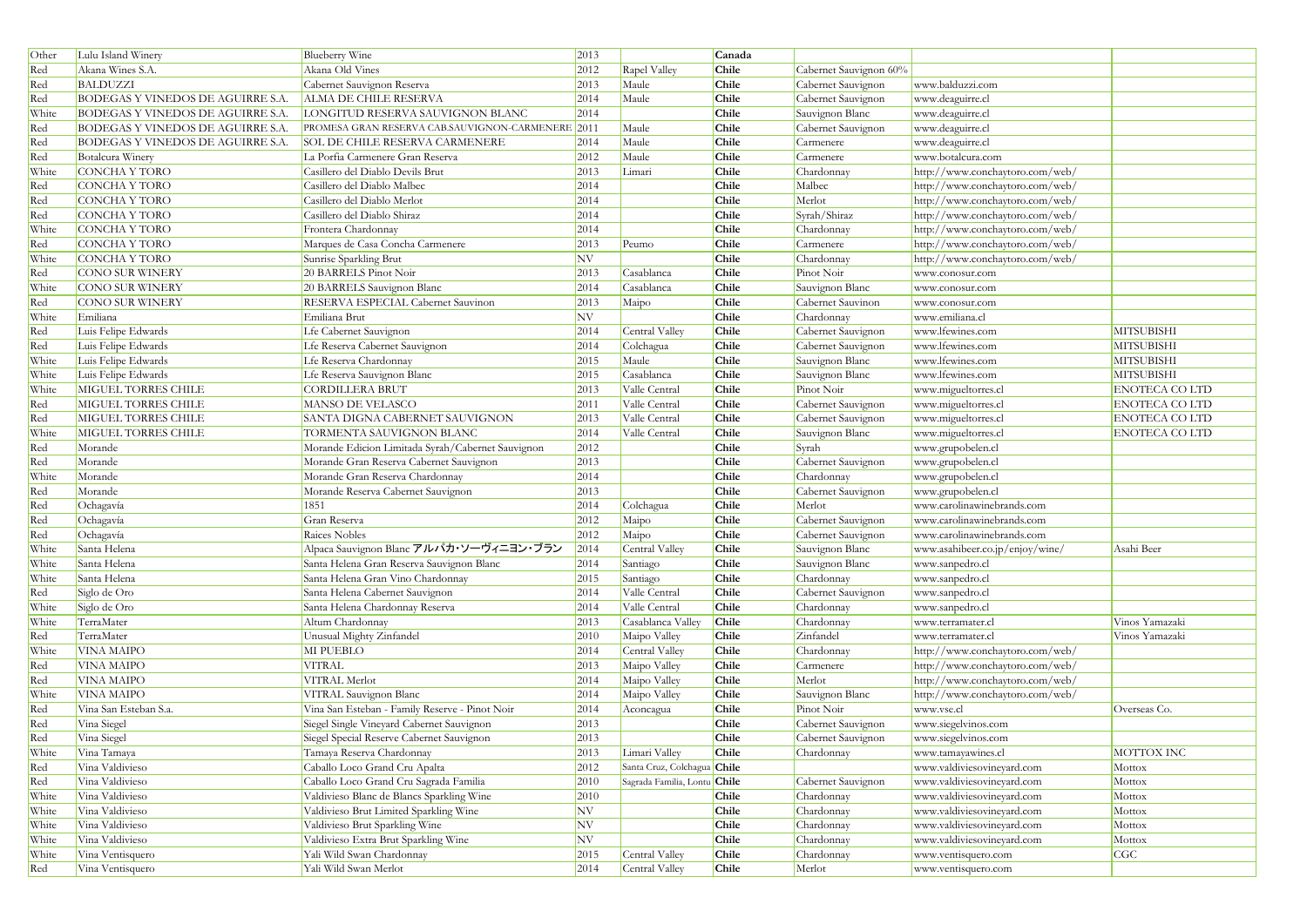| Red   | Vistamar                                      | Vistamar Sepia Reserva Cabernet Sauvignon            | 2014 |                                | Chile        | Cabernet Sauvignon   | www.grupobelen.cl               |                                     |
|-------|-----------------------------------------------|------------------------------------------------------|------|--------------------------------|--------------|----------------------|---------------------------------|-------------------------------------|
| White | Vistamar                                      | Vistamar Sepia Reserva Chardonnay                    | 2014 |                                | <b>Chile</b> | Chardonnay           | www.grupobelen.cl               |                                     |
| Red   | Vitivinicola Cremaschi Barriga S.a.           | Kawra Gran Reserva Cabernet Sauvignon                | 2013 |                                | Chile        | Cabernet Sauvignon   | www.cf.cl                       |                                     |
| White | Dynasty Fine Wines Group Limited              | Dynasty Wisemenship Collection - Fiera               | 2011 | Tian Jin                       | China        | Muscat $(50\%)$      | www.dynasty-wines.com           | N/A                                 |
| Red   | Ningxia Hansen Winery                         | Hansen Ningxia Cabernet Sauvignon                    | 2013 | Ningxia                        | China        | Cabernet Sauvignon   | http://www.hansenwine.com       |                                     |
| Red   | Ningxia Hansen Winery                         | Hansen Ningxia Helanshan Donglu                      | 2013 | Ningxia                        | China        | Cabernet Sauvignon   | http://www.hansenwine.com       |                                     |
| White | Badet Clement & Co.                           | Les Grands Arbres                                    | 2014 | France                         | France       |                      | www.badetclement.com            | Lead Off Japan                      |
| White | Badet Clement & Co.                           | Les Jamelles Sauvignon                               | 2014 | Pays D'oc                      | France       | Sauvignon Blanc      | www.badetclement.com            | TOA SHOJI co Ltd                    |
| White | Barton & Guestier                             | Barton & Guestier Guestier Passeport Vouvray         | 2014 | Loire                          | France       | Chenin Blanc         | www.barton-guestier.com         | Castel Japon                        |
| Red   | Bouchard Aine & Fils                          | Vin De France Grand Conseiller Pinot Noir Rouge      | 2014 | Bourgogne                      | France       | Pinot Noir           | www.boisset.com                 |                                     |
| Rose  | CHAMPAGNE BEAUMONT DES CRAYERES FLEUR DE ROSE |                                                      | 2006 |                                | France       | Pinot Noir           | www.champagne-beaumont.com      | <b>MOTTOX</b>                       |
| White | CHAMPAGNE BEAUMONT DES CRAYERES GRAND NECTAR  |                                                      | NV   |                                | France       | Pinot Meunier        | www.champagne-beaumont.com      | <b>MOTTOX</b>                       |
| White | Champagne Charles-Heidsieck                   | <b>Brut Millesime</b>                                | 2005 | Champagne                      | France       | Pinot Noir           | www.piper-heidsieck.com         | Remy Cointreau Japan KK             |
| White | Champagne De Venoge                           | Cordon Bleu Brut Select                              | NV   | Champagne                      | France       | Pinot Noir (50%)     | www.champagnedevenoge.com       | Fuji Trading Co,. Ltd.              |
| White | Champagne Lanson                              | Noble Cuvee Brut                                     | 2000 | Champagne                      | France       | Chardonnay           | www.lansoninternational.com     | Asahi Breweries Ltd.                |
| White | Champagne Montaudon                           | Vintage                                              | 2007 |                                | France       | Pinot Noir 55%       | www.champagne-jacquart.com      | Takase Busan                        |
| White | Chateau de Riquewihr Domaines Dopff & Irion   | Aoc Alsace Les Crustaces                             | 2014 | Alsace                         | France       | Sylvaner 80%         | www.dopff-irion.com             | Tokuoka Co Ltd                      |
| Red   | Chateau Le Cone                               | Le Monarque                                          | 2010 | Bordeaux                       | France       | Merlot               | www.decancave.com               | <b>MOTTOX</b>                       |
| White | Domaine de Nalys                              | <b>EICELENCI</b>                                     | 2012 | Vallée Du Rhône                | France       | Roussanne 47%        | www.domainedenalys.com          | ORVEAUX Inc.                        |
| Red   | Domaine Herve Kerlann                         | Coteaux Bourguignons                                 | 2013 | Burgundy                       | France       | Pinot Noir           | www.herve-kerlann.com/          |                                     |
| White | <b>FERRATON PERE &amp; FILS</b>               | <b>SAMORENS</b>                                      | 2014 | Rhone Valley                   | France       | Grenache White       | www.ferraton.fr                 | <b>CORDON VERT</b>                  |
| Rose  | Gassier                                       | Chateau Beaulieu                                     | 2014 | Provence                       | France       |                      | www.advini.com                  |                                     |
| Red   | Jeanjean                                      | Jenard - Cabernet Sauvignon                          | 2014 | Languedoc                      | France       | Cabernet Sauvignon   | www.advini.com                  |                                     |
| Red   | Jeanjean                                      | Jenard - Merlot                                      | 2014 | Languedoc                      | France       | Merlot               | www.advini.com                  |                                     |
| Red   | Jeanjean                                      | Jenard Syrah ジュナール・シラー                               | 2012 | Pays Doc                       | France       | Syrah                | www.asahibeer.co.jp/enjoy/wine/ | Asahi Beer                          |
| Red   | Jeanjean                                      | Maison Du Sud - Cabernet Sauvignon                   | 2014 | Languedoc                      | France       | Cabernet Sauvignon   | www.advini.com                  |                                     |
| White | La Cave des Vignerons de Pfaffenheim          | Aoc Alsace Pfaff Tradition Gewurztraminer            | 2014 | Alsace                         | France       | Gewurztraminer       | www.pfaffenheim.com             | Sapporo Breweries Ltd               |
| White | Laballe                                       | Les Sables Fauves                                    | 2014 | Southwest France Landes France |              | Sauvignon 30%        | www.laballe.fr                  | Deno-Connexion TOWA INTERNATIONAL   |
| White | Laballe                                       | Monsieur                                             | 2014 | Southwest France Landes France |              | Gros Manseng (100%)  | www.laballe.fr                  | Deno-Connexion - TOWA INTERNATIONAL |
| Red   | Les Domaines Grassa Sas                       | La Serre Du Haut Rouge                               | 2014 | South West Of France France    |              |                      |                                 |                                     |
| Red   | LES VINS GEORGES DUBOEUF                      | <b>FLEURIE</b>                                       | 2014 | Beaujolais                     | France       | Gamay                | www.duboefu.com                 | <b>SUNTORY WINE INTL</b>            |
| White | LES VINS GEORGES DUBOEUF                      | <b>MACON VILLAGES BLANC</b>                          | 2014 | Maconnais                      | France       | Chardonnay           | www.duboefu.com                 | SUNTORY WINE INTL                   |
| Red   | <b>MAISON ALBERT BICHOT</b>                   | P&R GAUTHIER CABERNET SAUVIGNON PAYS D'OC 2013       |      | Pays D'oc                      | France       | Cabernet Sauvignon   | www.albert-bichot.com           | MERCIAN CORPORATION                 |
| Red   | MAISON ALBERT BICHOT                          | P&R GAUTHIER PINOT NOIR PAYS D'OC                    | 2013 | Pays D'oc                      | France       | Pinot Noir           | www.albert-bichot.com           | MERCIAN CORPORATION                 |
| White | MAISON ALBERT BICHOT                          | P&R GAUTHIER SAUVIGNON BLANC PAYS D'OC               | 2013 | Pays D'oc                      | France       | Sauvignon Blanc      | www.albert-bichot.com           | MERCIAN CORPORATION                 |
| Red   | Michel Lynch                                  | Bordeaux Rouge ボルドー・ルージュ                             | 2012 | Bordeaux                       | France       | Merlot               | www.asahibeer.co.jp/enjoy/wine/ | Asahi Beer                          |
| White | Michel Lynch                                  | Bordeaux Sauvignon Blanc ブラン                         | 2013 | Bordeaux                       | France       | Sauvignon Blanc      | www.asahibeer.co.jp/enjoy/wine/ | Asahi Beer                          |
| White | Michel Lynch                                  | Reserve Blanc レゼルヴ・ブラン                               | 2013 | Bordeaux                       | France       | Sauvignon Blanc      | www.asahibeer.co.jp/enjoy/wine/ | Asahi Beer赤                         |
| Red   | Michel Lynch                                  | Reserve Medoc レゼルヴ・メドック                              | 2012 | Bordeaux                       | France       | Merlot               | www.asahibeer.co.jp/enjoy/wine/ | Asahi Beer赤                         |
| White | Millebuis                                     | Montagny 1er Cru                                     | 2012 | Bourgogne                      | France       | Chardonnay           | www.vigneronsdebuxy.com         |                                     |
| Red   | Mommessin                                     | IGP Oc Cabernet Sauvignon                            | 2014 | Rhone                          | France       | Cabernet Sauvignon   | www.boisset.com                 |                                     |
| Red   | Mommessin                                     | IGP Oc Merlot                                        | 2014 | Rhone                          | France       | Merlot               | www.boisset.com                 |                                     |
| White | Nicolas Perrin                                | Cote-du-Rhone Blanc コート・デュ・ローヌ・ブラン                   | 2013 | Rhone                          | France       | Grenache Blanc       | www.asahibeer.co.jp/enjoy/wine/ | Asahi Beer                          |
| White | Paul Jaboulet Aine                            | Cotes du Rhone Parallele 45                          | 2014 | Rhone Valley                   | France       | Grenache Blanc 50%   | www.jaboulet.com                | Hashizume Shoten                    |
| White | Paul Jaboulet Aine                            | Crozes Hermitage Les Jalets                          | 2014 | Rhone Valley                   | France       | Marsanne             | www.jaboulet.com                | Restaurants                         |
| Rose  | Remy Pannier                                  | Remy Pannier Bouquet D'or Rose レミー・パニエ・ブーケ・ドール・ロゼ NV |      | Loire                          | France       | Cabernet Franc       | www.asahibeer.co.jp/enjoy/wine/ |                                     |
| White | Robert Giraud                                 | Chateau Timberlay Blanc                              | 2014 | Bordeaux                       | France       | Sauvignon Blanc      | www.nisshoku-foods.co.jp/       | <b>IKEBUKURO SEIBU</b>              |
| White | Vignerons des Terres Secretes                 | Macon Villages                                       | 2014 | Burgundy                       | France       | Chardonnay           | http://terres-secretes.com/     |                                     |
| White | Vignobles Jeanjean                            | Mas De Lunes                                         | 2014 | Languedoc                      | France       |                      | www.advini.com                  |                                     |
| Red   | Vignobles Lorgeril                            | Chateau De Pennautier, Terroirs D'Altitude           | 2013 | Languedoc                      | France       | Cabernet Sauvignon   | www.lorgeril.com                | Vinos Yamazaki co, LTD              |
| White | Yvon Mau                                      | Celliers Yvecourt Bordeaux Sauvignon Blanc           | 2013 | Bordeaux                       | France       | Sauvignon Blanc      |                                 | Cordon Vert                         |
| Red   | Yvon Mau                                      | Saint Jovian Reserve Bordeaux Rouge                  | 2013 | Bordeaux                       | France       | Merlot               |                                 | Cordon Vert                         |
| White | Henkell & Co. Sektkellerei KG                 | Henkell Trocken                                      | NV   |                                | Germany      |                      | www.Henkell-Gruppe.de           | Nippon Liquor Ltd.                  |
| Red   | Alpha Estate                                  | Alpha Xinomavro Reserve Vieilles Vignes              | 2011 | Amyndeon, Florina Greece       |              | Xinomavro 100%       | www.alpha-estate.com            | YORUGOS CO LTD                      |
| Red   | Sababay Winery                                | Sababay Ludisia                                      | NV   |                                | Indonesia    | Alphonse Lavallee    | www.sababaywinery.com           |                                     |
| White | Sababay Winery                                | Sababay Moscato D'Bali                               | NV   | Bali                           | Indonesia    | Muscat Saint Vallier | www.sababaywinery.com           |                                     |
| White | Sababay Winery                                | Sababay White Velvet                                 | NV   | Bali                           | Indonesia    | Muscat Saint Vallier | www.sababaywinery.com           |                                     |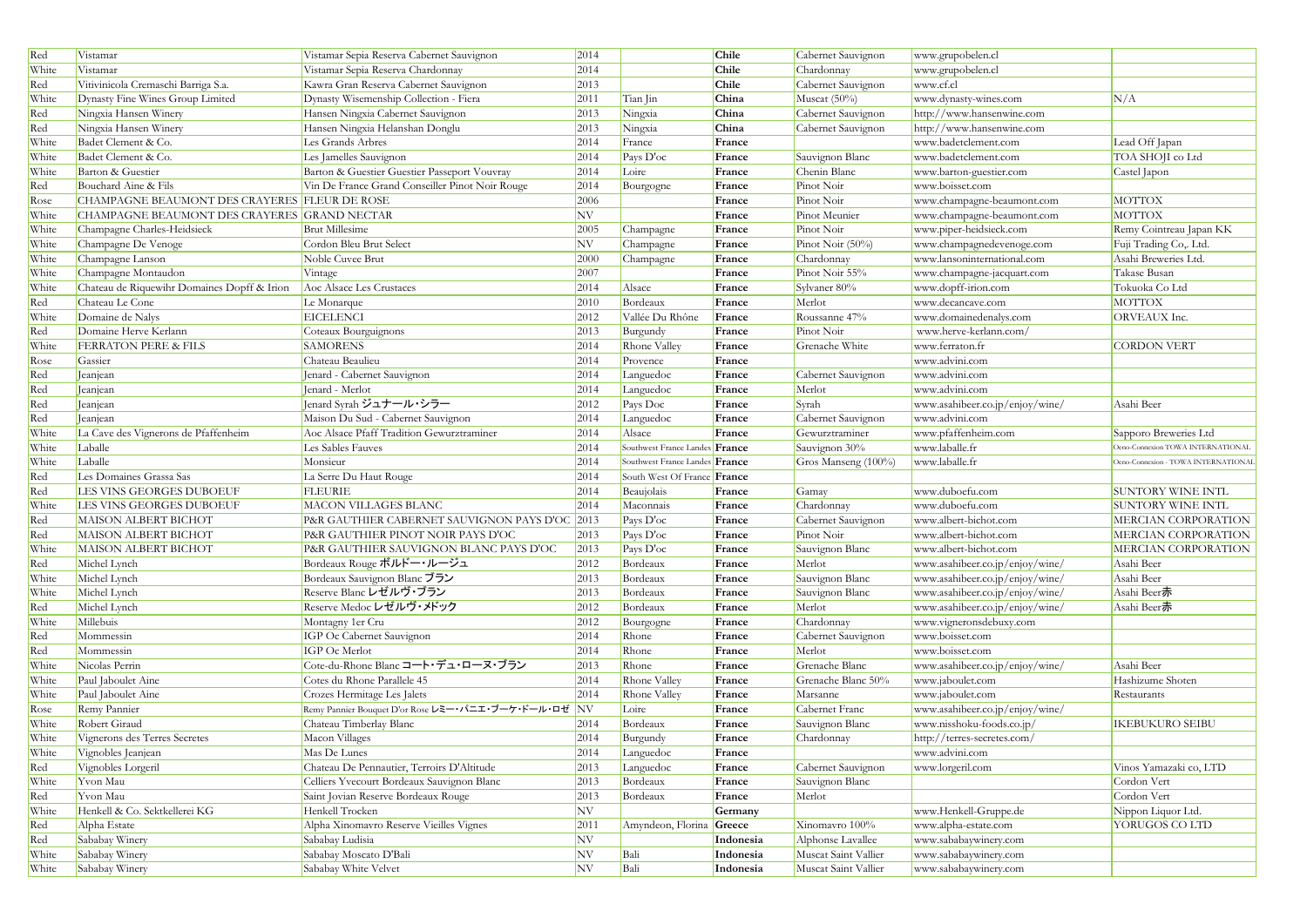| Red   | Caruso & Minini                                                      | Corte Ferro Nero d'Avola                                                                                                                    | 2013 | Sicily                     | Italy        | Nero D'avola       | www.carusoeminini.it                                |                                    |
|-------|----------------------------------------------------------------------|---------------------------------------------------------------------------------------------------------------------------------------------|------|----------------------------|--------------|--------------------|-----------------------------------------------------|------------------------------------|
| Red   | Caruso & Minini                                                      | Parva Res Nero d'Avola                                                                                                                      | 2014 | Sicily                     | Italy        | Nero D'avola       | www.carusoeminini.it                                |                                    |
| Red   | Casa Vinicola Botter                                                 | Primitivo IGT Salento doppio Passo                                                                                                          | 2014 | Salento                    | Italy        | Primitivo          | www.botter.it                                       |                                    |
| White | Casal Thaulero                                                       | Voile Pecorino Spumante Brut                                                                                                                | NV   |                            | Italy        | Pecorino           | www.casalthaulero.com                               | Qualite et Prix, Ltd               |
| White | <b>CAVIRO SCA</b>                                                    | ROMIO ALBANA DOCG SECCO                                                                                                                     | 2014 |                            | Italy        |                    | www.caviro.it                                       |                                    |
| White | <b>CAVIRO SCA</b>                                                    | ROMIO PINOT GRIGIO FRIULI DOC GRAVE                                                                                                         | 2014 |                            | Italy        |                    | www.caviro.it                                       |                                    |
| Rose  | <b>CAVIRO SCA</b>                                                    | TAVERNELLO VINO SPUMANTE ROSATO MEDIUM DRY NV                                                                                               |      |                            | Italy        |                    | www.caviro.it                                       |                                    |
| Red   | <b>CAVIRO SCA</b>                                                    | TERRE FORTI ROMAGNA DOC SANGIOVESE                                                                                                          | 2013 |                            | Italy        | Sangiovese         | www.caviro.it                                       |                                    |
| Red   | <b>CAVIT</b>                                                         | MASTRI VERNACOLI TEROLDEGO IGT VIGNETI DELLE DOLOMITI 2014                                                                                  |      | Trentino                   | Italy        | Teroldego          | www.cavit.it                                        | NIPPON LIQUOR LTD                  |
| Red   | <b>CAVIT</b>                                                         | MASTRI VERNACOLI TEROLDEGO ROTALIANO DOC 2014                                                                                               |      | Trentino                   | Italy        | Teroldego          | www.cavit.it                                        | NIPPON LIQUOR LTD                  |
| Red   | <b>CECI</b>                                                          | Lambrusco ランブルスコ                                                                                                                            | NV   |                            | Italy        |                    |                                                     |                                    |
| White | CODICE CITRA                                                         | Laus Vitae Trebbiano d'Abruzzo                                                                                                              | 2011 | Abruzzo                    | Italy        | Trebbiano          | www.citra.it/                                       |                                    |
| Red   | COTTINI SPA                                                          | LA SOGARA - BARDOLINO DOC                                                                                                                   | 2014 |                            | Italy        | Corvina            |                                                     |                                    |
| Red   | COTTINI SPA                                                          | PALAZZO MAFFEI - L'INVERNO ROSSO REDVERONESE IGT 2011                                                                                       |      |                            | Italy        | Corvina            |                                                     |                                    |
| Red   | COTTINI SPA                                                          | VILLA ANNABERTA - CANAJA ROSSO VERONESE IGT 2011                                                                                            |      |                            | Italy        | Corvina            |                                                     |                                    |
| White | COTTINI SPA                                                          | VILLA ANNABERTA - JAIRO BIANCO                                                                                                              | 2014 |                            | <i>Italy</i> |                    |                                                     |                                    |
| White | Gancia                                                               | Carlo Gancia カルロ・ガンチア                                                                                                                       | NV   | Piedmonte                  | Italy        | Pinot Nero         | www.asahibeer.co.jp/enjoy/wine/                     | Asahi Beer                         |
| White | <b>GERARDO CESARI SPA</b>                                            | CENTO FILARI LUGANA DOC                                                                                                                     | 2014 | Lombardia                  | Italy        | Trebbiano          | www.cesariverona.it                                 | <b>DIVINO CORPORATION</b>          |
| Red   | <b>GERARDO CESARI SPA</b>                                            | CESARI AMARONE DELLA VALPOLICELLA CLASSICO DOCG 2011                                                                                        |      | Veneto                     | Italy        | Corvina            | www.cesariverona.it                                 | DIVINO CORPORATION                 |
| Red   | <b>GERARDO CESARI SPA</b>                                            | J?MA CORVINA VERONESE IGT                                                                                                                   | 2011 | Veneto                     | Italy        | Corvina            | www.cesariverona.it                                 | <b>DIVINO CORPORATION</b>          |
| White | Kaltern                                                              | Pinot Grigio ピノ・グリージョ                                                                                                                       | 2014 | Arto Adigier               | Italy        | Pinot Grigio       | www.asahibeer.co.jp/enjoy/wine/                     | Asahi Beer                         |
| Red   | SAN VINCENTI DI ROBERTO PUCCI E FRANCESCO MUZZI S.S.A                | CHIANTI CLASSICO D.O.C.G. GRAN SELEZIONE                                                                                                    | 2011 | Tuscany                    | Italy        | Sangiovese 85%     | www.sanvincenti.it/                                 |                                    |
| White | SANTERO F.LLI & C. IVASS SPA                                         | COCKTAIL MOSCATO & PINEAPPLE                                                                                                                | NV   |                            | Italy        | Moscato            | www.santero.it                                      | <b>BIG SHUHAN CO. LTD</b>          |
| White | SANTERO F.LLI & C. IVASS SPA                                         | PINOT CHARDONNAY VINO SPUMANTE BRUT                                                                                                         | NV   |                            | Italy        | Chardonnay         | www.santero.it                                      | <b>KAKUYASU CO. LTD</b>            |
| Red   | Tenuta Magda Pedrini                                                 | Il PettiRoseo                                                                                                                               | 2012 | Piedmont                   | Italy        | Barbera            | www.magdapedrini.it                                 | ALGO VITA - YASUHIRO AKAI          |
| Red   | Terre Cortesi Moncaro                                                | Marche Sangiovese IGT                                                                                                                       | 2014 | Marche                     | Italy        | Sangiovese         | www.moncaro.com                                     | Yamato in Nara                     |
| Red   | Terre Cortesi Moncaro                                                | Rosso Piceno DOC                                                                                                                            | 2014 | Marche                     | Italy        | Montepulciano      | www.moncaro.com                                     | Yamato in Nara                     |
| White | VILLA SANDI SRL                                                      | VALDOBBIADENE PROSECCO SUPERIORE DOCG EXTRA DRY NV                                                                                          |      | Conegliano - Valdobbiadene | <b>Italy</b> | Glera Grape        | www.lagioiosa.it                                    | SUNTORY WINE INTERNATIONAL LIMITED |
| Red   | Zonin                                                                | Arbora Chianti アルボラ・キャンティ                                                                                                                   | 2014 | Toscana                    | Italy        | Sangiovese         | www.asahibeer.co.jp/enjoy/wine/                     | Asahi Beer                         |
| Red   | Zonin                                                                | Regions Collection Cabernet Sauvignon リージョンズ・コレクション・カベルネ 2013                                                                               |      |                            | Italy        | Cabernet Sauvignon | www.asahibeer.co.jp/enjoy/wine/                     | Asahi Beer                         |
| Red   | Zonin                                                                | Regions Collection Valpolichella リージョンズ・コレクション・ヴァルポリチェッラ 2013                                                                               |      | Veneto                     | Italy        | Corvina Veloneze   | www.asahibeer.co.jp/enjoy/wine/                     | Asahi Beer                         |
| White | ALPS WINE Co., Ltd.                                                  | Japanese style wine Delaware                                                                                                                | 2014 | Yamanashi                  | Japan        | Delaware           | www.wine.or.jp/alps/                                | ALPS WINE Co., Ltd.                |
| White | Chateau Katsunuma                                                    | Namazume (Non-Pasteurized) Koshu 生詰め甲州                                                                                                      | 2014 | Koshu                      | Japan        | Koshu              | chateauk.co.jp                                      | 日本酒類販売(株)                          |
| White | Chateau Mercian シャトー・メルシャン                                           | Hokushin Chardonnay 北信シャルドネ                                                                                                                 | 2013 |                            | Japan        | Chardonnay         | http://www.chateaumercian.com/cm/english/index.html |                                    |
| Red   | Chateraise Belle Foret Katsunuma Winery 株式会社シャトレーゼベルフォーレワイナリー 勝沼ワイナリ | Katsunuma Koshu Sur Lie 勝沼甲州シュールリー                                                                                                          | 2014 | Yamanashi                  | Japan        | Koshu              | www.chateraise.co.jp                                |                                    |
| Red   | EDEL WEIN CO., LTD.                                                  | HAYACHINE SEELE MERLOT TARUJUKUSEI                                                                                                          | 2012 |                            | Japan        | Merlot             | www.edelwein.co.jp                                  | WEIN CHATEAU OHASAMA               |
| Red   | EDEL WEIN CO.,LTD.                                                   | HAYACHINE SEELE ZWEIGELTREBE TARUJUKUSEI 2012                                                                                               |      |                            | Japan        | Zweigelt           | www.edelwein.co.jp                                  | WEIN CHATEAU OHASAMA               |
| Red   | <b>EDEL WEIN CO.,LTD.</b>                                            | <b>IWATE GINGA BUDOEN RED</b>                                                                                                               | NV   |                            | Japan        | Merlot 79%         | www.edelwein.co.jp                                  | WEIN CHATEAU OHASAMA               |
| White | <b>EDEL WEIN CO.,LTD.</b>                                            | SATSUKINAGANEBUDOEN WHITE                                                                                                                   | 2014 |                            | Japan        | Riesling Lion      | www.edelwein.co.jp                                  | WEIN CHATEAU OHASAMA               |
| Red   | EDEL WEIN CO.,LTD.                                                   | SILVER CABERNET FRANC                                                                                                                       | 2012 |                            | Japan        | Cabernet Franc     | www.edelwein.co.jp                                  | WEIN CHATEAU OHASAMA               |
| Red   | EDEL WEIN CO.,LTD.                                                   | <b>SILVER ROESLER</b>                                                                                                                       | 2013 |                            | Japan        | Roesler            | www.edelwein.co.jp                                  | WEIN CHATEAU OHASAMA               |
| White | Grace Winery                                                         | Grace Koshu Kayagatake                                                                                                                      | 2014 | Yamanashi                  | Japan        | Koshu              | www.grace-wine.com                                  |                                    |
| White | HARAMO WINE CO., INC                                                 | HARAMO VINTAGE KOSHU Sur Lie                                                                                                                | 2014 | Yamanashi                  | Japan        | Koshu              | www.haramo.com                                      | Shinntomiya                        |
| Red   |                                                                      | Hiroshima Miyoshi Winery Co. LTD. 株式会社広島三次ワイナリー TOMOE Muscat Bailey A Kitsuda Vineyardマスカット・ベリーA木津田ヴィンヤード 2013                              |      | Hiroshima                  | Japan        | Muscat Bailey A    | https://www.miyoshi-wine.co.jp/                     |                                    |
| White | Hiroshima Miyoshi Winery Co. LTD. 株式会社広島三次ワイナリー TOMOE Delaware デラウエア |                                                                                                                                             | 2014 | Hiroshima                  | Japan        | Delaware           | https://www.miyoshi-wine.co.jp/                     |                                    |
| White | Hiroshima Miyoshi Winery Co. LTD. 株式会社広島三次ワイナリー TOMOE Semillon セミヨン  |                                                                                                                                             | 2013 | Hiroshima                  | Japan        | Semillon           | https://www.miyoshi-wine.co.jp/                     |                                    |
| Other |                                                                      | Hiroshima Miyoshi Winery Co. LTD. 株式会社広島三次ワイナリー <mark>TOMOE Sho-koushi Muscat Bailey A 小公子・マスカットベリーA</mark> 2013                            |      | Hiroshima                  | Japan        | Shokoushi          | https://www.miyoshi-wine.co.jp/                     |                                    |
| Red   | Hiroshima Miyoshi Winery Co. LTD. 株式会社広島三次ワイナリー TOMOE Syrah          |                                                                                                                                             | 2013 | Hiroshima                  | Japan        | Syrah              | https://www.miyoshi-wine.co.jp/                     |                                    |
| Red   | Hiruzen Winery                                                       | Hillzen RED                                                                                                                                 | NV   | Okayama                    | Japan        | Muscat Bailey A    | http://www.hiruzenwine.com/                         |                                    |
| Rose  | Hiruzen Winery                                                       | Pione Cryo Extraction (Hyoketsu Sakuju)                                                                                                     | 2014 | Okayama                    | Japan        | Pione              | http://www.hiruzenwine.com/                         |                                    |
| Red   | Hiruzen Winery                                                       | VITIS COIGNETIAE RED                                                                                                                        | NV   | Okayama                    | Japan        | Yamabudou          | http://www.hiruzenwine.com/                         |                                    |
| White | HOKKAIDO CHUO BUDOSHU CO., LTD                                       | KITA WINE KERNER                                                                                                                            | 2014 | Hokkaido                   | Japan        | Kerner             |                                                     |                                    |
| Red   |                                                                      | Hombo Shuzo Yamanashi Mars Winery 本坊酒造株式会社 山梨マルスワイナリー <mark>Chateau Mars Cabernet Bailey-A Hosaka Harvest シャトーマルス カベルネ・ベリーA穂坂収穫 2014</mark> |      | Yamanashi                  | Japan        |                    | www.hombo.co.jp/                                    |                                    |
| White |                                                                      | Hombo Shuzo Yamanashi Mars Winery 本坊酒造株式会社 山梨マルスワイナリー Hosaka Chardonnay & Koshu Sparkling 穂坂シャルドネ&甲州スパークリング 2013                            |      | Yamanashi                  | Japan        | Chardonnay         | www.hombo.co.jp/                                    |                                    |
| White | Kinoshita Shoji Chateau Sakaori Winery 木下商事株式会社シャトー酒折ワイナリー           | Kisvin Koshu キスヴィン甲州                                                                                                                        | 2012 | Yamanashi                  | Japan        | Koshu              | www.sakaoriwine.com                                 | いまでや                               |
| Red   | Kobe Winery                                                          | <b>Benediction Rouge</b>                                                                                                                    | 2013 | Hyogo                      | Japan        | Cabernet Sauvignon | http://www.kobewine.co.jp                           |                                    |
| Red   | Marquis Winery                                                       | La Feuille Barrel Kai Noir                                                                                                                  | 2013 |                            | Japan        | Kai Noir           |                                                     |                                    |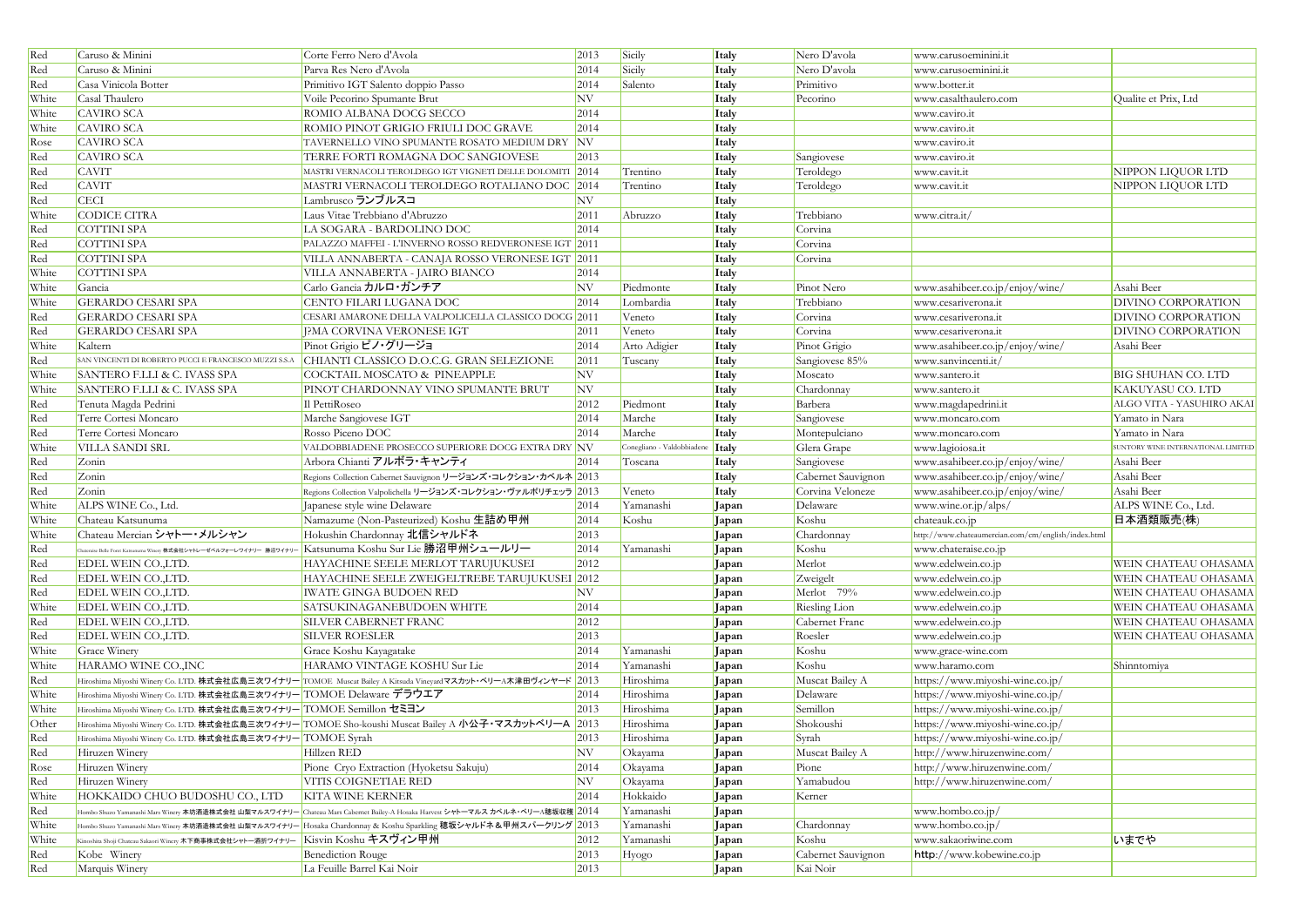| Red   | Marquis Winery                               | Le Collier De Perles Bailey A                                                                               | 2014                     |                               | Japan       | Muscat Bailey A                          |                                 |                                           |
|-------|----------------------------------------------|-------------------------------------------------------------------------------------------------------------|--------------------------|-------------------------------|-------------|------------------------------------------|---------------------------------|-------------------------------------------|
| White | Marquis Winery                               | Wakokoro Koshu                                                                                              | 2014                     |                               | Japan       | Koshu                                    |                                 |                                           |
| White | Marquis Winery                               | Yuzu Wine                                                                                                   | NV <sub></sub>           |                               | Japan       | Yuzu                                     |                                 |                                           |
| White | Morita Koshu Winery Co.,Ltd                  | Chanmons Sur Lie Koshu 2014                                                                                 | 2014                     | Yamanashi                     | Japan       | Koshu                                    | www.wine.or.jp/chanmoris/       | Morita Koshu Winery Co., Ltd              |
| White | SADOYA et Cie                                | <b>HORLOGE White</b>                                                                                        | 2013                     | Yamanashi                     | Japan       | Koshu 80%                                | www.sadoya.co.jp/               |                                           |
| Rose  | SADOYA et Cie                                | SADOYA Rose Sparkling                                                                                       | 2014                     | Yamanashi                     | Japan       | Cabernet Sauvignon 90% www.sadoya.co.jp/ |                                 |                                           |
| Rose  |                                              | Sanwa Shurui Hanbai Ajimu Budoshu Kobo 三和酒類株式会社 安心院葡萄酒工房  Ajimu Sparkling Wine Rose 安心院スパークリングワイン ロゼ   2011 |                          | Ajimu                         | Japan       | Merlot                                   | www.ajimu-winery.co.jp          | 三和酒類株式会社 安心院葡萄酒工房                         |
| White | Sato Budoushu 有限会社佐藤ぶどう酒                     | Apple Sweet Selection アップルスイートセレクション                                                                        | 2013                     |                               | Japan       | Apple                                    | www.kinkei.net                  | 有限会社佐藤ぶどう酒                                |
| White | Shida Nakaizu Winery                         | Shida Chardonnay Azumino Shida Farm 志太シャルドネ安曇野志太農場 2013                                                     |                          | Shizuoka                      | Japan       | Chardonnay                               | www.shidax.co.jp/winery/        | 中伊豆ワイナリーシャトーT.S                           |
| Red   | Shida Nakaizu Winery                         | Shida Symphony Rouge Premium 志太シンフォニールージュ-プレミアム 2013                                                        |                          | Shizuoka                      | Japan       |                                          | www.shidax.co.jp/winery/        | 中伊豆ワイナリー シャトーT. S                         |
| Red   | Shida Nakaizu Winery                         | Shida Symphony Rouge 志太シンフォニールージュ                                                                           | 2013                     | Shizuoka                      | Japan       |                                          | www.shidax.co.jp/winery/        | 中伊豆ワイナリー シャトーT. S                         |
| Red   | Soryu Winery 蒼龍葡萄酒株式会社                       | Bailey-A of Yamanashi Barrel Fermented 山梨のベーリーA 樽熟成 2014                                                    |                          | Yamanashi                     | Japan       | Muscat Bailey A                          | http://www.wine.or.jp/soryu/    |                                           |
| White | Soryu Winery 蒼龍葡萄酒株式会社                       | Cisrus Scent Koshuシトラスセント甲州                                                                                 | 2014                     | Yamanashi                     | Japan       | Koshu                                    | http://www.wine.or.jp/soryu/    |                                           |
| Red   | Soryu Winery 蒼龍葡萄酒株式会社                       | Premium Merlot & Cabernet Sauvignon プレミアム メルロ&カベルネ 2013                                                     |                          | Yamanashi                     | Japan       | Merlot 50%                               | http://www.wine.or.jp/soryu/    |                                           |
| Red   | Ste. Neige                                   | Excellente Kaminoyama Cabernet Sauvignon エクセラントかみのやまカベルネソーヴィニヨン $\rm \left NV\right.$                       |                          | Yamagata                      | Japan       | Cabernet Sauvignon                       | www.asahibeer.co.jp/enjoy/wine/ | Asahi Beer                                |
| White | Ste. Neige                                   | Excellente Kaminoyama Sparkling エクセラントかみのやまスパークリング 2013                                                     |                          | Yamagata                      | Japan       | Verdelet                                 | www.asahibeer.co.jp/enjoy/wine/ | Asahi Beer                                |
| Red   | Ste. Neige                                   | .<br>scellente Kaminoyama Watanabe Vineyard Cabernet Sauvignon <b>エクセラントかみのやま渡辺畑収穫カベルネ・ソーヴィニヨン</b>          | 2013                     | Yamagata                      | Japan       | Cabernet Sauvignon                       | www.asahibeer.co.jp/enjoy/wine/ | Asahi Beer                                |
| White | Ste. Neige                                   | Excellente Koshu Karakuchi-Shikomiエクセラント甲州辛ロ仕込み NV                                                          |                          | Yamanashi                     | Japan       | Koshu                                    | www.asahibeer.co.jp/enjoy/wine/ | Asahi Beer                                |
| White | Ste. Neige                                   | Excellente Makioka Kurashina Vineyard Chardonnay エクセラント牧丘倉科畑収穫シャルドネ 2014                                    |                          | Yamanashi                     | Japan       | Chardonnay                               | www.asahibeer.co.jp/enjoy/wine/ | Asahi Beer                                |
| Red   | Sun Mamoru Winery                            | Shimokitawine Ryo selection 2013                                                                            | 2013                     | Aomori                        | Japan       | Pinot Noir                               | www.sunmamoru.com               |                                           |
| White | SUNTORY Tomi No Oka Winery                   | Japan Premium Koshu                                                                                         | 2014                     |                               | Japan       | Koshu                                    |                                 |                                           |
| Red   | Takahata Wine Co.Ltd                         | TAKAHATA WINERY ARKADIA Select Harvest                                                                      | 2012                     | Yamagata                      | Japan       | Cabernet Sauvignon                       | www.takahata-wine.co.jp         |                                           |
| White | Takahata Wine Co.Ltd                         | TAKAHATA WINERY Barrique Kamiwada PINOT BLANC 2013                                                          |                          | Yamagata                      | Japan       | Pinot Blanc                              | www.takahata-wine.co.jp         |                                           |
| Red   | Takahata Wine Co.Ltd                         | TAKAHATA WINERY Barrique MERLOT                                                                             | 2013                     | Yamagata                      | Japan       | Merlot                                   | www.takahata-wine.co.jp         |                                           |
| Rose  | Takahata Wine Co.Ltd                         | TAKAHATA WINERY Barrique Premium Rose                                                                       | 2014                     | Yamagata                      | Japan       | Merlot                                   | www.takahata-wine.co.jp         |                                           |
| White | Takahata Wine Co.Ltd                         | TAKAHATA WINERY Classique Kamiwada PINOT BLANC 2014                                                         |                          | Yamagata                      | Japan       | Pinot Blanc                              | www.takahata-wine.co.jp         |                                           |
| Red   | Takahata Wine Co.Ltd                         | TAKAHATA WINERY Classique MERLOT&CABERNET 2013                                                              |                          | Yamagata                      | Japan       | Merlot                                   | www.takahata-wine.co.jp         |                                           |
| Red   | Takahata Wine Co.Ltd                         | TAKAHATA WINERY Classique MUSCAT BAILEY A                                                                   | 2014                     | Yamagata                      | Japan       | Muscat Bailey A                          | www.takahata-wine.co.jp         |                                           |
| White | Takahata Wine Co.Ltd                         | TAKAHATA WINERY Classque Chardonnay                                                                         | 2014                     | Yamagata                      | Japan       | Chardonnay                               | www.takahata-wine.co.jp         |                                           |
| Red   | Takahata Wine Co.Ltd                         | TAKAHATA WINERY Japanesque Bailey's Blend                                                                   | 2013                     | Yamagata                      | Japan       | Bailey Alicante A                        | www.takahata-wine.co.jp         |                                           |
| White | Takahata Wine Co.Ltd                         | TAKAHATA WINERY YOSHI Sparkling Pinot'n'Chardonnay 2014                                                     |                          | Yamagata                      | Japan       | Chardonnay                               | www.takahata-wine.co.jp         |                                           |
| Red   | Takahata Wine Co.Ltd                         | TAKAHATA WINERY Zodiaque PINOT NOIR                                                                         | 2012                     | Yamagata                      | Japan       | Pinot Noir                               | www.takahata-wine.co.jp         |                                           |
| White | Finca Sala Vive                              | Sala Vive Brut                                                                                              | $\ensuremath{\text{NV}}$ |                               | Mexico      | Chardonnay                               |                                 | Cordon Vert                               |
| White | Finca Sala Vive                              | Sala Vive Brut Blanc de Blanc                                                                               | $\ensuremath{\text{NV}}$ |                               | Mexico      | Chardonnay                               |                                 | Cordon Vert                               |
| White | Vinicola La Cetto Sa De Cv                   | L. A. Cetto Chenin Blanc                                                                                    | 2014                     | Valle De Guadalupe Mexico     |             | Chenin Blanc                             | www.lacetto.mx                  | LEAD OFF JAPAN                            |
| Red   | Vinicola San Lorenzo, S.a De C.v             | Casa Grande Cabernet Sauvignon                                                                              | 2011                     | Valle De Parras               | Mexico      | Cabernet Sauvignon                       | www.madero.com.mx               |                                           |
| White | Vinicola San Lorenzo, S.a De C.v             | Casa Madero Chenin Blanc                                                                                    | 2014                     | Valle De Parras               | Mexico      | Chenin Blanc                             | www.madero.com.mx               |                                           |
| Red   | Vinicola San Lorenzo, S.a De C.v             | Casa Madero Shiraz                                                                                          | 2013                     | Valle De Parras               | Mexico      | Shiraz                                   | www.madero.com.mx               |                                           |
| Rose  | Vinicola San Lorenzo, S.a De C.v             | Casa Madero V Rosado                                                                                        | 2014                     | Valle De Parras               | Mexico      | Cabernet Sauvignon                       | www.madero.com.mx               |                                           |
| White | Crossroads Winery                            | Crossroads Milestone Series Marlborough Sauvignon Blanc                                                     | 2014                     | Marlborough                   | New Zealand | Sauvignon Blanc                          | www.yealandsestate.co.nz        |                                           |
| Red   | Casa Santos Lima                             | Cigarra Shiraz/Tinta Barroca                                                                                | 2014                     | Lisboa                        | Portugal    |                                          | www.casasantoslima.com          |                                           |
| Red   | Casa Santos Lima                             | Colossal Reserva                                                                                            | 2013                     | Lisboa                        | Portugal    |                                          | www.casasantoslima.com          |                                           |
| White | Casa Santos Lima                             | LAB, White                                                                                                  | 2014                     | Lisboa                        | Portugal    |                                          | www.casasantoslima.com          |                                           |
| Red   | Casa Santos Lima                             | Valcatrina, Red                                                                                             | 2014                     | Alentejo                      | Portugal    |                                          | www.casasantoslima.com          |                                           |
| Red   | Casa Santos Lima                             | Varas, Red,                                                                                                 | 2014                     | Lisboa                        | Portugal    |                                          | www.casasantoslima.com          |                                           |
| Red   | Cooperativa Agreola Sto.isidro De Pegoes Crl | Adega De Pegoes Aragonez                                                                                    | 2012                     | Peninsula De Setubal Portugal |             | Aragonez                                 | www.cooppegoes.pt               |                                           |
| Red   | Cooperativa Agreola Sto.isidro De Pegoes Crl | Fontanario De Pegoes                                                                                        | 2012                     | Do Palmela                    | Portugal    | Castelao                                 | www.cooppegoes.pt               | Vinteners INC                             |
| White | Cooperativa Agreola Sto.isidro De Pegoes Crl | Santo Isidro De Pegoes Sparkling Extra-Brut White                                                           | NV                       |                               | Portugal    | Fernao Pires                             | www.cooppegoes.pt               | Vinteners INC                             |
| Red   | DFJ Vinhos SA                                | CORETO Joker red                                                                                            | 2014                     | Lisboa                        | Portugal    | Tinta Roriz 20%                          | www.dfjvinhos.com               | Wine Buyer, Shop Harimaya Inc. / HARIMAYA |
| Red   | DFJ Vinhos SA                                | <b>ESCADA</b> Reserva                                                                                       | 2014                     | Lisboa                        | Portugal    | Touriga Nacional                         | www.dfjvinhos.com               |                                           |
| White | DFJ Vinhos SA                                | GRAND'ARTE ALVARINHO white                                                                                  | 2014                     | Lisboa                        | Portugal    | Alvarinho 100%                           | www.dfjvinhos.com               |                                           |
| White | DFJ Vinhos SA                                | GRAND'ARTE CHARDONNAY white                                                                                 | 2014                     | Lisboa                        | Portugal    | Chardonnay                               | www.dfjvinhos.com               |                                           |
| Red   | DFJ Vinhos SA                                | <b>GRAND ARTE SPECIAL SELECTION</b>                                                                         | 2011                     | Lisboa                        | Portugal    | Touriga Nacional                         | www.dfjvinhos.com               |                                           |
| White | DFJ Vinhos SA                                | PAXIS Arinto                                                                                                | 2014                     | Lisboa                        | Portugal    | Arinto                                   | www.dfjvinhos.com               | TOKUOKA CO.,LTD                           |
| Red   | DFJ Vinhos SA                                | POMAR red                                                                                                   | 2013                     | Lisboa                        | Portugal    | Tinta Roriz 15%                          | www.dfjvinhos.com               |                                           |
| White | DFJ Vinhos SA                                | POMAR white                                                                                                 | 2014                     | Lisboa                        | Portugal    | Fernao Pires 70%                         | www.dfjvinhos.com               |                                           |
| White | <b>DFJ</b> Vinhos SA                         | PORTADA Winemakers Selection white                                                                          | 2014                     | Lisboa                        | Portugal    | Fernao Pires 70%                         | www.dfjvinhos.com               |                                           |